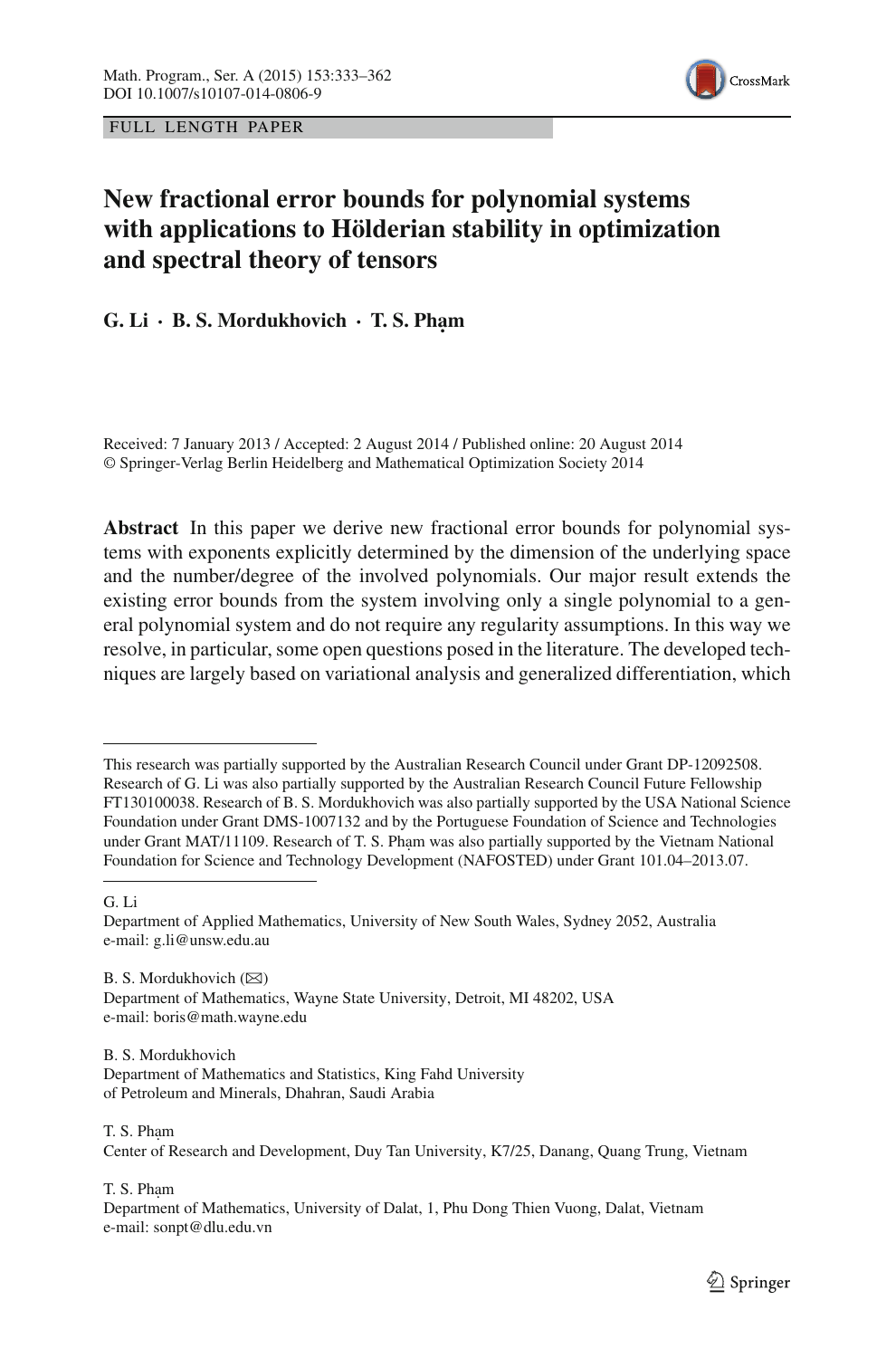allow us to establish, e.g., a nonsmooth extension of the seminal Łojasiewicz's gradient inequality to maxima of polynomials with explicitly determined exponents. Our major applications concern quantitative Hölderian stability of solution maps for parameterized polynomial optimization problems and nonlinear complementarity systems with polynomial data as well as high-order semismooth properties of the eigenvalues of symmetric tensors.

**Keywords** Error bounds · Polynomials · Variational analysis · Generalized differentiation · Łojasiewicz's inequality · Hölderian stability · Polynomial optimization and complementarity

**Mathematics Subject Classification** 90C26 · 90C31 · 49J52 · 49J53 · 26D10

## **1 Introduction**

Constraint sets in many optimization problems can be described by systems of inequalities and equalities

$$
g_i(x) \le 0, i = 1,...,r,
$$
 and  $h_j(x) = 0, j = 1,...,s,$  (1.1)

<span id="page-1-0"></span>where  $g_i$ ,  $h_j$ :  $\mathbb{R}^n \to \mathbb{R}$  for  $i = 1, \ldots, r$  and  $j = 1, \ldots, s$  are real-valued functions on R*n*. One of the most important issues for [\(1.1\)](#page-1-0) is the so-called *error bounds*. Denoting by *S* the set of solutions to [\(1.1\)](#page-1-0), recall that this system has a (local) *error bound* with *exponent*  $\tau > 0$  at  $\overline{x} \in \mathbb{R}^n$  if there exist a constant  $c > 0$  and an neighborhood *U* of  $\overline{x}$ such that

$$
d(x, S) \le c \bigg( \sum_{i=1}^{r} [g_i(x)]_+ + \sum_{j=1}^{s} |h_j(x)| \bigg)^{\tau} \quad \text{for all} \quad x \in U,
$$
 (1.2)

<span id="page-1-1"></span>where  $d(x, S)$  signifies the Euclidean distance between x and the set S, and where  $[\alpha]_+ := \max{\alpha, 0}$ . This estimates bounds the distance from an arbitrary point *x* around the reference one  $\bar{x}$  to the solution set *S* via a constant multiple of a computable *residual function*, which measures the violation of the constraint  $S := \{x \in$  $\mathbb{R}^n | g_i(x) \leq 0$ ,  $h_j(x) = 0$ . The study of error bounds has attracted a lot of attention of many researchers over the years and has found numerous applications to, in particular, sensitivity analysis for various problems of mathematical programming, termination criteria for descent algorithms, etc. We refer the reader to [\[25](#page-28-0),[48,](#page-29-0)[60\]](#page-29-1) for excellent surveys in these directions. It is worth noting relationships between error bounds and *metric regularity/subregularity* issues in basic variational analysis [\[41](#page-29-2)[,56](#page-29-3)], where the main attention has been paid to the case of "linear rate" ( $\tau = 1$ ); see also [\[1](#page-27-0)[,12](#page-28-1),[16](#page-28-2),[29\]](#page-28-3) and their references for certain "fractional/root" versions.

One of the most important and celebrated error bound/metric regularity result is due to Hoffman [\[18](#page-28-4)] who proved, in the case of linear functions  $g_i$  and  $h_j$  and solvability of system  $(1.1)$ , the existence of  $c > 0$  such that the error bound  $(1.2)$  holds with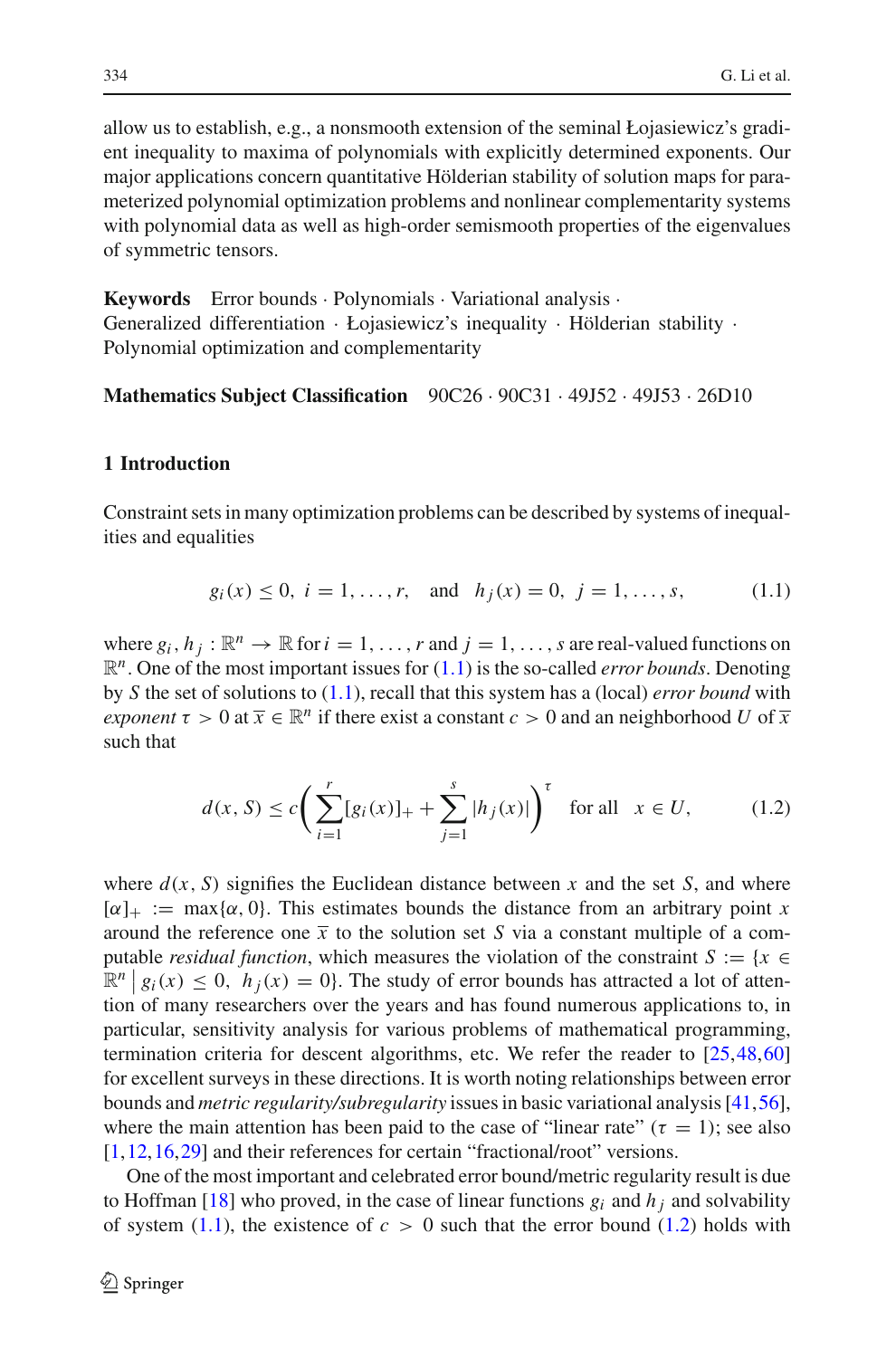$U = \mathbb{R}^n$  and  $\tau = 1$ . Extensions of Hoffman's error bound result to convex inequalities have been well established in the literature; see, e.g. [\[10](#page-28-5)[,19](#page-28-6),[20,](#page-28-7)[22](#page-28-8)[,27](#page-28-9)[,30](#page-28-10),[54,](#page-29-4)[59\]](#page-29-5) and the references therein. Quite recently [\[26](#page-28-11)] various extensions of these results have been obtained for convex inequality systems on finite-dimensional Riemannian and Hadamard manifolds. For nonconvex inequality and equality systems some local error bound results have been established in [\[13](#page-28-12),[44](#page-29-6)[–46,](#page-29-7)[58\]](#page-29-8) under certain regularity conditions, which bound the size of a suitable subdifferential of the function in question via its values around the reference point. On the other hand, it is proved in [\[35](#page-29-9),[36](#page-29-10)] by using the cerebrated Łojasiewicz's inequality [\[33](#page-28-13)] that [\(1.2\)](#page-1-1) holds with some *unknown* fractional exponent  $\tau$  when all  $g_i$  and  $h_j$  are polynomials or analytic functions. Furthermore, it is stated by the authors of [\[36](#page-29-10)] in their concluding remarks that "we have not been able to obtain explicit formulas for the multiplier or the exponent in the error bound. We feel that such formulas would be useful for computational and other purposes." Note to this end that local error bound results with *explicit* exponents are indeed important for both theory and applications since they can be used, e.g., to establish explicit *convergence rates* of the proximal point algorithm as demonstrated in  $[5,29,32]$  $[5,29,32]$  $[5,29,32]$  $[5,29,32]$ . We also refer the reader to  $[37]$  $[37]$  for relevant discussions on other algorithms and to Sect. [5](#page-16-0) below for new applications to quantitative Hölderian stability of polynomial optimization problems and nonlinear complementarity systems with polynomial data. There are some important progress along this direction for special polynomial systems. For example, as shown in [\[38\]](#page-29-12), regularity assumptions are not needed to obtain [\(1.2\)](#page-1-1) with  $\tau = \frac{1}{2}$  if system [\(1.1\)](#page-1-0) involves only one quadratic function; see also [\[45,](#page-29-13)[46\]](#page-29-7) for infinite-dimensional extensions. Moreover, error bound results for system  $(1.1)$  that involves only one single polynomial has also been established in [\[8\]](#page-28-15) without regularity assumptions.

Among major goals of this paper are extending the results in [\[8](#page-28-15)] from a single polynomial to general polynomial systems and establishing *error bound* results [\(1.1\)](#page-1-0) with *explicit exponents*  $\tau$  in [\(1.2\)](#page-1-1). Employing advanced techniques of variational analysis and generalized differentiation allows us to derive error bounds for such systems with exponents explicitly determined by the dimension of the underlying space and the number/degree of the involved polynomials *without any regularity conditions*. Besides meeting the aforementioned general goals formulated in [\[36\]](#page-29-10), in this way we resolve, in particular, a long-standing *open question* raised in [\[38](#page-29-12)] about Hölderian error bounds with explicit exponents for *nonconvex quadratic systems*. Furthermore, we apply our error bound results to deriving verifiable conditions for *Hölderian stability* of general polynomial optimization problems as well as nonlinear complementarity problems with polynomial data. As a by-product of our analysis, we give a positive answer to another *open question* raised in [\[31\]](#page-28-16) about the ρ*th-order semismoothness* of the maximum eigenvalue for a *symmetric tensor* with explicit estimating the exponent  $\rho$ . Since the concept of symmetric tensors has been well recognized as a high-order extension of symmetric matrices with various applications to automatic control and image science [\[47](#page-29-14)[,51](#page-29-15)[,53](#page-29-16)], the result obtained is of undoubted importance for further applications to these areas. Note that much of our study on error bounds is in the spirit of  $[27,28,35,36]$  $[27,28,35,36]$  $[27,28,35,36]$  $[27,28,35,36]$  $[27,28,35,36]$  $[27,28,35,36]$  being largely motivated by the recent work on nonsmooth extensions of Łojasiewicz's inequality initiated in [\[3](#page-27-2)]. It is worth emphasizing that, as demonstrated in this paper, *generalized differential* techniques can be very instrumen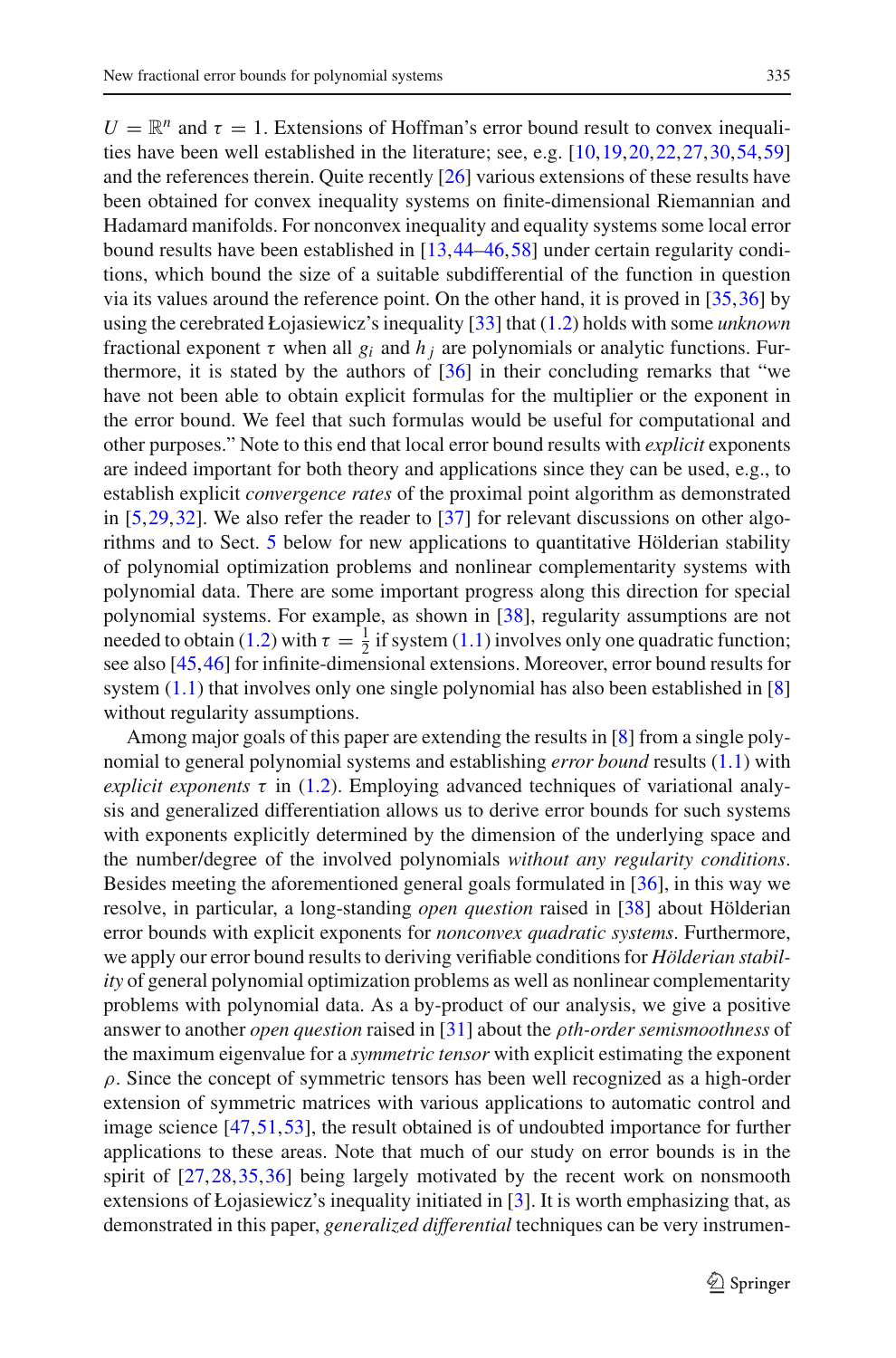tal for revolving applied quantitative issues even for *smooth*/polynomial systems. We also refer the reader to [\[6](#page-28-18)[,7](#page-28-19)[,22](#page-28-8),[23,](#page-28-20)[25](#page-28-0)[,30](#page-28-10)[,48](#page-29-0),[49](#page-29-17),[58\]](#page-29-8) and the bibliographies therein for other approaches to error bounds and their numerous applications.

The rest of the paper is organized as follows. In Sect. [2](#page-3-0) we present some constructions and statements from generalized differentiation of variational analysis and polynomial theory, which are widely used in the formulations and proofs of the main results below. Section [3](#page-5-0) is devoted to establishing major error bounds for polynomial systems with explicitly calculated exponents. In Sect. [4](#page-13-0) we consider some special settings for which the exponents in error bounds obtained in Sect. [3](#page-5-0) can be significantly sharpen. Section [5](#page-16-0) concerns applications of the error bounds established in the previous sections to deriving new results on quantitative Hölderian stability for polynomial optimization problems and as well as for nonlinear complementarity problems with polynomial data. Finally, in Sect. [6](#page-27-3) we present concluding remarks and discuss some directions of the future research.

Our notation is basically standard in variational analysis and optimization theory. All the spaces under consideration are finite-dimensional with the inner product  $\langle x, y \rangle := x^T y$  and the Euclidean norm  $||x|| := (x^T x)^{1/2}$  for any  $x, y \in \mathbb{R}^n$ , where  $x^T$ signifies the vector (as well as matrix) transposition. We use the symbols  $\mathbb{B}(x, \epsilon)$  and  $\overline{\mathbb{B}}(x,\epsilon)$  to denote the open and closed balls, respectively, of the space in question with center *x* and radius  $\epsilon > 0$ . Given a set  $\Omega \subset \mathbb{R}^n$ , its interior (resp. closure, boundary and convex hull) is denoted by int  $\Omega$  (resp. cl $\Omega$ , bd  $\Omega$ , and co  $\Omega$ ). Recall also that  $\mathbb{N} := \{1, 2, \ldots\}.$ 

#### <span id="page-3-0"></span>**2 Preliminaries**

This section contains the necessary preliminaries needed in the paper. We start with generalized differentiation of variational analysis referring the reader to the books [\[41](#page-29-2)[,56](#page-29-3)] for more details and commentaries.

Given a proper extended-real-valued function  $f: \mathbb{R}^n \to \overline{\mathbb{R}} := (-\infty, \infty]$ , we use the symbol  $z \stackrel{f}{\to} x$  to indicate that  $z \to x$  and  $f(z) \to f(x)$ . Our basic *subdifferential* of *f* at  $x \in \text{dom } f$  (known also as the general, or limiting, or Mordukhovich subdifferential) is defined by

<span id="page-3-1"></span>
$$
\partial f(x) := \left\{ v \in \mathbb{R}^n \middle| \exists x_k \stackrel{f}{\to} x, \ v_k \to v \quad \text{with} \quad \liminf_{z \to x_k} \frac{f(z) - f(x_k) - \langle v_k, z - x_k \rangle}{\|z - x_k\|} \ge 0 \right\}.
$$
\n(2.1)

For convex functions *f* the subdifferential [\(2.1\)](#page-3-1) reduces to the classical subdifferential of convex analysis

<span id="page-3-2"></span>
$$
\partial f(x) = \{ v \in \mathbb{R}^n \mid \langle v, z - x \rangle \le f(z) - f(x) \text{ whenever } z \in \mathbb{R}^n \}, \quad x \in \text{dom } f. \tag{2.2}
$$

In the general case the subdifferential set [\(2.1\)](#page-3-1) is often nonconvex (e.g., for  $f(x) =$  $-|x|$  at  $0 \in \mathbb{R}$ ) while  $\partial f$  enjoys comprehensive calculus rules based on *varia*-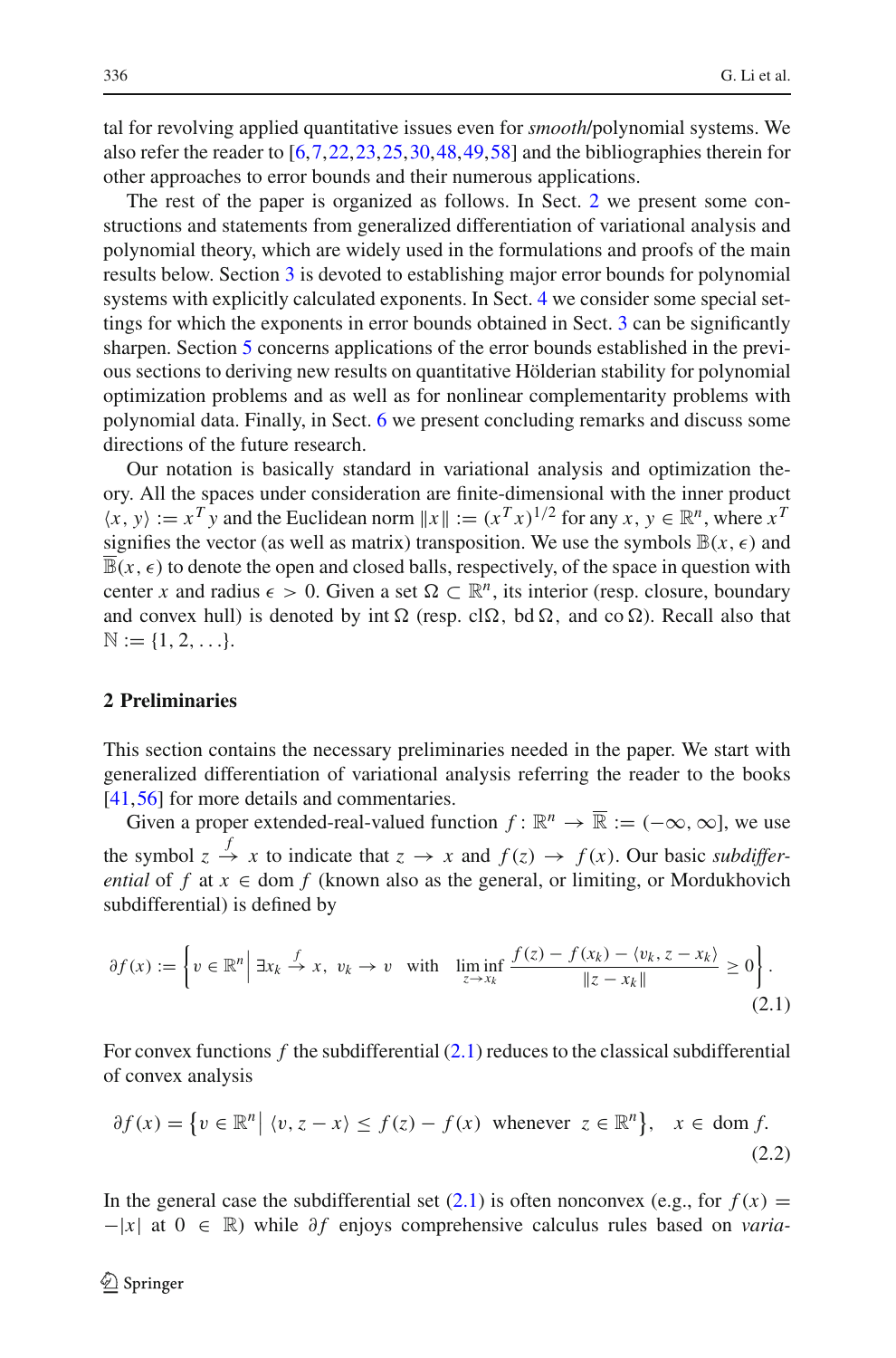<span id="page-4-1"></span>*tional/extremal principles* of variational analysis [\[41](#page-29-2)[,56](#page-29-3)]. Note also that  $\partial f(x) \neq \emptyset$  if *f* is locally Lipschitzian around *x*.

**Definition 2.1** (*Subdifferential slope*) Given  $f : \mathbb{R}^n \to \overline{\mathbb{R}}$  and using [\(2.1\)](#page-3-1), the SUBD-IFFERENTIAL SLOPE of  $f$  at  $x \in \text{dom } f$  is defined by

$$
\mathfrak{m}_f(x) := \inf \{ ||v|| \mid v \in \partial f(x) \}.
$$

We can see directly from the definition that  $m_f(x) = \infty$  whenever  $\partial f(\bar{x}) = \emptyset$ . Observe also that for  $f \in C^1$  around *x* we have  $\partial f(x) = \{ \nabla f(x) \}$  and hence  $\mathfrak{m}_f(x) =$  $\|\nabla f(x)\|$ .

<span id="page-4-0"></span>The following useful result is a consequence of  $[41,$  Theorem 3.46(ii)]; cf. also  $[56,$ Exercise 8.31].

**Lemma 2.2** (Subdifferential slope for maximum functions) *Let*  $g_1, \ldots, g_l : \mathbb{R}^n \to \mathbb{R}$ *be functions of class*  $C^1$ *, and let*  $f(x) := \max_{i=1,\dots,l} g_i(x)$ *. Then f is a locally Lipschitz function, and we have*

$$
\mathfrak{m}_f(x) = \min \left\{ \sum_{i \in I(x)} \lambda_i \nabla g_i(x) \middle| \lambda_i \geq 0, \sum_{i \in I(x)} \lambda_i = 1 \right\},\,
$$

*where*  $I(x)$  *is the active index set at x defined by*  $I(x) := \{i \mid g_i(x) = f(x)\}.$ 

Next let us recall some facts concerning real polynomials (or polynomials with real coefficients). As usual, we say that  $f: \mathbb{R}^n \to \mathbb{R}$  is a *polynomial* if there is a number  $r \in \mathbb{N}$  such that

$$
f(x) = \sum_{0 \leq |\alpha| \leq r} \lambda_{\alpha} x^{\alpha},
$$

where  $\lambda_{\alpha} \in \mathbb{R}$ ,  $x = (x_1, ..., x_n)$ ,  $x^{\alpha} := x_1^{\alpha_1} \cdots x_n^{\alpha_n}$ ,  $\alpha_i \in \mathbb{N} \cup \{0\}$ , and  $|\alpha| := \sum_{i=1}^n \alpha_i$ . The corresponding constant *r* is called the *degree* of *f*. Recall further that  $\sum_{i=1}^{n} \alpha_i$ . The corresponding constant *r* is called the *degree* of *f*. Recall further that  $f: \mathbb{R}^n \to \mathbb{R}$  is (real) *analytic* if it can be locally represented on  $\mathbb{R}^n$  by a convergent infinite power series, i.e., for all vectors  $\overline{x} = (\overline{x}_1, \ldots, \overline{x}_n) \in \mathbb{R}^n$  there is a neighborhood *U* of  $\overline{x}$  such that for every  $x = (x_1, \ldots, x_n) \in U$  we have

$$
f(x) = \sum_{|\alpha|=0}^{\infty} \lambda_{\alpha} (x - \overline{x})^{\alpha}.
$$

A major property of analytic functions that is most important for this paper is given by the following classical result by Łojasiewicz [\[33\]](#page-28-13):

• (Łojasiewicz's gradient inequality) If *f* is an analytic function with  $f(0) = 0$  and  $\nabla f(0) = 0$ , then there exist positive constants *c*, *τ*, and  $\epsilon$  such that

$$
\|\nabla f(x)\| \ge c|f(x)|^{\tau} \quad \text{for all} \ \ \|x\| \le \epsilon.
$$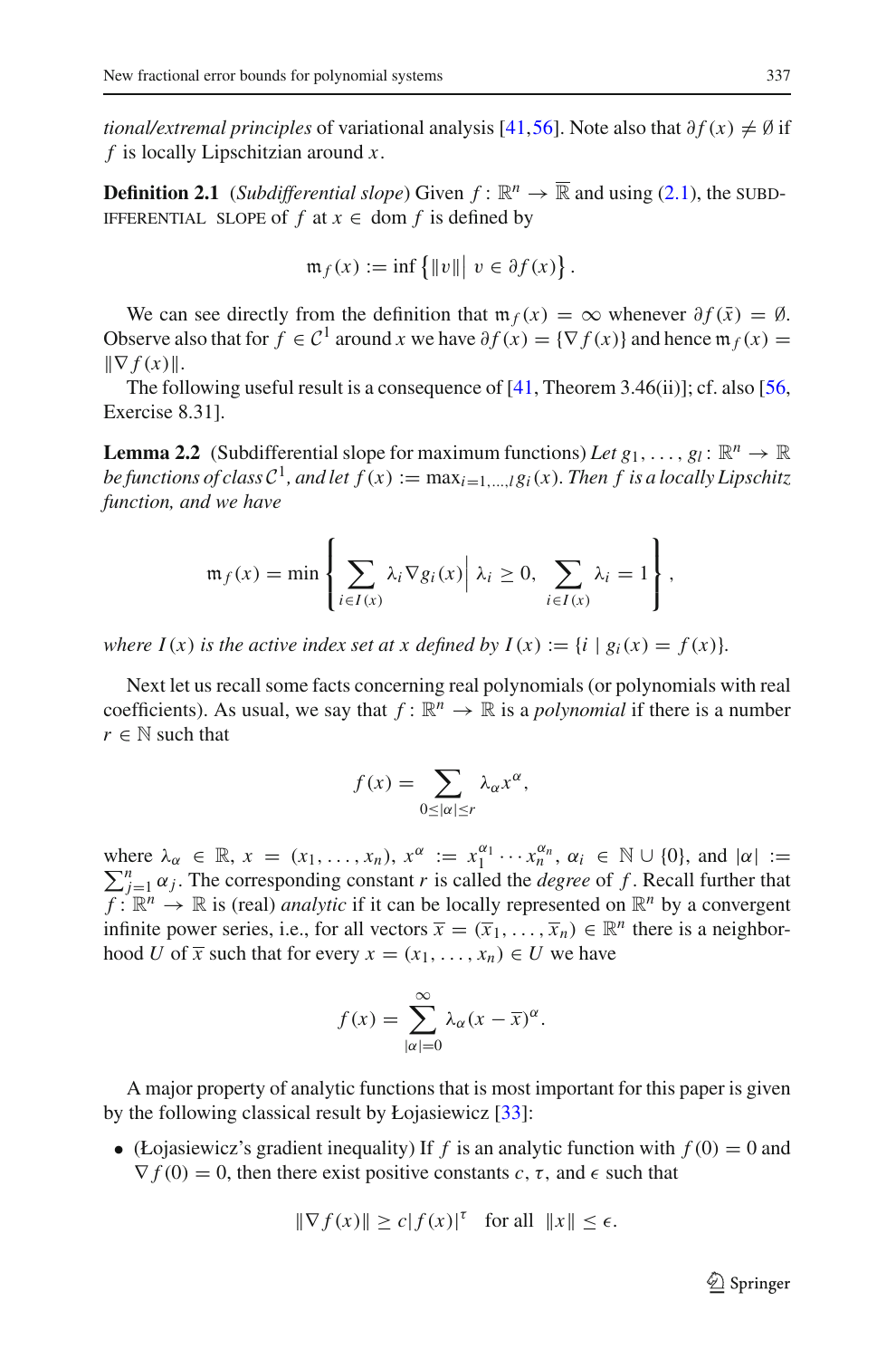As pointed out in [\[37](#page-29-11)], it is often difficult to determine the corresponding exponents  $\tau$  in Łojasiewicz's gradient inequality, and they are typically unknown. Some estimates of the exponent  $\tau$  in the gradient inequality were derived in [\[8,](#page-28-15)[15\]](#page-28-21) in the case when *f* is a polynomial. To formulate these results, for each *n*,  $d \in \mathbb{N}$  define the following two constants:

$$
\kappa(n, d) := (d - 1)^n + 1 \quad \text{and} \quad R(n, d) := \begin{cases} 1 & \text{if } d = 1, \\ d(3d - 3)^{n-1} & \text{if } d \ge 2. \end{cases} \tag{2.3}
$$

<span id="page-5-3"></span><span id="page-5-2"></span>It is not hard to verify that  $R(n, d) \geq \kappa(n, d)$  for any natural numbers *n* and *d* and that this inequality is strict when  $n \geq 2$  and  $d \geq 2$ .

**Lemma 2.3** (Exponent estimates in Łojasiewicz's gradient inequality for polynomials) Let f be a real polynomial on  $\mathbb{R}^n$  with degree  $d \in \mathbb{N}$ . The following hold:

*(i) (cf.* [\[8,](#page-28-15) Theorem 4.2]*) Suppose that*  $f(0) = 0$  *and*  $\nabla f(0) = 0$ *. Then there exist constants*  $c, \epsilon > 0$  *such that for all*  $||x|| \leq \epsilon$  *we have* 

$$
\|\nabla f(x)\| \ge c|f(x)|^{\tau} \text{ with } \tau = 1 - R(n, d)^{-1}.
$$

*(ii) (cf.* [\[15](#page-28-21)[,21](#page-28-22)]*) Suppose that*  $\bar{x} = 0$  *is an isolated zero of f in the sense that*  $f(0) = 0$  *and there is*  $\delta > 0$  *with*  $f(x) > 0$  *for all*  $x \in \mathbb{B}(0, \delta) \setminus \{0\}$ *. Then there exist positive constants c,*  $\epsilon$  *such that for all*  $||x|| \leq \epsilon$  *we have* 

$$
\|\nabla f(x)\| \ge c|f(x)|^{\tau} \text{ with } \tau = 1 - \kappa(n, d)^{-1}.
$$

#### <span id="page-5-0"></span>**3 Error bounds for polynomial systems**

In this section we establish new error bound results for polynomial system *without any regularity conditions*. Let us begin with specifying the definition of local error bounds.

**Definition 3.1** (*Local error bounds*) We say that system  $(1.1)$  has a LOCAL HÖLDERIAN (OR HÖLDER TYPE) ERROR BOUND WITH EXPONENT  $\tau > 0$  at  $\overline{x} \in \mathbb{R}^n$  if there are positive constants  $c$  and  $\epsilon$  such that

$$
d(x, S) \le c \bigg( \sum_{i=1}^{r} [g_i(x)]_+ + \sum_{j=1}^{s} |h_j(x)| \bigg)^{\tau} \quad \text{for all} \quad x \text{ with } \|x - \overline{x}\| \le \epsilon, \tag{3.1}
$$

<span id="page-5-4"></span><span id="page-5-1"></span>where *S* is the solution set for the system  $(1.1)$  given by

$$
S := \{ x \in \mathbb{R}^n \mid g_i(x) \le 0, \ i = 1, \dots, r, \text{ and } h_j(x) = 0, \ j = 0, \dots, s \}. \tag{3.2}
$$

Throughout this paper, to avoid triviality, we always assume that  $\emptyset \neq S \neq \mathbb{R}^n$ .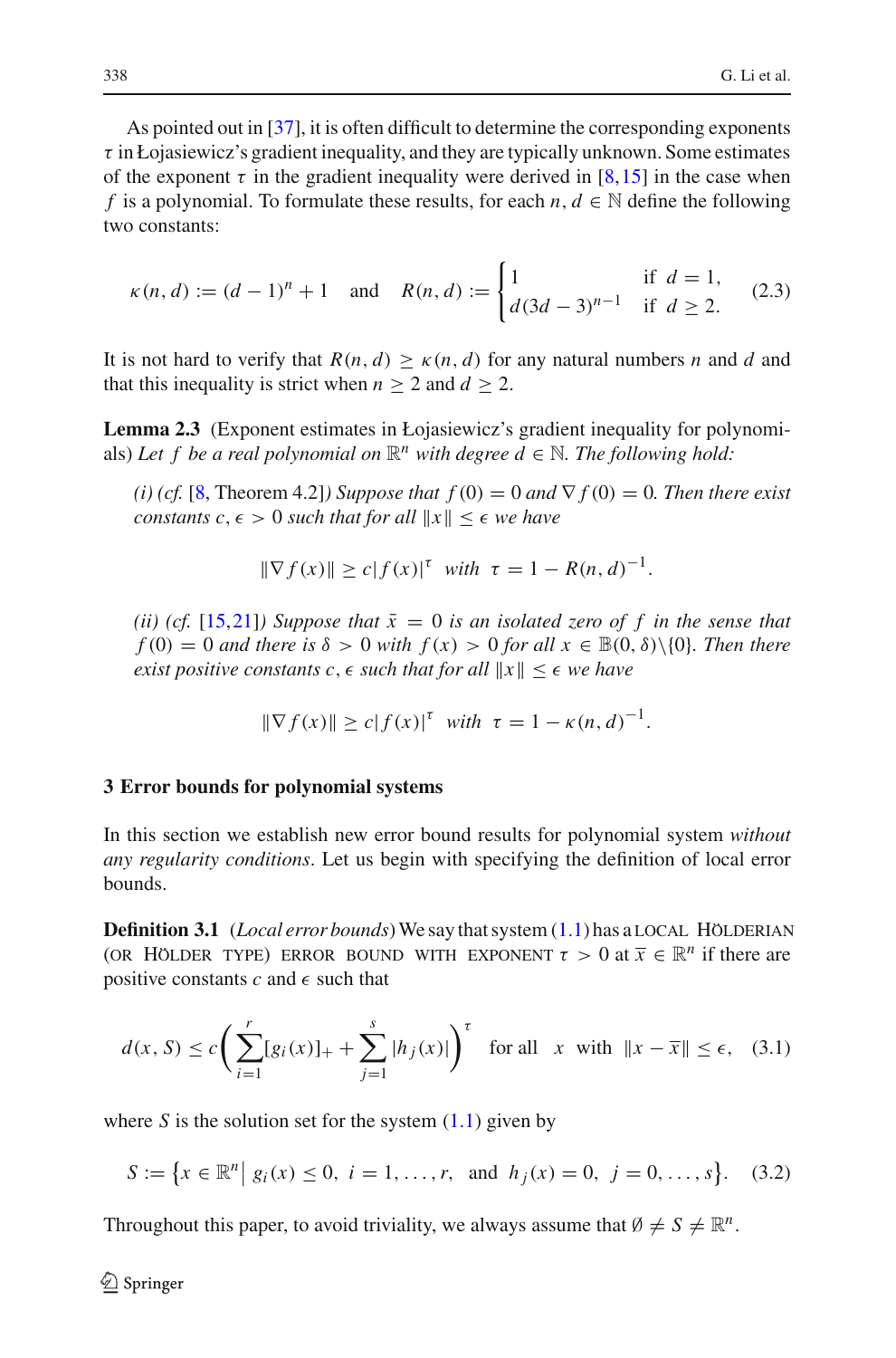Prior to deriving the main results of this section we present an example illustrating the dependence of error bounds for polynomial systems on the degree of the polynomials involved and on the dimension of the problem/space in question. Note that for  $d = 2$  this example is given in [\[36](#page-29-10)] (see also [\[21](#page-28-22)]).

*Example 3.2* [Dependence of error bounds on polynomial degrees and space dimensions] Let  $d \in \mathbb{N}$ , and let  $h_j(x_1, ..., x_n) := x_{j+1} - x_j^d$  for  $j = 1, ..., n-1$ ,  $h_n(x_1, ..., x_n) := x_n^d$ , and  $g_i(x) \equiv 0$  for all  $i = 1, ..., r$  in [\(3.1\)](#page-5-1). Then the solution set *S* for [\(3.1\)](#page-5-1) is  $S = \{x \in \mathbb{R}^n | x = 0\}$ . Take further  $\overline{x} = 0$  and consider the family of vectors  $x(\epsilon) := (\epsilon, \epsilon^d, \ldots, \epsilon^{d^{n-1}}) \in \mathbb{R}^n$  with  $\epsilon \in (0, 1]$ . It is easy to see that  $d(x(\epsilon), S) = \sqrt{\sum_{i=1}^{n} \epsilon^{2d^{i-1}}} = O(\epsilon), \sum_{j=1}^{n} |h_j(x)| = \epsilon^{d^n}$ , and thus we have

$$
d(x(\epsilon), S) = O\bigg(\bigg[\sum_{j=1}^n |h_j(x(\epsilon))|\bigg]^{\frac{1}{d^n}}\bigg),\,
$$

which shows that the exponent  $\tau$  in [\(3.1\)](#page-5-1) for this system at  $\overline{x}$  does not exceed  $d^{-n}$ .

Our first goal in this section is employing Lemmas  $2.2$  and  $2.3(i)$  $2.3(i)$  to obtain a *nonsmooth* version of Łojasiewicz's gradient inequality for *maximum* functions over finitely many polynomials with an *explicit exponent*. It is certainly of its own interest while being applied in what follows to deriving error bounds for polynomial systems with explicit fractional exponents.

<span id="page-6-0"></span>**Theorem 3.3** (Nonsmooth Łojasiewicz's inequality with explicit exponent for maximum functions) Let  $f(x) := \max\{g_1(x), \ldots, g_l(x)\}\)$ , where  $g_i$  for  $i = 1, \ldots, l$  are *real polynomials on*  $\mathbb{R}^n$  *with their degrees not exceeded d, and let*  $\overline{x} \in \mathbb{R}^n$  *with*  $f(\overline{x}) = 0$ . Then there are numbers  $c, \epsilon > 0$  such that

$$
\mathfrak{m}_f(x) \ge c \left| f(x) \right|^{1-\frac{1}{R(n+l-1,d+1)}} \text{ for all } x \text{ with } \|x - \overline{x}\| \le \epsilon,
$$

*where* m *<sup>f</sup>* (*x*) *is the subdifferential slope from Definition* [2.1](#page-4-1)*, and where the constant R is defined in* [\(2.3\)](#page-5-3)*.*

*Proof* Without loss of generality, assume that  $g_i(\bar{x}) = 0$  for all  $i = 1, \ldots, l$ . Then for each subset  $I := \{i_1, \ldots, i_q\} \subset \{1, \ldots, l\}$ , we define the function  $F_I : \mathbb{R}^n \times \mathbb{R}^{q-1} \to$  $\mathbb R$  by

$$
F_I(x,\lambda) := \begin{cases} \sum_{j=1}^{q-1} \lambda_j g_{i_j}(x) + \left(1 - \sum_{j=1}^{q-1} \lambda_j\right) g_{i_q}(x) & \text{if } q \ge 2, \\ g_{i_1}(x) & \text{if } q = 1, \end{cases}
$$

which is clearly a polynomial on  $\mathbb{R}^{n+q-1}$  with degree at most  $d + 1$  and  $F(\bar{x}, \lambda) = 0$ for all  $\lambda \in \mathbb{R}^{q-1}$ . Define further the set  $\mathbf{P} \subset \mathbb{R}^{q-1}$  by

$$
\mathbf{P} := \left\{ \lambda \in \mathbb{R}^{q-1} \Big| \lambda_j \geq 0, \sum_{j=1}^{q-1} \lambda_j \leq 1 \right\}.
$$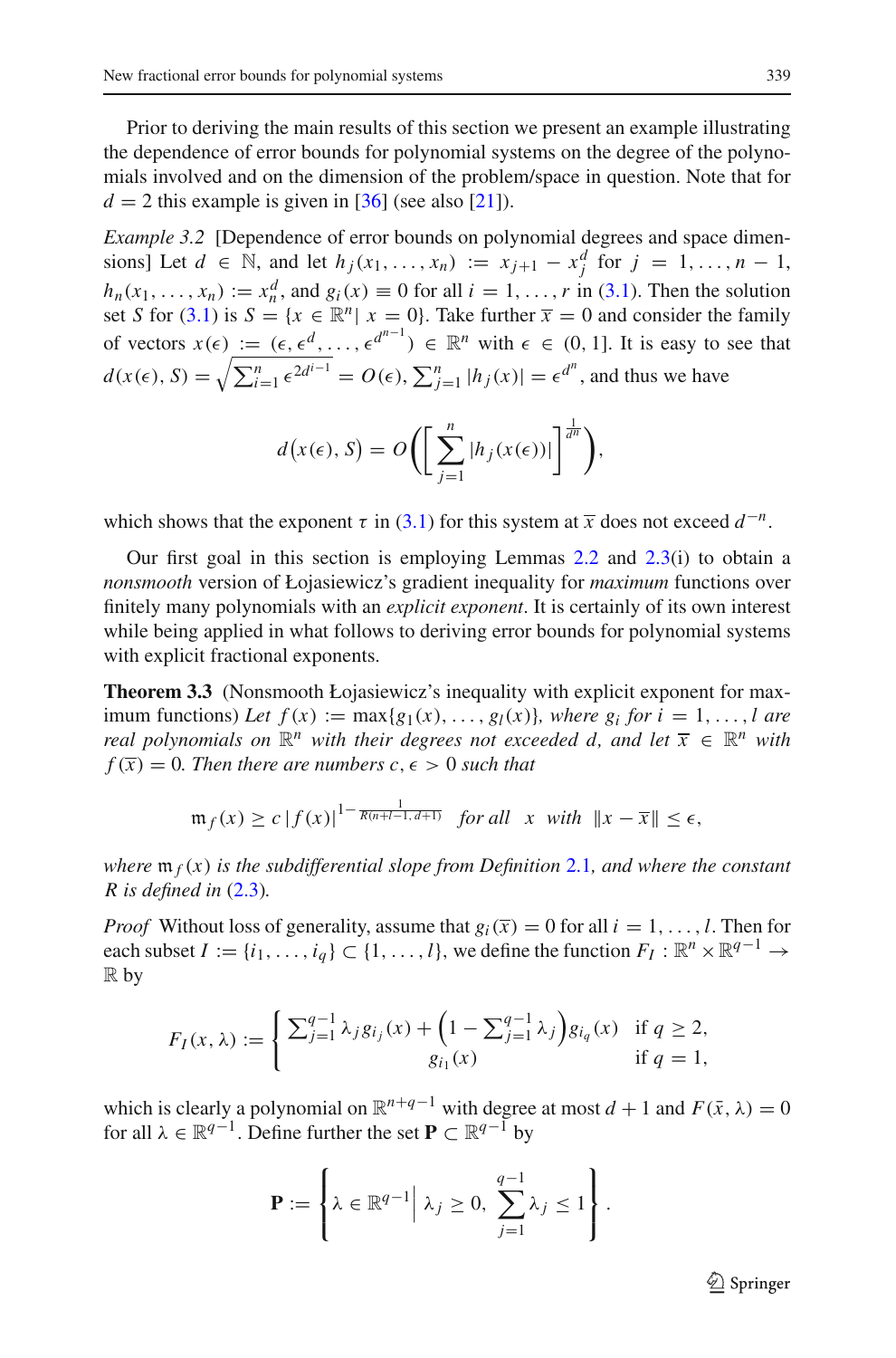<span id="page-7-0"></span>Then, there exist numbers  $c_I > 0$  and  $\epsilon_I > 0$  for which we have

$$
\|\nabla F_I(x,\lambda)\| \ge c_I |F_I(x,\lambda)|^{1-\frac{1}{R(n+q-1,d+1)}} \text{ whenever } \|x-\overline{x}\| \le \epsilon_I \text{ and } \lambda \in \mathbf{P}. \tag{3.3}
$$

To verify [\(3.3\)](#page-7-0), by standard compactness arguments, we only need to check that for each  $\bar{\lambda} \in \mathbf{P}$  there are numbers  $c(\bar{\lambda}) > 0$  and  $\epsilon(\bar{\lambda}) > 0$  such that

$$
\|\nabla F(x,\lambda)\| \ge c(\bar{\lambda})\|F(x,\lambda)\|^{1-\frac{1}{R(n+q-1,d+1)}}\quad \text{for all } \|x-\overline{x}\| \le c(\bar{\lambda}), \ \|\lambda-\overline{\lambda}\| \le \epsilon(\bar{\lambda}).
$$

Indeed, since  $F(\bar{x}, \lambda) = 0$  for all  $\lambda \in \mathbf{P}$ , it is obvious if  $\|\nabla F(\bar{x}, \bar{\lambda})\| \neq 0$ , while in the remaining case of  $\|\nabla F(\overline{x}, \overline{\lambda})\| = 0$  this inequality follows from Lemma [2.3\(](#page-5-2)i).

Let  $c := \min\{c_I | I \subset \{1, ..., l\}, I \neq \emptyset\} > 0$  and  $\epsilon := \min\{\epsilon_I | I \subset$  $\{1, \ldots, l\}, I \neq \emptyset$  > 0. Pick an arbitrary point *x* in  $\mathbb{R}^n$  with  $||x - \overline{x}|| \leq \epsilon$  and denote  $\overline{I} = I(x) := \{i \mid g_i(x) = f(x)\}\$ . Lemma [2.2](#page-4-0) tells us that there are numbers  $\lambda_i \geq 0$  for  $i \in I$  such that  $\sum_{i \in \bar{I}} \lambda_i = 1$  and

$$
\mathfrak{m}_f(x) = \left\| \sum_{i \in \bar{I}} \lambda_i \nabla g_i(x) \right\|.
$$

Let us renumerate the index set  $\bar{I}$  as  $\bar{I} = \{i_1, \ldots, i_{q_0}\}$ , where  $q_0$  signifies its cardinality. Then

$$
F_{\bar{I}}(x, \lambda_{i_1}, \dots, \lambda_{i_{q_0-1}}) = \sum_{j=1}^{q_0} \lambda_{i_j} g_{i_j}(x) = \sum_{i \in \bar{I}} \lambda_i g_i(x) = \sum_{i \in I(x)} \lambda_i g_i(x) = f(x).
$$

Furthermore, we have the representations

$$
\|\nabla F_{\bar{I}}(x, \lambda_{i_1}, \dots, \lambda_{i_{q_0-1}})\| = \left\| \left( \sum_{j=1}^{q_0} \lambda_{i_j} \nabla g_{i_j}(x), g_{i_1}(x) - g_{i_{q_0}}(x), \dots, g_{i_{q_0-1}}(x) - g_{i_{q_0}}(x) \right) \right\|
$$
  

$$
= \left\| \sum_{j=1}^{q_0} \lambda_{i_j} \nabla g_{i_j}(x) \right\| = \left\| \sum_{i \in I(x)} \lambda_i \nabla g_i(x) \right\| = \mathfrak{m}_f(x),
$$

which, being combined with inequality  $(3.3)$ , allow us to conclude that

$$
\begin{aligned} \mathfrak{m}_f(x) &= \|\nabla F_{\bar{I}}(x, \lambda_{i_1}, \dots, \lambda_{i_{q_0-1}})\| \\ &\ge c_{\bar{I}} \left| F_{\bar{I}}(x, \lambda_{i_1}, \dots, \lambda_{i_{q_0-1}}) \right|^{1 - \frac{1}{R(n+q_0-1, d+1)}} \\ &= c_{\bar{I}} \left| f(x) \right|^{1 - \frac{1}{R(n+q_0-1, d+1)}}, \\ &\ge c \left| f(x) \right|^{1 - \frac{1}{R(n+l-1, d+1)}} \end{aligned}
$$

and thus to complete the proof of the theorem.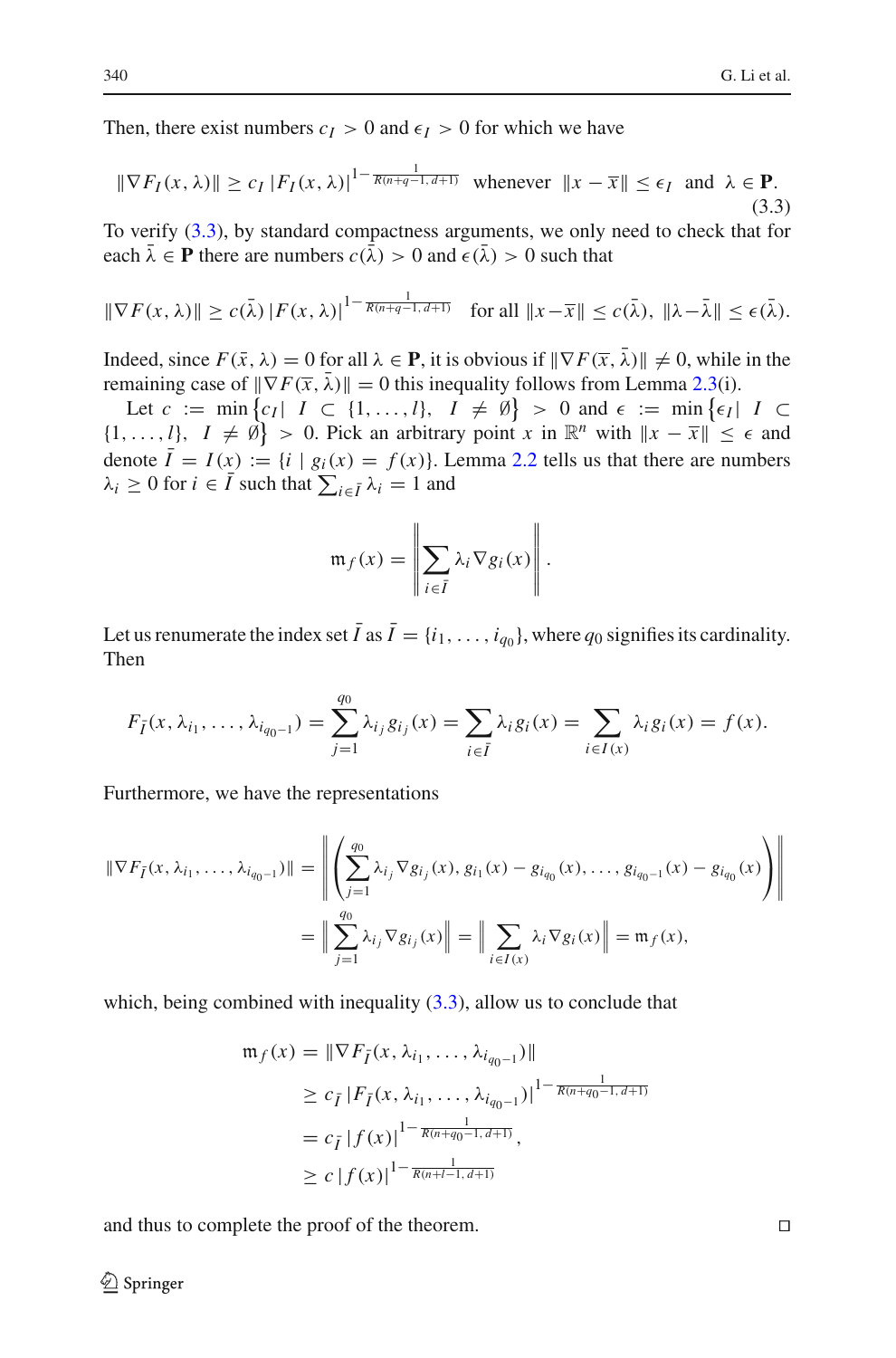Employing further the nonsmooth Łojasiewicz's inequality of Theorem [3.3](#page-6-0) leads us to effective error bounds of polynomial systems with explicit exponents. To proceed, we need the following lemma on error bounds for locally Lipschitz functions taken from [\[46,](#page-29-7) Corollary 2].

<span id="page-8-0"></span>**Lemma 3.4** (Sufficient condition for error bounds of Lipschitz functions) Let  $f : \mathbb{R}^n$  $\rightarrow \mathbb{R}$  *be locally Lipschitzian around*  $\overline{x} \in bd S_f$ , where  $S_f = \{x | f(x) \leq 0\}$ . Assume *that there are numbers*  $c, \epsilon > 0$  *such that*  $\tau \mathfrak{m}_f(x) \geq c |f(x)|^{1-\tau}$  *for all x with*  $||x - \overline{x}||$  ≤  $\epsilon$  *and*  $x \notin S_f$ *. Then we have* 

$$
d(x, S_f) \leq \frac{1}{c} \big[ f(x) \big]_+^{\tau} \text{ whenever } \|x - \overline{x}\| \leq \frac{\epsilon}{2}.
$$

Now we are ready to derive the first error bound result of this paper.

<span id="page-8-1"></span>**Theorem 3.5** (Local error bounds with explicit fractional exponents for polynomial systems, type I) Let  $g_i$  as  $i = 1, \ldots, r$  and  $h_i$  as  $j = 1, \ldots, s$  be real polynomials on R*<sup>n</sup> with degree at most d, and let S be the solution set* [\(3.2\)](#page-5-4)*. Then there are numbers*  $c, \epsilon > 0$  *such that* 

$$
d(x, S) \le c \bigg( \sum_{i=1}^r [g_i(x)]_+ + \sum_{j=1}^s |h_j(x)| \bigg)^{\frac{1}{R(n+r+s,d+1)}} \quad \text{whenever} \quad \|x - \overline{x}\| \le \epsilon,
$$

*where the quantity R is defined in*  $(2.3)$ *.* 

*Proof* The conclusion is rather straightforward if either  $\overline{x} \in \text{int } S$  or  $\overline{x} \notin S$ . To proceed with the remaining case of  $\overline{x} \in \text{bd } S$ , define the function  $f : \mathbb{R}^n \to \mathbb{R}_+$  by

$$
f(x) := \max \left\{ [g_1(x)]_+, \ldots, [g_r(x)]_+, |h_1(x)|, \ldots, |h_s(x)| \right\}
$$

and easily verify the representations

$$
f(x) = \max \{ [g_1(x)]_+, \dots, [g_r(x)]_+, |h_1(x)|, \dots, |h_s(x)| \}
$$
  
= max {0, g\_1(x), ..., g\_r(x), h\_1(x), ..., h\_s(x), -h\_1(x), ..., -h\_s(x)}

with  $f(\overline{x}) = 0$ . Form further the vector  $e := (e_1, \ldots, e_s) \in \{-1, 1\}^s$  and define the function

$$
f_e(x) := \max \{0, g_1(x), \ldots, g_r(x), e_1h_1(x), \ldots, e_sh_s(x)\}, \quad x \in \mathbb{R}^n,
$$

which is the maximum of  $r + s + 1$  polynomials with degree at most *d* and with  $f_e(\bar{x}) = 0$ . Employing Theorem [3.3](#page-6-0) gives us numbers  $c(e) > 0$  and  $\epsilon(e) > 0$  such that

$$
\mathfrak{m}_{f_e}(x) \ge c(e)|f_e(x)|^{1-\frac{1}{R(n+r+s,d+1)}} \text{ whenever } ||x - \overline{x}|| \le \epsilon(e).
$$

 $\mathcal{D}$  Springer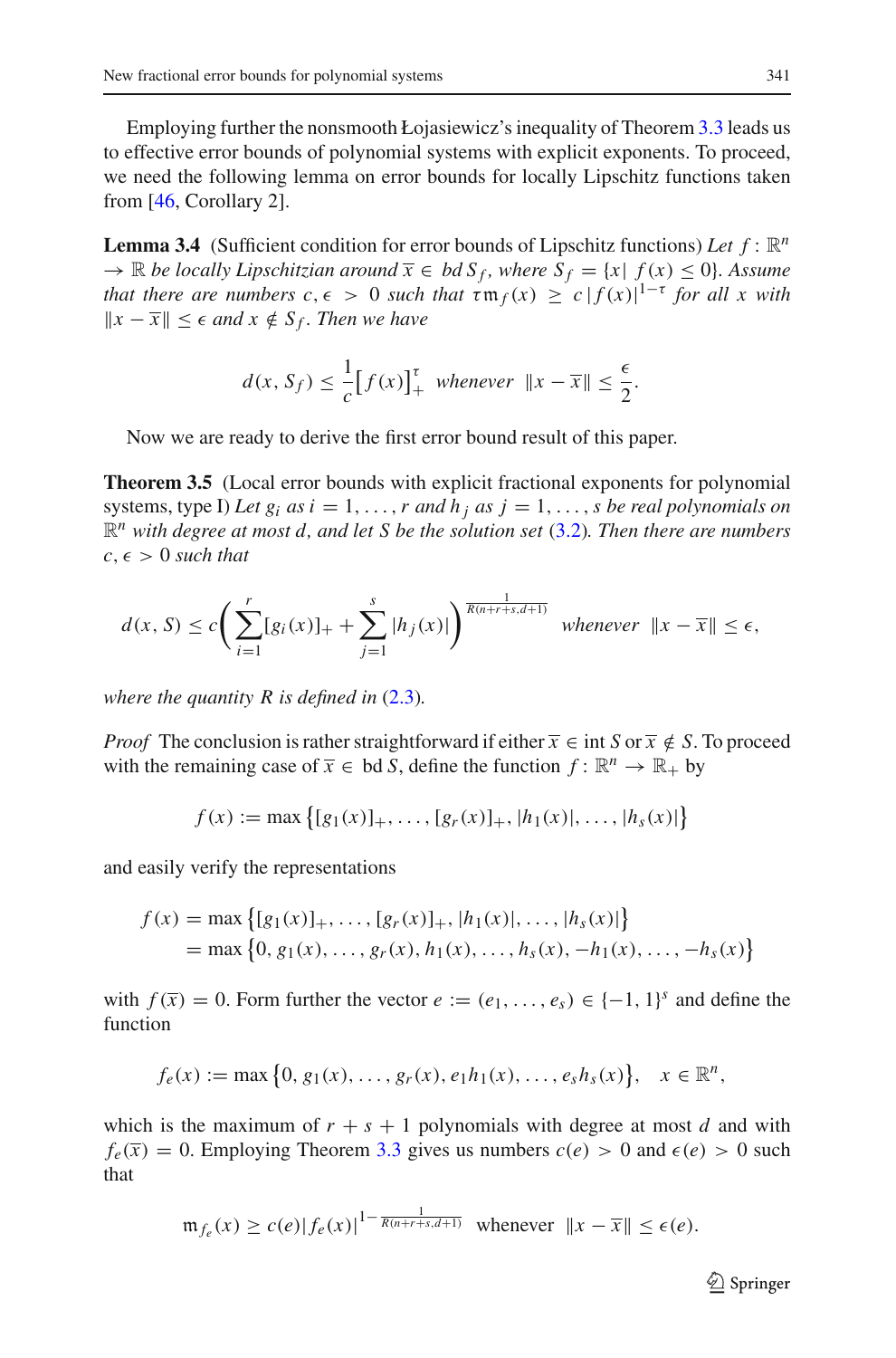Let  $c := \min_{e \in \{-1,1\}^s} c(e) > 0$  and  $\epsilon := \min_{e \in \{-1,1\}^s} \epsilon(e) > 0$ . Take any *x* with  $||x - \overline{x}||$  ≤  $\epsilon$  and  $f(x) > 0$ . Then for each  $j = 1, \ldots, s$  we have that either  $h_j(x) \neq$  $-h_i(x)$  or  $h_i(x) < f(x)$ . It allows us to find  $\bar{e} \in \{-1, 1\}^s$  so that  $f(x) = f_{\bar{e}}(x)$  and  $m_f(x) = m_{f_{\bar{e}}}(x)$ . This gives us the estimate

$$
\mathfrak{m}_f(x) = \mathfrak{m}_{f_{\bar{e}}}(x) \geq c(\bar{e}) \left| f_{\bar{e}}(x) \right|^{1-\frac{1}{R(n+r+s,d+1)}} \geq c \left| f(x) \right|^{1-\frac{1}{R(n+r+s,d+1)}},
$$

which completes the proof of the theorem by applying Lemma [3.4.](#page-8-0)  $\Box$ 

Employing another technique (somewhat similar to [\[35](#page-29-9)[,36](#page-29-10)]) and Lemma [2.3\(](#page-5-2)i), the next theorem provides a local error bound with an explicit exponent for polynomial systems, which is different from that in Theorem [3.5.](#page-8-1) The idea of the proof is to use certain *slack variables*to convert the polynomial system [\(1.1\)](#page-1-0) into a single polynomial and then apply Lemma [2.3\(](#page-5-2)i).

<span id="page-9-2"></span>**Theorem 3.6** (Local error bounds with explicit fractional exponents for polynomial systems, type II) *Let*  $g_i$  *as*  $i = 1, ..., r$  *and*  $h_j$  *as*  $j = 1, ..., s$  *be real polynomials on*  $\mathbb{R}^n$  with degree at most d, and let S be given in [\(3.2\)](#page-5-4). Then there are numbers  $c, \epsilon > 0$ *such that*

$$
d(x, S) \le c \left( \sum_{i=1}^r [g_i(x)]_+ + \sum_{j=1}^s |h_j(x)| \right)^{\frac{2}{R(n+r, 2d)}} \quad \text{whenever} \quad \|x - \overline{x}\| \le \epsilon,
$$

*where the quantity R is defined in* [\(2.3\)](#page-5-3)*.*

*Proof* Similarly to the proof of Theorem [3.5,](#page-8-1) we only need to examine the case of  $\overline{x} \in \text{bd } S$ . Define the polynomial  $\theta : \mathbb{R}^n \times \mathbb{R}^r \to \mathbb{R}$  by

$$
\theta(x, z) := \sum_{i=1}^{r} (g_i(x) + z_i^2)^2 + \sum_{j=1}^{s} h_j(x)^2
$$

and note that its degree does not exceed 2*d*. Consider the set  $\tilde{S} := \{(x, z) \in S\}$  $\mathbb{R}^n \times \mathbb{R}^r \mid \theta(x, z) = 0$  and the continuous mapping  $\phi(x) := (\sqrt{[-g_1(x)]_+}, \dots, \sqrt{[-g_r(x)]_+})$  on  $\mathbb{R}^n$ .  $\sqrt{[-g_r(x)]_+}$  on  $\mathbb{R}^n$ .

Since  $\bar{x} \in S$ , we have  $\theta(\bar{x}, \phi(\bar{x})) = 0$  and  $\nabla \theta(\bar{x}, \phi(\bar{x})) = 0$ . Applying Lemma [2.3\(](#page-5-2)i) to  $\theta$  gives us positive numbers  $\epsilon_0$  and  $c_0$  such that  $\|\nabla \theta(x, z)\|$   $\geq$  $c_0 \theta(x, z)^{1 - \frac{1}{R(n+r, 2d)}}$  for all  $\|(x, z) - (\overline{x}, \phi(\overline{x}))\| \le \epsilon_0$ . Let  $c := c_0^{-1}$ . Then Lemma [3.4](#page-8-0) ensures the estimate

$$
d\big((x, z), \widetilde{S}\big) \le c\,\theta(x, z)^{\frac{1}{R(n+r, 2d)}} \quad \text{for all} \quad (x, z) \quad \text{with} \quad \|(x, z) - (\overline{x}, \phi(\overline{x}))\| \le \frac{\epsilon_0}{2}.
$$
\n
$$
(3.4)
$$

<span id="page-9-1"></span><span id="page-9-0"></span>By continuity of  $\phi$  we find  $0 < \epsilon < \frac{\epsilon_0}{4}$  such that  $\|\phi(x) - \phi(\overline{x})\| \le \frac{\epsilon_0}{4}$  whenever  $\|x - \phi(\overline{x})\|$  $\|\bar{x}\| \leq \epsilon$ , which clearly implies the inequality

$$
||(x, \phi(x)) - (\overline{x}, \phi(\overline{x}))|| \le \frac{\epsilon_0}{2} \text{ whenever } ||x - \overline{x}|| \le \epsilon.
$$
 (3.5)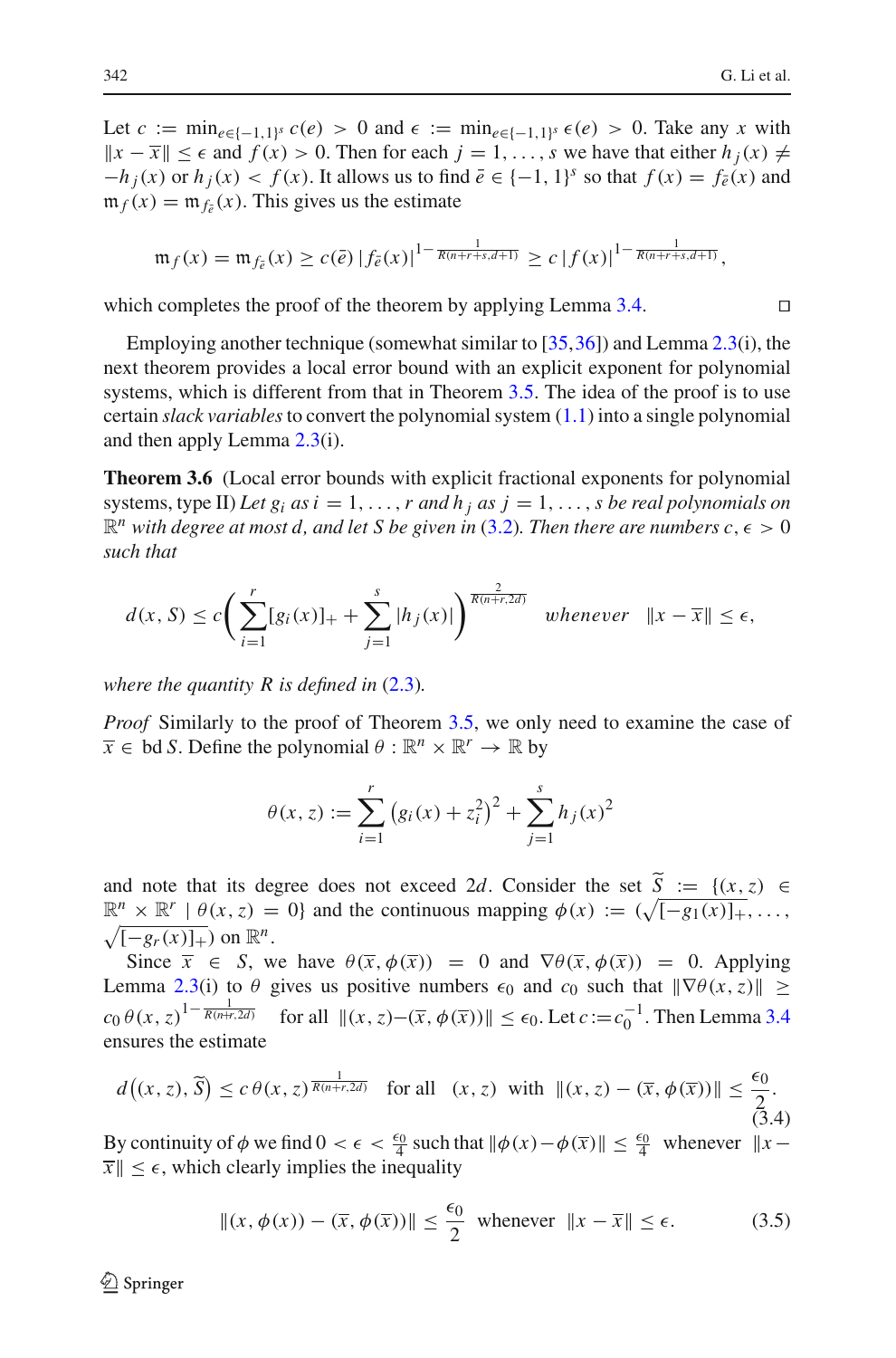Now let *x* be an arbitrary vector satisfying  $||x - \bar{x}|| \le \epsilon$ . There exists a point  $(\tilde{x}, \tilde{z}) \in S$ <br>such that  $||(x, \phi(x)) - (\tilde{x}, \tilde{z})|| = d((x, \phi(x)), \tilde{S})$ . By definition of  $\tilde{S}$  we have  $\theta(\tilde{x}, \tilde{z}) =$ such that  $\|(x, \phi(x)) - (\tilde{x}, \tilde{z})\| = d\left((x, \phi(x)), S\right)$ . By definition of *S* we have  $\theta(\tilde{x}, \tilde{z}) = 0$  and hence  $g(\tilde{x}) = -\tilde{z}^2 < 0$ ,  $i = 1$  g and  $h(\tilde{x}) = 0$ ,  $i = 1$  g This 0, and hence  $g_i(\tilde{x}) = -\tilde{z}_i^2 \le 0$ ,  $i = 1, ..., r$ , and  $h_j(\tilde{x}) = 0$ ,  $j = 1, ..., s$ . This implies that  $\tilde{x} \in S$ . Therefore

$$
d(x, S) \le ||x - \tilde{x}|| \le ||(x, \phi(x)) - (\tilde{x}, \tilde{z})|| = d((x, \phi(x)), \tilde{S})
$$
  
\n
$$
\le c \theta(x, \phi(x))^{\frac{1}{R(n+r, 2d)}}
$$
  
\n
$$
= c \left( \sum_{i=1}^{r} [g_i(x)]_+^2 + \sum_{j=1}^{s} h_j(x)^2 \right)^{\frac{1}{R(n+r, 2d)}}
$$
  
\n
$$
\le c \left( \sum_{i=1}^{r} [g_i(x)]_+ + \sum_{j=1}^{s} |h_j(x)| \right)^{\frac{2}{R(n+r, 2d)}},
$$

where the third inequality follows from  $(3.4)$  and  $(3.5)$  while the last equality follows from the fact that  $g_i(x) + [-g_i(x)]_+ = [g_i(x)]_+$ . This justifies the claimed error bound. bound.  $\Box$ 

*Remark 3.7 (Comparing the two types of local error bounds)* It is worth noting that the two types of local error bounds obtained in Theorems [3.5](#page-8-1) and [3.6](#page-9-2) are generally *independent* from each other. Recall that  $R(p, q) = q(3q - 3)^{p-1}$  in the setting of Theorem [3.6.](#page-9-2) Consider, e.g., the case of  $n = 3$ ,  $r = 4$ ,  $s = 1$ , and  $d = 2$ . Then  $\frac{2}{R(n+r,2d)} = \frac{2}{R(7,4)} = \frac{1}{4.96}$  and  $\frac{1}{R(n+r+s,d+1)} = \frac{1}{R(8,3)} = \frac{1}{3.67}$ ; thus we have in this case that  $\frac{2}{R(n+r,2d)} < \frac{1}{R(n+r+s,d+1)}$ . On the other hand, letting  $n = r = 1$ ,  $s = 2$ , and  $d = 2$ , we get that  $\frac{2}{R(n+r,2d)} = \frac{2}{R(2,4)} = \frac{1}{18}$  and  $\frac{1}{R(n+r+s,d+1)} = \frac{1}{R(4,3)} = \frac{1}{4\cdot9^2}$ ; so it gives  $\frac{2}{R(n+r,2d)} > \frac{1}{R(n+r+s,d+1)}$ .

<span id="page-10-2"></span>As a consequence of the theorem, we now establish some *globalized* error bound results with explicit exponents for polynomial systems of type [\(1.1\)](#page-1-0) over *compact*sets.

**Corollary 3.8** (Hölderian error bounds with explicit exponents for polynomial systems over compact sets) *Let gi , h <sup>j</sup> , and S be as in Theorem* [3.6](#page-9-2)*. Then for any compact set*  $K \subset \mathbb{R}^n$  *there is a number c* > 0 *such that* 

$$
d(x, S) \le c \left( \sum_{i=1}^{r} [g_i(x)]_+ + \sum_{j=1}^{s} |h_j(x)| \right)^{\tau} \text{ for all } x \in K,
$$
 (3.6)

<span id="page-10-1"></span><span id="page-10-0"></span>*where the exponent* τ *is calculated as*

$$
\tau := \max \left\{ \frac{1}{R(n+r+s, d+1)}, \frac{2}{R(n+r, 2d)} \right\}
$$
  
= 
$$
\max \left\{ \frac{1}{(d+1)(3d)^{n+r+s-1}}, \frac{1}{d(6d-3)^{n+r-1}} \right\}.
$$
 (3.7)

*In particular, the local Hölderian error bound* [\(3.1\)](#page-5-1) *holds with* τ *given by* [\(3.7\)](#page-10-0)*.*

<sup>2</sup> Springer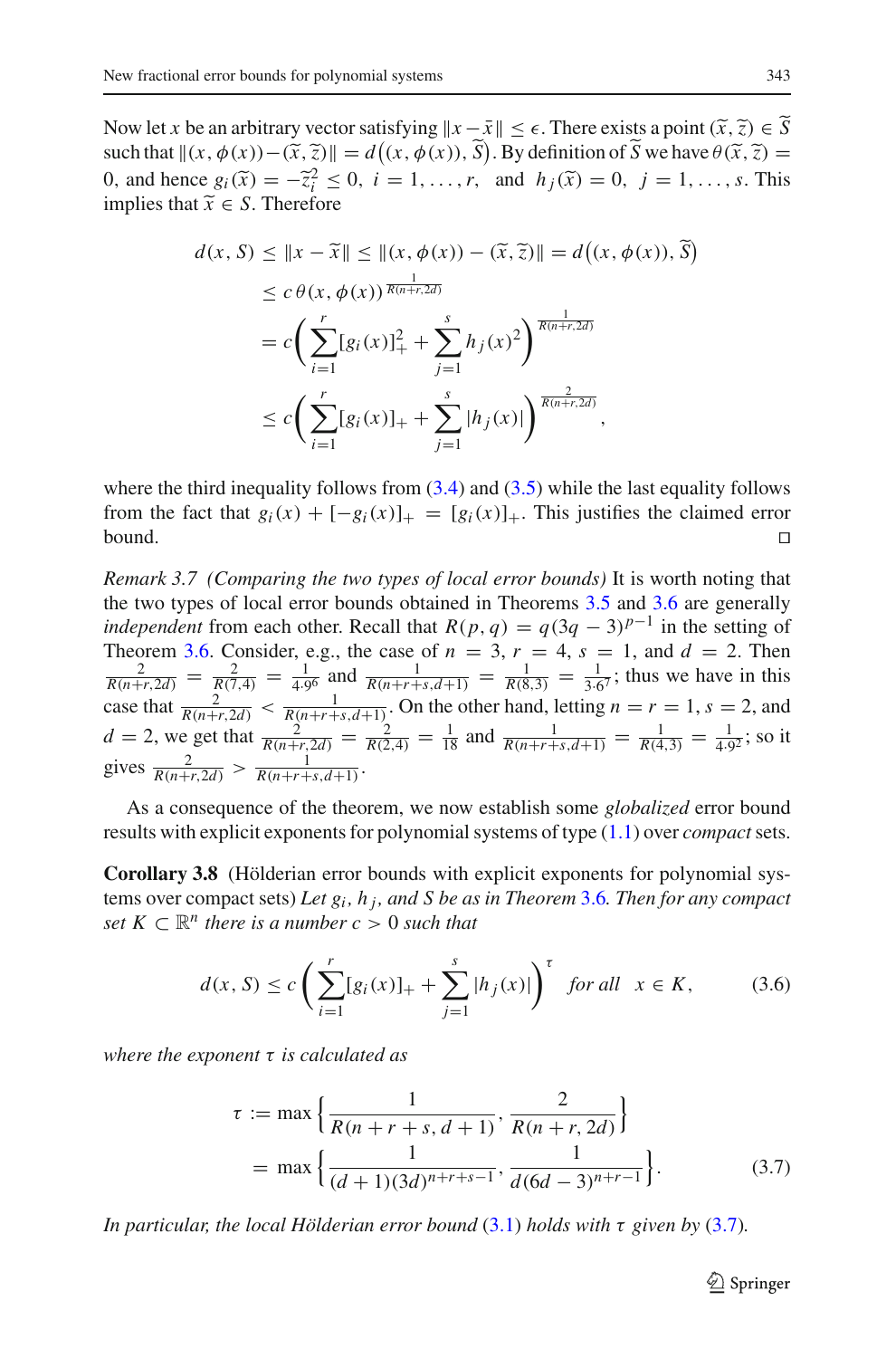*Proof* Combining the results of Theorem [3.5](#page-8-1) and Theorem [3.6,](#page-9-2) for every  $\overline{x} \in \mathbb{R}^n$  we can find numbers  $\epsilon(\overline{x}) > 0$  and  $c(\overline{x}) > 0$  such that

$$
d(x, S) \le c(\overline{x}) \bigg( \sum_{i=1}^r [g_i(x)]_+ + \sum_{j=1}^s |h_j(x)| \bigg)^{\tau} \text{ whenever } ||x - \overline{x}|| \le \epsilon(\overline{x}).
$$

Then the conclusion follows by using standard compactness arguments.  $\square$ 

Let us mention that the authors of [\[38\]](#page-29-12) established a Hölder error bound with exponent  $\tau = \frac{1}{2}$  over compact sets for a single quadratic function and then *raised the question* about the possibility to extend this result to *finitely many quadratic functions*. They actually conjectured that a Hölder error bound would hold over compact sets for nonconvex quadratic systems with exponent  $\tau = \frac{1}{2^p}$  with *p* denoting the number of quadratic functions involved in the system. Now we provide a *partial answer* for their conjecture by showing that such an error bound holds with a *larger* while *exactly calculated exponent*.

**Corollary 3.9** (Hölderian error bounds over compact sets for nonconvex quadratic systems) Let  $r, s \in \mathbb{N}$ , let  $g_i$  as  $i = 1, \ldots, r$  and  $h_j$  as  $j = 1, \ldots, s$  be quadratic *functions on*  $\mathbb{R}^n$ *, and let S be defined in* [\(3.2\)](#page-5-4)*. Then for any compact set*  $K \subset \mathbb{R}^n$  *there is a number c* > 0 *such that the error bound inequality* [\(3.6\)](#page-10-1) *holds with the explicit exponent* τ *calculated by*

$$
\tau = \max\left\{\frac{1}{R(n+r+s,3)}, \frac{2}{R(n+r,4)}\right\} = \max\left\{\frac{1}{3\cdot 6^{n+r+s-1}}, \frac{1}{2\cdot 9^{n+r-1}}\right\}.
$$

*Proof* It follows from Corollary [3.8](#page-10-2) with  $d=2$  and formula [\(3.7\)](#page-10-0) for calculating τ.  $\Box$ 

Next we show that the globalized version of the Hölderian error bound result from Corollary [3.8](#page-10-2) over compact set *cannot* be generally extended to the *global* one over the whole space  $\mathbb{R}^n$ . The following example was used in [\[11\]](#page-28-23) in the case of  $d = 2$ ,

<span id="page-11-1"></span>*Example 3.10 (Failure of global error bounds for polynomial systems)* Let *d* be any even number. Define the polynomial function  $h: \mathbb{R}^2 \to \mathbb{R}$  by  $h(x) := (x_1x_2 - 1)^d +$  $(x_1 - 1)^d$ . The solution set here is  $S = \{x \in \mathbb{R}^2 | h(x) = 0\} = \{(1, 1)\}\.$  The global version of the error bound in Corollary [3.8](#page-10-2) is as follows: there are numbers  $c, \tau > 0$ such that

$$
d(x, S) \le c |h(x)|^{\tau} \quad \text{for all} \quad x \in \mathbb{R}^n. \tag{3.8}
$$

<span id="page-11-0"></span>To show that [\(3.8\)](#page-11-0) fails, consider a sequence  $x_k = (\frac{1}{k}, k)$  for  $h(x_k) = (1 - \frac{1}{k})^d \rightarrow 1$ and  $d(x_k, S) \to \infty$  as  $k \to \infty$ . Then the global error bound [\(3.8\)](#page-11-0) is obviously violated along this sequence.

We conclude this section by establishing (as yet another consequence of the main results above) a Hölder-type regularity property for two *nonconvex semi-algebraic* sets, i.e., subsets of  $\mathbb{R}^n$  that can be described by finitely many equality and inequality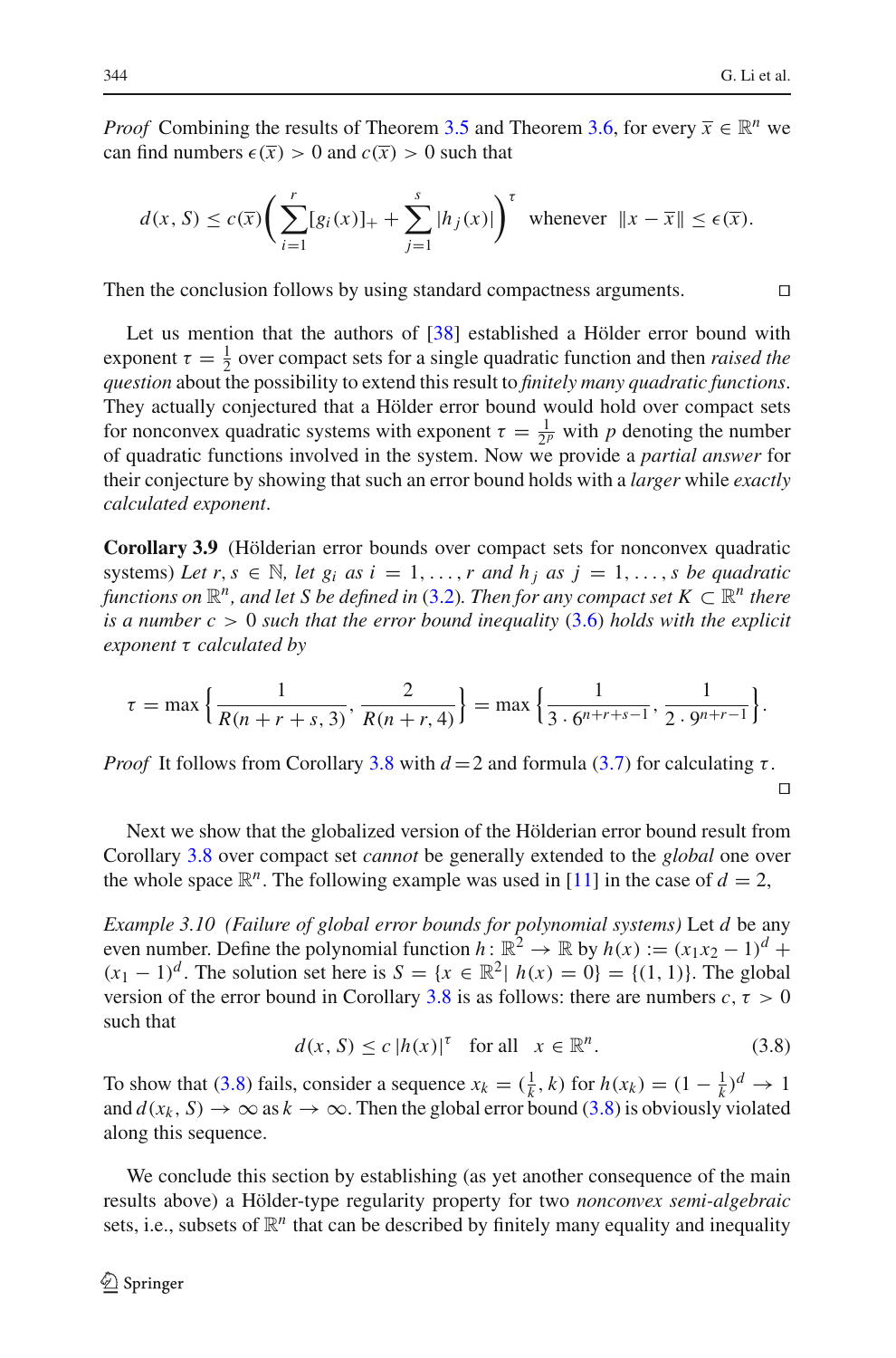constraints given by polynomials. We say that the pair of sets {*Q*, *T* } has the *bounded Hölderian regularity property* with exponent  $\tau > 0$  if for each compact set K there is a constant  $c > 0$  such that

$$
d(x, Q \cap T) \le c \big( d(x, Q) + d(x, T) \big)^{\tau} \text{ whenever } x \in K. \tag{3.9}
$$

<span id="page-12-0"></span>For convex sets with  $\tau = 1$  in [\(3.9\)](#page-12-0) this property reduces to the so-called *bounded linear regularity* of [\[2\]](#page-27-4), which is an important concept of convex analysis and optimization with various applications; in particular, to convergence rates of alternative projection algorithms [\[2,](#page-27-4)[5\]](#page-27-1). Observe that in real algebraic geometry properties of this type are referred to as *separation* of semi-algebraic sets and go back to Łojasiewicz [\[34](#page-28-24)]. The following corollary ensures the bounded Hölderian regularity of nonconvex semialgebraic sets with explicit calculating the Hölder exponent  $\tau$  in [\(3.9\)](#page-12-0).

**Corollary 3.11** (Bounded Hölderian regularity of semi-algebraic sets) Let  $g_i^{(m)}$  for  $i = 1, \ldots, r_m$  and  $h_j^{(m)}$  for  $j = 1, \ldots, s_m$ ,  $m = 1, 2$ , be real polynomials on  $\mathbb{R}^n$  with *degree at most*  $d \geq 2$ *. Consider the two semi-algebraic sets in*  $\mathbb{R}^n$  *defined by* 

$$
Q := \{x \in \mathbb{R}^n \mid g_i^{(1)}(x) \le 0, \ i = 1, ..., r_1, \ h_j^{(1)}(x) = 0, \ j = 1, ..., s_1\},\
$$
  

$$
T := \{x \in \mathbb{R}^n \mid g_i^{(2)}(x) \le 0, \ i = 1, ..., r_2, \ h_j^{(2)}(x) = 0, \ j = 1, ..., s_2\}.
$$

*Then for any compact set*  $K \subset \mathbb{R}^n$  *there is a constant c* > 0 *such that the bounded Hölder regularity property* [\(3.9\)](#page-12-0) *holds with the exponent* τ *calculated in* [\(3.7\)](#page-10-0)*, where*  $r := r_1 + r_2$  *and*  $s := s_1 + s_2$ .

*Proof* Define the real-valued functions

$$
f_Q(x) := \sum_{i=1}^{r_1} [g_i^{(1)}(x)]_+ + \sum_{j=1}^{s_1} |h_j^{(1)}(x)|,
$$
  

$$
f_T(x) := \sum_{i=1}^{r_2} [g_i^{(2)}(x)]_+ + \sum_{j=1}^{s_2} |h_j^{(2)}(x)|,
$$

and observe that  $f_Q^{-1}(0) = Q$ ,  $f_T^{-1}(0) = T$ , and  $(f_Q + f_T)^{-1}(0) = Q ∩ T$ . Since *K* is compact, we have that  $M := \max\{\max_{x \in K} d(x, Q), \max_{x \in K} d(x, Q)\} < \infty$  and that the set  $K_0 = K + M \overline{\mathbb{B}(0, 1)}$  is also compact. It follows from Corollary [3.8](#page-10-2) that there is a constant  $c > 0$  such that

$$
d(x, Q \cap T) \le c \left( f_Q(x) + f_T(x) \right)^{\tau} \quad \text{for all} \quad x \in K_0. \tag{3.10}
$$

<span id="page-12-1"></span>On the other hand, it is easy to see that the functions  $f_Q$ ,  $f_T$  are locally Lipschitzian, and so they are Lipschitz continuous on the compact set  $K_0$ , i.e., there is a constant  $L > 0$  for which  $x, y \in K_0$ ,

$$
|fg(x) - fg(y)| \le L \|x - y\|, \quad |f_T(x) - f_T(y)| \le L \|x - y\| \quad \text{whenever} \quad x, y \in K_0.
$$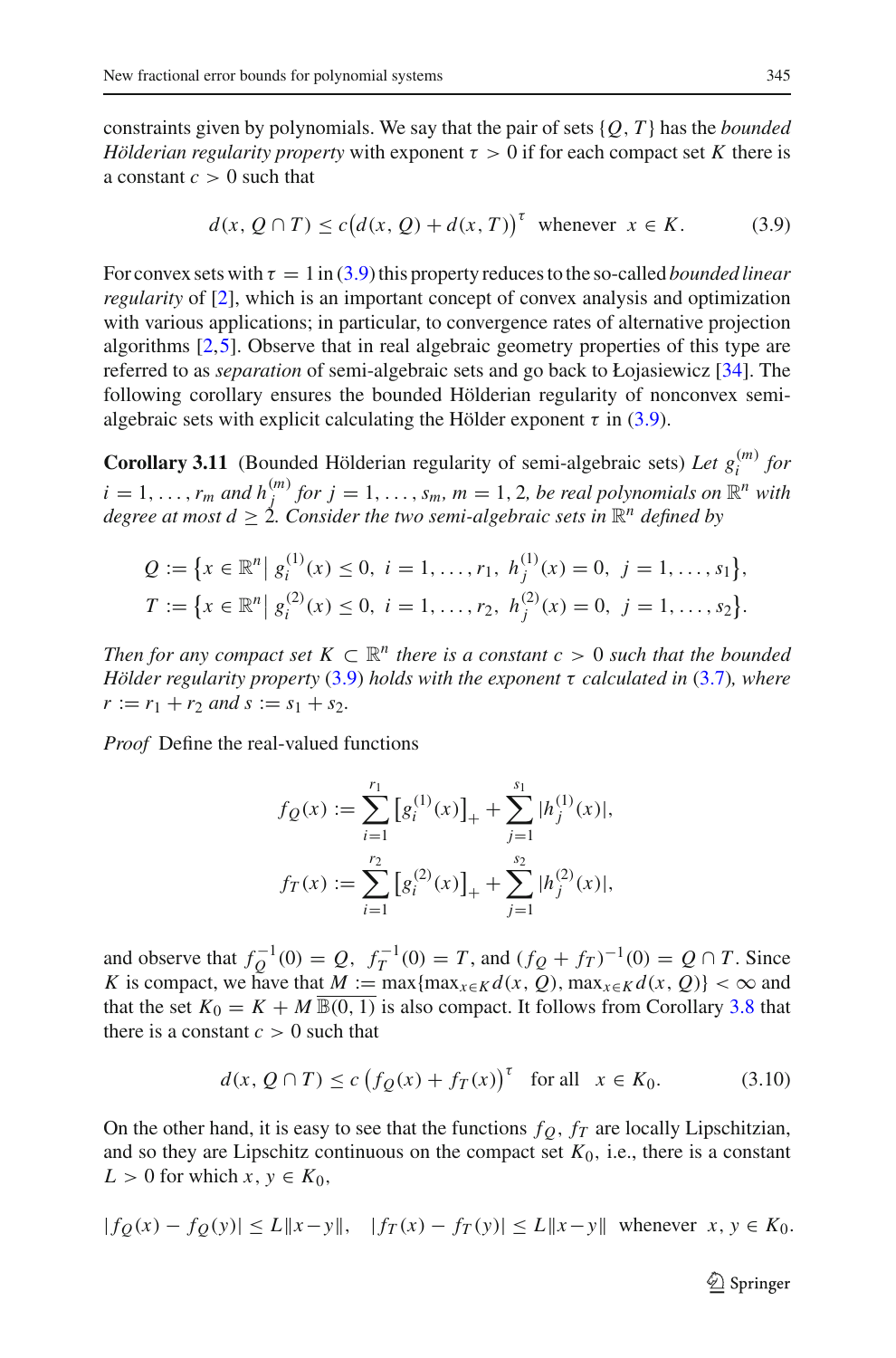Now pick any  $x \in K$  and find  $y \in Q$ ,  $z \in T$  such that  $d(x, Q) = ||x - y||$  and  $d(x, T) = ||x - z||$ . Since  $y, z \in K_0$ , we get the estimates

$$
|f_Q(x)| = |f_Q(x) - f_Q(y)| \le L \|x - y\| = Ld(x, Q),
$$
  

$$
|f_T(x)| = |f_T(x) - f_T(z)| \le L \|x - z\| = Ld(x, T).
$$

Combining them with  $(3.10)$  completes the proof of the corollary.

#### <span id="page-13-0"></span>**4 Hölderian error bounds with sharper exponents**

In this section we study two particular classes of polynomial systems and derive for them Hölderian error bounds with sharper explicit exponents in comparison with general results of Sect. [3.](#page-5-0)

4.1 Polynomial systems with finitely many solutions

This subsection deals with polynomial systems  $(1.1)$  whose solution sets  $(3.2)$  consists of only *finitely many points*. We now show that the fractional exponent  $\tau$  in Corollary [3.8](#page-10-2) on the Hölderian error bound over compact sets can be significantly sharpen for such systems.

**Theorem 4.1** (sharper error bounds over compact sets for systems with finitely many solutions) Let  $g_i$  *as*  $i = 1, ..., r$  *and*  $h_i$  *as*  $j = 1, ..., s$  *be real polynomials on*  $\mathbb{R}^n$ *with degree at most d, and let the solution set* [\(3.2\)](#page-5-4) *consist of finitely many points. Then for any compact set*  $K \subset \mathbb{R}^n$  *there is a constant c* > 0 *such that we have the error bound*

$$
d(x, S) \le c \left( \sum_{i=1}^r [g_i(x)]_+ + \sum_{j=1}^s |h_j(x)| \right)^{\frac{2}{\kappa(n+r, 2d)}} \text{ for all } x \in K,
$$

*where the quantity*  $\kappa > 0$  *is defined in* [\(2.3\)](#page-5-3).

*Proof* The proof follows on the same lines as that of Theorem [3.6,](#page-9-2) by using Lemma  $2.3(i)$  $2.3(i)$  instead of Lemma  $2.3(i)$  and by employing a standard compactness argument. We omit the details.

#### 4.2 Polynomial systems with simple equalities

<span id="page-13-1"></span>In this subsection we sharpen exponents in error bounds for another type of polynomial systems. Recall that a polynomial *f* with degree *d* is *simple* if it can be written as

$$
f(x) = \gamma \prod_{i \in I} (x_i - a_i)^{\alpha_i}, \tag{4.1}
$$

 $\circled{2}$  Springer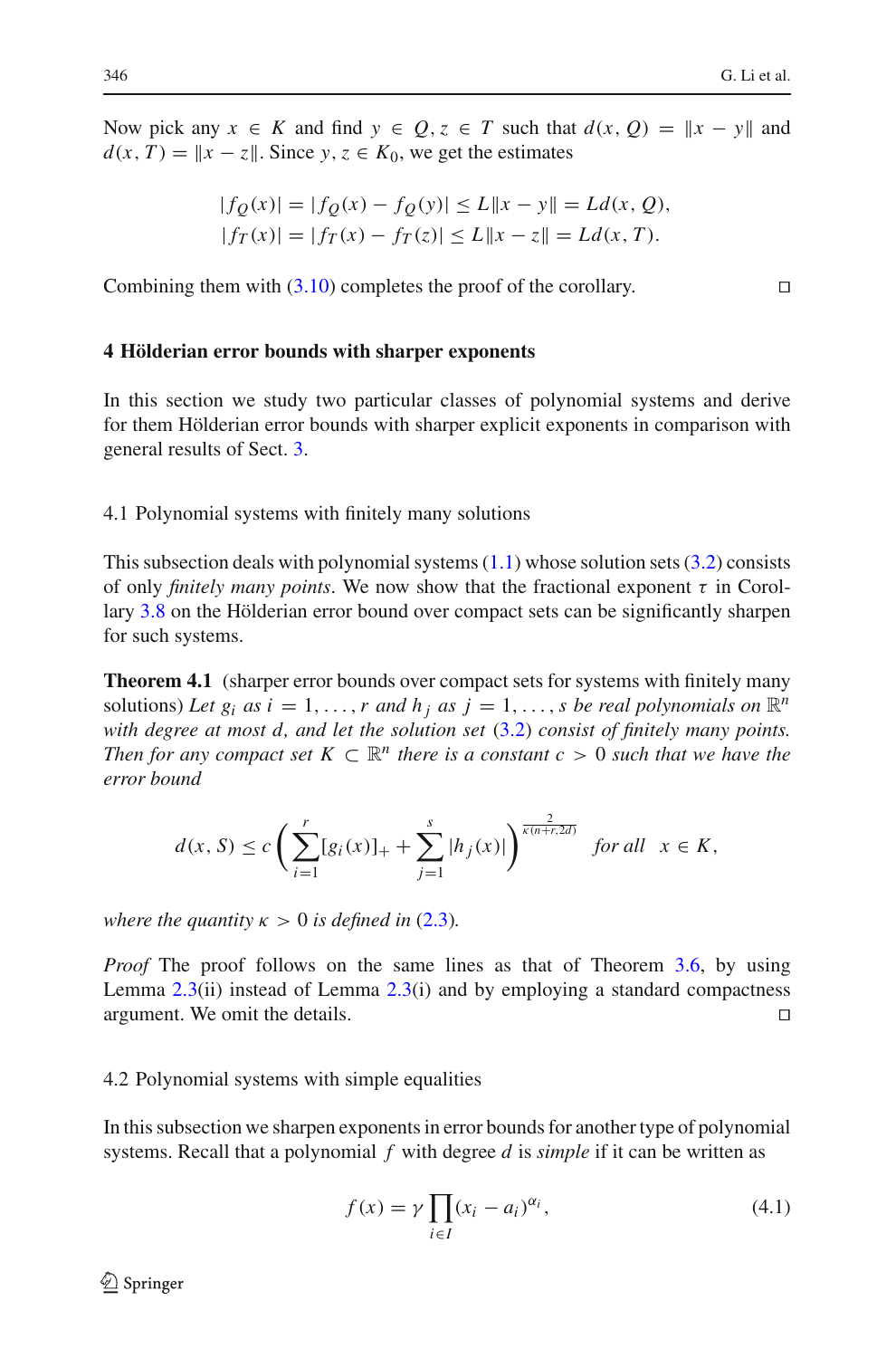where  $I \subset \{1, \ldots, n\}$ ,  $\gamma \neq 0$ ,  $a_i \in \mathbb{R}$ , and  $\alpha_i \in \mathbb{N}$  for  $i \in I$  with  $\sum_{i \in I} \alpha_i = d$ . Note that a simple polynomial system may have infinitely many solutions. Consider, e.g., the function  $f(x_1, x_2) = x_1^3$ , which is a simple polynomial with the solution set  $\{(x_1, x_2) \in \mathbb{R}^2 \mid f(x_1, x_2) = 0\} = \{0\} \times \mathbb{R}.$ 

<span id="page-14-0"></span>We begin with a particular case when the polynomial system involves one simple polynomial equality.

**Lemma 4.2** (Global error bound for one simple polynomial) *Let*  $h: \mathbb{R}^n \to \mathbb{R}$  *be a real simple polynomial of degree d, and let*  $S := \{x \in \mathbb{R}^n \mid h(x) = 0\}$ . *Then there is a constant c* > 0 *such that*

$$
d(x, S) \le c |h(x)|^{\frac{1}{d}} \quad \text{for all} \quad x \in \mathbb{R}^n.
$$

*Proof* Representing *h* in form [\(4.1\)](#page-13-1), we have  $S = \bigcup_{i \in I} \{x \in \mathbb{R}^n | x_i = a_i\}$  and arrive at

$$
|h(x)| = |\gamma| \prod_{i \in I} |x_i - a_i|^{\alpha_i} \ge |\gamma| (\min_{i \in I} |x_i - a_i|)^d = |\gamma| (d(x, S))^d, \quad x \in \mathbb{R}^n.
$$

This readily ensures the claimed error bound.

It is worth noting that simple polynomial assumption is essential in Lemma [4.2.](#page-14-0) Indeed, consider the function  $h(x) := (x_1x_2 - 1)^d + (x_1 - 1)^d$ , which is not a simple polynomial. Then it follows from Example [3.10](#page-11-1) that the global error bound of Lemma [4.2](#page-14-0) fails. The next example shows that this global error bound can also fail for simple polynomial systems involving more than one simple polynomial.

*Example 4.3 (Failure of global error bound for general simple polynomial systems)* Consider the two polynomials  $h_1(x_1, x_2) := x_1^2$  and  $h_2(x_1, x_2) := (x_1 - 2)x_2$  with degree  $d = 2$ . Then we have

$$
S = \{x = (x_1, x_2) \in \mathbb{R}^2 \mid h_1(x) = 0, \ h_2(x) = 0\} = \{(0, 0)\}
$$

for the solution set. If the global error bound of Lemma [4.2](#page-14-0) holds, then there is  $c > 0$ such that

$$
d(x, S) \le c\big(|h_1(x)| + |h_2(x)|\big)^{\frac{1}{2}} \quad \text{for all} \quad x \in \mathbb{R}^2. \tag{4.2}
$$

<span id="page-14-1"></span>Consider the sequence of  $x^k := (1, k)$  as  $k \in \mathbb{N}$  and observe that

$$
d(x^k, S) = \sqrt{1 + k^2}
$$
,  $h_1(x^k) = 1$ , and  $h_2(x^k) = -k$ .

Then it follows from the error bound [\(4.2\)](#page-14-1) that  $\sqrt{1+k^2} \le c(1+|-k|)^{\frac{1}{2}} = c(1+|k|)^{\frac{1}{2}}$  $(k)^{\frac{1}{2}}$  for all  $k \in \mathbb{N}$ , which is a contradiction. It is worth noting in this example we have the following local error bound:

$$
d(x, S) = \sqrt{x_1^2 + x_2^2} \le (x_1^2 + |x_1 - 2| \cdot |x_2|)^{\frac{1}{2}} \text{ for all } (x_1, x_2) \in \overline{\mathbb{B}}(0, 1).
$$

$$
\Box
$$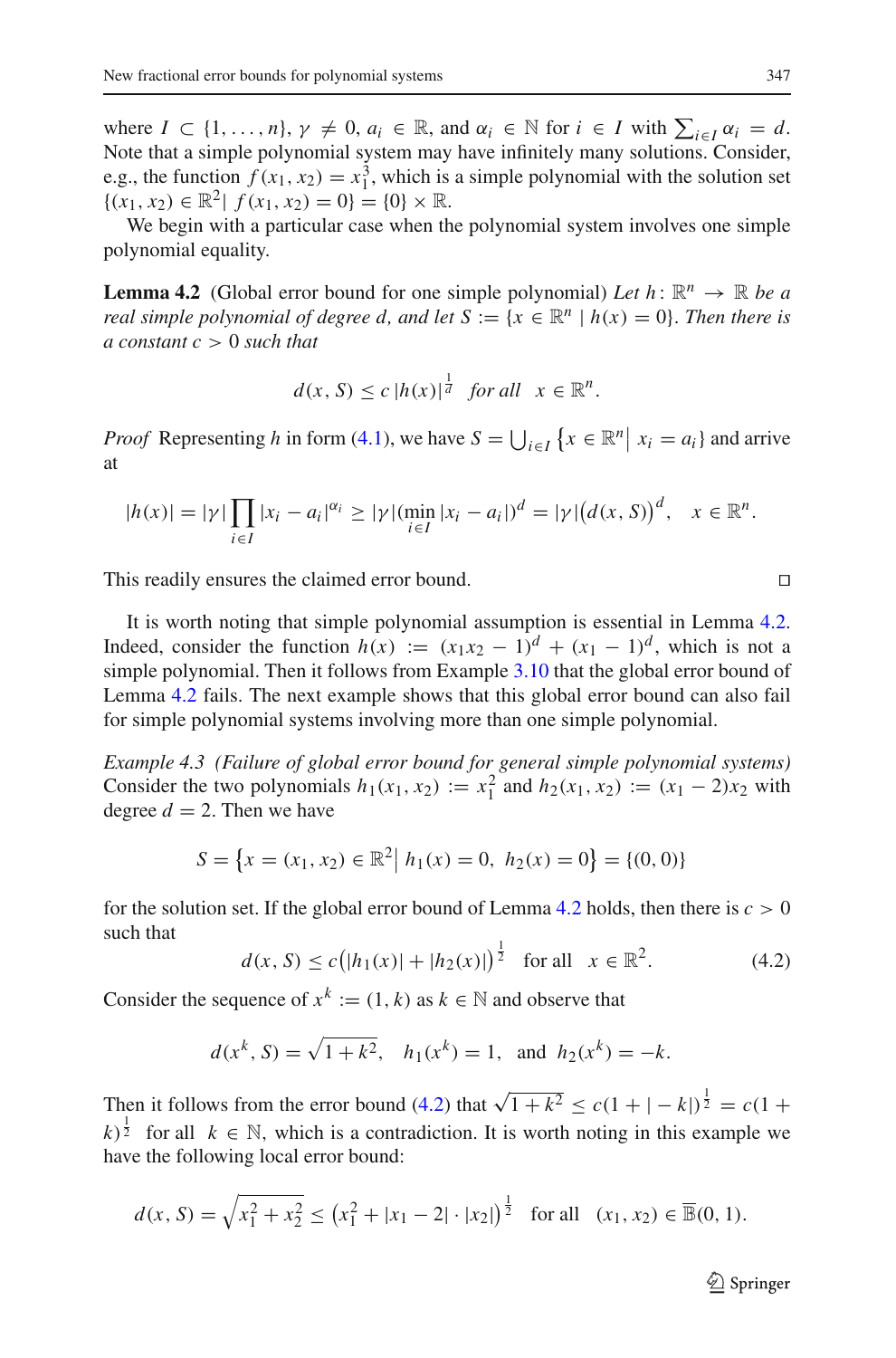The next theorem establishes a sharpen error bound over compact sets for simple polynomial systems.

**Theorem 4.4** (Sharper error bounds over compact sets for systems of simple polynomials) Let  $h_i: \mathbb{R}^n \to \mathbb{R}$  as  $j = 1, \ldots, s$  be simple real polynomials of degree at most  $d, \text{ let } S := \{x \in \mathbb{R}^n \mid h_i(x) = 0, \, j = 1, \ldots, s\} \neq \emptyset, \text{ and let } K \text{ be a compact set in }$  $\mathbb{R}^n$ *. Then there is a constant c* > 0 *such that* 

$$
d(x, S) \le c \left( \sum_{j=1}^{s} |h_j(x)| \right)^{\frac{1}{d}} \text{ for all } x \in K.
$$

*Proof* By [\(4.1\)](#page-13-1) we represent each simple polynomial *h<sub>j</sub>* by  $h_j(x) = \gamma_j \prod_{i \in I_j} (x_i - \gamma_i)^{i-j}$  $a_{ij}$ ,  $j = 1, \ldots, s$ , where  $I_j \subset \{1, \ldots, n\}$ ,  $\gamma_j \neq 0$ ,  $a_{ij} \in \mathbb{R}$ , and  $\alpha_{ij} \in \mathbb{N}$  for  $i \in I_j$  with  $\sum_{i \in I_j} \alpha_{ij} = d$ . Since *K* is compact, it suffices to show that for each point  $\overline{x} \in K$ , there are constants *c*,  $\epsilon > 0$  such that

$$
d(x, S) \le c \left( \sum_{j=1}^{s} |h_j(x)| \right)^{\frac{1}{d}} \text{ for all } x \in \overline{\mathbb{B}}(\overline{x}, \epsilon).
$$

Without loss of generality we suppose that  $\overline{x} \in S$ . Then for each  $j = 1, \ldots, s$  consider the index set  $I_i(\overline{x}) := \{i \in I_j | \overline{x_i} - a_{ij} = 0\}$  and define the polynomial

$$
\widetilde{h}_j(x) := \gamma_j \prod_{i \in I_j(\overline{x})} (x_i - a_{ij})^{\alpha_{ij}}.
$$

<span id="page-15-0"></span>Let  $\epsilon > 0$  be such that for all  $x \in \overline{\mathbb{B}}(\overline{x}, \epsilon)$  we have

$$
|x_i - a_{ij}| > 3\epsilon \text{ whenever } i \notin I_j(\overline{x}), \quad j = 1, \dots, s. \tag{4.3}
$$

It follows from the above relationships that

$$
M := \min_{j=1,\ldots,s} \min_{x \in \overline{\mathbb{B}}(\overline{x},\epsilon)} |\gamma_j| \prod_{i \in I_j \setminus I_j(\overline{x})} |x_i - a_{ij}|^{\alpha_{ij}} > 0.
$$

By further shrinking  $\epsilon$  if necessary, we can assume that  $|\tilde{h}_j(x)| \leq 1$  for all  $x \in$  $\overline{\mathbb{B}}(\overline{x}, \epsilon)$ ,  $j = 1, \ldots, s$ . Taking any  $j = 1, \ldots, s$ , consider the sets  $S_j := \{x \in$  $\mathbb{R}^n$   $\tilde{h}_i(x) = 0$ } and find by Lemma [4.2](#page-14-0) positive constants  $c_i > 0$  ensuring the error bounds

$$
d(x, S_j) \le c_j |\widetilde{h}_j(x)|^{\frac{1}{d_j}} \text{ whenever } x \in \mathbb{R}^n \text{ with } d_j := \deg \widetilde{h}_j \le d. \tag{4.4}
$$

<span id="page-15-1"></span>Given now an arbitrary vector  $x^0 \in \overline{\mathbb{B}}(\overline{x}, \epsilon)$ , we get by the constructions above that for each  $j = 1, \ldots, s$  there exists  $i(j) \in I_j(\overline{x})$  such that the linear function  $x \mapsto$  $x_{i(j)} - a_{i(j)j}$  divides the polynomial  $\widetilde{h}_j$  and  $d(x^0, S_j) = |x^0_{i(j)} - a_{i(j)j}|$ . Denote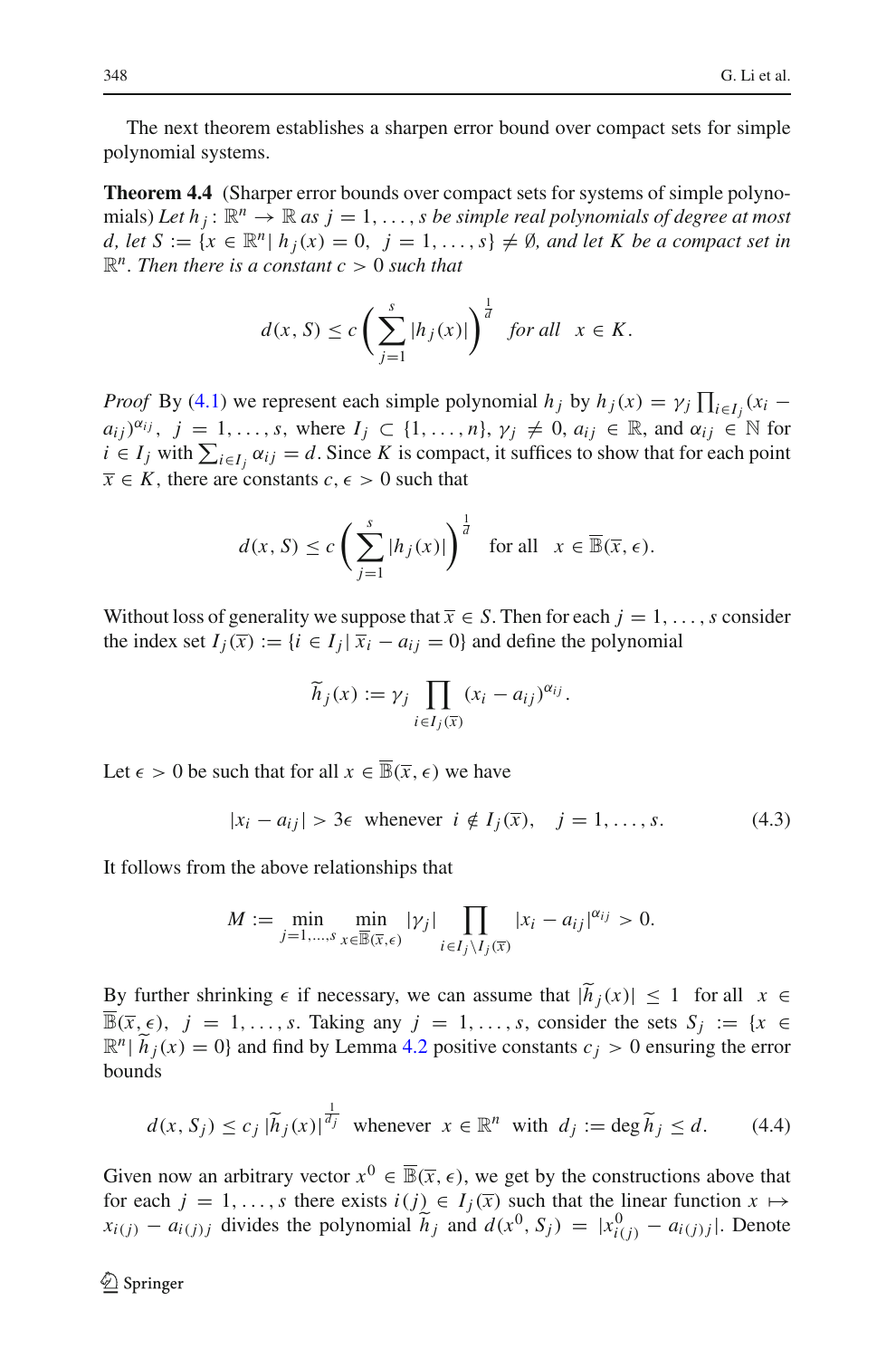$Z := \{x \in \overline{\mathbb{B}}(\overline{x}, \epsilon) | x_{i(j)} = a_{i(j)j} \text{ for all } j = 1, \ldots, s\}$ . By the definition of *Z* and by [\(4.3\)](#page-15-0) it is not hard to see that  $\overline{x} \in Z \subset S$  and

$$
d(x^{0}, Z) \leq \sum_{j=1}^{s} |x_{i(j)}^{0} - a_{i(j)j}|.
$$

These imply together with  $(4.4)$  the following estimates:

$$
d(x^{0}, S) \leq d(x^{0}, Z) \leq \sum_{j=1}^{s} |x_{i(j)}^{0} - a_{i(j)j}| = \sum_{j=1}^{s} d(x^{0}, S_{j})
$$
  

$$
\leq c_{j} |\tilde{h}_{j}(x)|^{\frac{1}{d_{j}}} \leq \sum_{j=1}^{s} c_{j} |\tilde{h}_{j}(x^{0})|^{\frac{1}{d}} \leq \sum_{j=1}^{s} c_{j} \left| \frac{h_{j}(x^{0})}{M} \right|^{\frac{1}{d}}
$$
  

$$
\leq \left( \max_{j=1,\dots,s} c_{j} \right) \left( \frac{1}{M} \right)^{\frac{1}{d}} \sum_{j=1}^{s} |h_{j}(x^{0})|^{\frac{1}{d}},
$$

where the fourth inequality follows due to  $|\tilde{h}_i(x)| \leq 1$  for all  $x \in \overline{\mathbb{B}}(\overline{x}, \epsilon)$  as  $j =$ 1,...,*s*, and the fifth one follows by the definition of *M*. Since the function  $t \mapsto$ *t*<sup> $\frac{1}{d}$ </sup> is concave on  $\mathbb{R}_+$ , we get for each  $t_j \ge 0$  that  $\frac{1}{s} \sum_{j=1}^s t_j^{\frac{1}{d}} \le \left( \sum_{j=1}^s \frac{1}{s} t_j \right)^{\frac{1}{d}}$ . Consequently, it gives us for all  $x^0 \in \overline{\mathbb{B}}(\overline{x}, \epsilon)$  the desired estimate

$$
d(x^{0}, S) \leq \left(\max_{j=1,\dots,s} c_{j}\right) \left(\frac{1}{M}\right)^{\frac{1}{d}} s^{1-\frac{1}{d}} \left(\sum_{j=1}^{s} |h_{j}(x^{0})|\right)^{\frac{1}{d}},
$$

which thus completes the proof of the theorem.

$$
\Box
$$

#### <span id="page-16-0"></span>**5 Applications: higher-order stability analysis**

The main aim of this section is to apply the error bound results derived above to *quantitative stability* of two important classes of parametric variational systems playing a crucial role in optimization theory and applications, namely problems of polynomial optimization and nonlinear complementarity with polynomial data. In contrast to first-order stability results related to *Lipschitzian stability*, we concentrate here on *higher-order* issues unified around *Hölderian stability* with fractional exponents. Based on our error bound analysis and advanced tools of generalized differentiation, we establish general results in this direction and their specifications with *explicit calculations* of Hölder exponents.

Let us begin with Hölderian stability of optimal solution maps in polynomial optimization.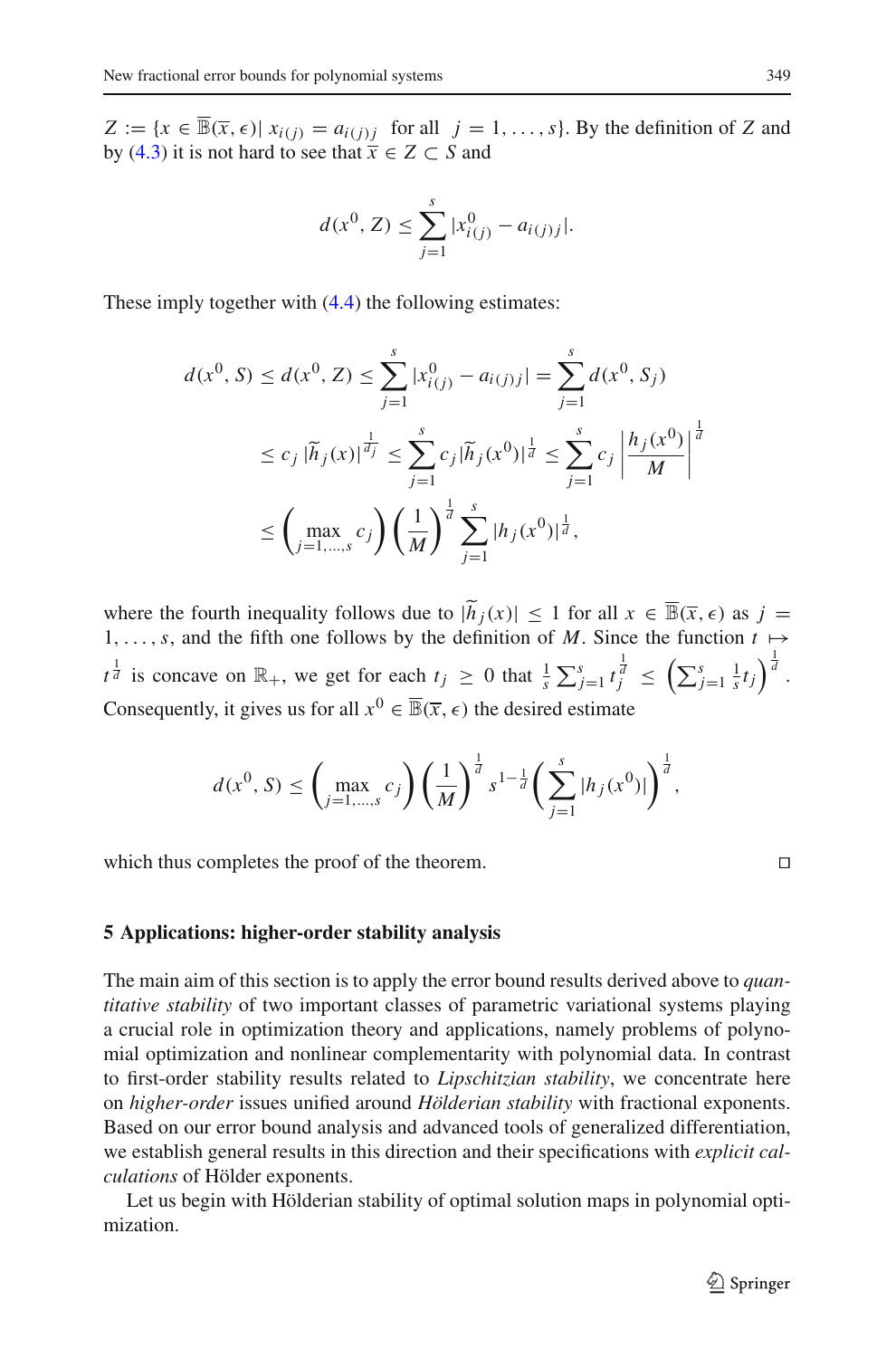#### 5.1 Hölderian stability in polynomial optimization

Consider the following parameterized polynomial optimization problem:

$$
(POP)_u \quad \max_{\substack{x \in \mathbb{R}^n \\ \text{subject to}}} f(x, u)
$$
  

$$
g_i(x) \le 0, \ i = 1, \dots, r,
$$
  

$$
h_j(x) = 0, \ j = 1, \dots, s,
$$

where  $u \in \mathbb{R}^l$  is the perturbation parameter, where  $x \mapsto f(x, u)$  is a real polynomial on  $\mathbb{R}^n$  with degree at most *d* for each fixed  $u \in \mathbb{R}^l$ , and where *g<sub>i</sub>* as  $i = 1, ..., r$  and  $h_i$  as  $j = 1, \ldots, s$  are all real polynomials on  $\mathbb{R}^n$  with degree at most *d*. For each  $u \in \mathbb{R}^l$  denote the solution set of  $(POP)_u$  by  $S(u)$ .

Let  $\overline{u} \in \mathbb{R}^l$ . We are interested in behavior of the solution map  $S: \mathbb{R}^l \Rightarrow \mathbb{R}^n$  when its argument *u* changes around the reference point  $\overline{u}$ . The following assumptions are imposed:

- **Assumption 1:** The set  $K := \{x \in \mathbb{R}^n | g_i(x) < 0 \text{ as } i = 1, \ldots r \text{ and } h_i(x) = 0 \}$ 0 as  $j = 1, ..., s$  is compact and the function  $f$  is continuous on  $\mathbb{R}^n \times \mathbb{R}^l$ .
- **Assumption 2:** There are constants  $L, \delta > 0$  such that

$$
|| f(x, u) - f(x, \overline{u}) || \le L ||u - \overline{u}||
$$
 (5.1)

<span id="page-17-0"></span>for all  $x \in K$  and for all *u* with  $||u - \overline{u}|| \leq \delta$ .

The class of polynomial optimization problems  $(POP<sub>u</sub>)$  satisfying Assumptions 1 and 2 covers a number of remarkable models. To illustrate, we mention the two important subclasses as follows.

## **Subclass 1: Polynomial Optimization with Tilt/Canonical Perturbations**

Consider the parametric polynomial optimization problems with tilt/canonical perturbations defined by

$$
\max_{x \in \mathbb{R}^n} \quad p(x) + u^T x
$$
\n
$$
\text{subject to} \quad \|x\|^2 = 1,
$$

where *p* is a polynomial of degree  $d \geq 2$  on  $\mathbb{R}^n$ , and where  $u \in \mathbb{R}^n$ . Denoting  $f(x, u) := p(x) + u^T x$ , it is easy to see that both Assumptions 1 and 2 are satisfied.

## **Subclass 2: Maximum Eigenvalues of Symmetric Tensors**

Recall that an *m*th-order *n*-dimensional *tensor*  $\mathcal A$  consists of  $n^m$  real entries given by

$$
\mathcal{A} = (\mathcal{A}_{i_1 i_2 \dots i_m}), \quad \mathcal{A}_{i_1 i_2 \dots i_m} \in \mathbb{R}, \quad 1 \leq i_1, i_2, \dots, i_m \leq n.
$$

We say that the tensor *A* is *symmetric* if the values of  $A_{i_1 i_2 \ldots i_m}$  are invariant under any permutation of the indices  $\{i_1, i_2, \ldots, i_m\}$ . When  $m = 2$ , a symmetric tensor is nothing but a symmetric matrix. The concept of symmetric tensor is a multilinear extension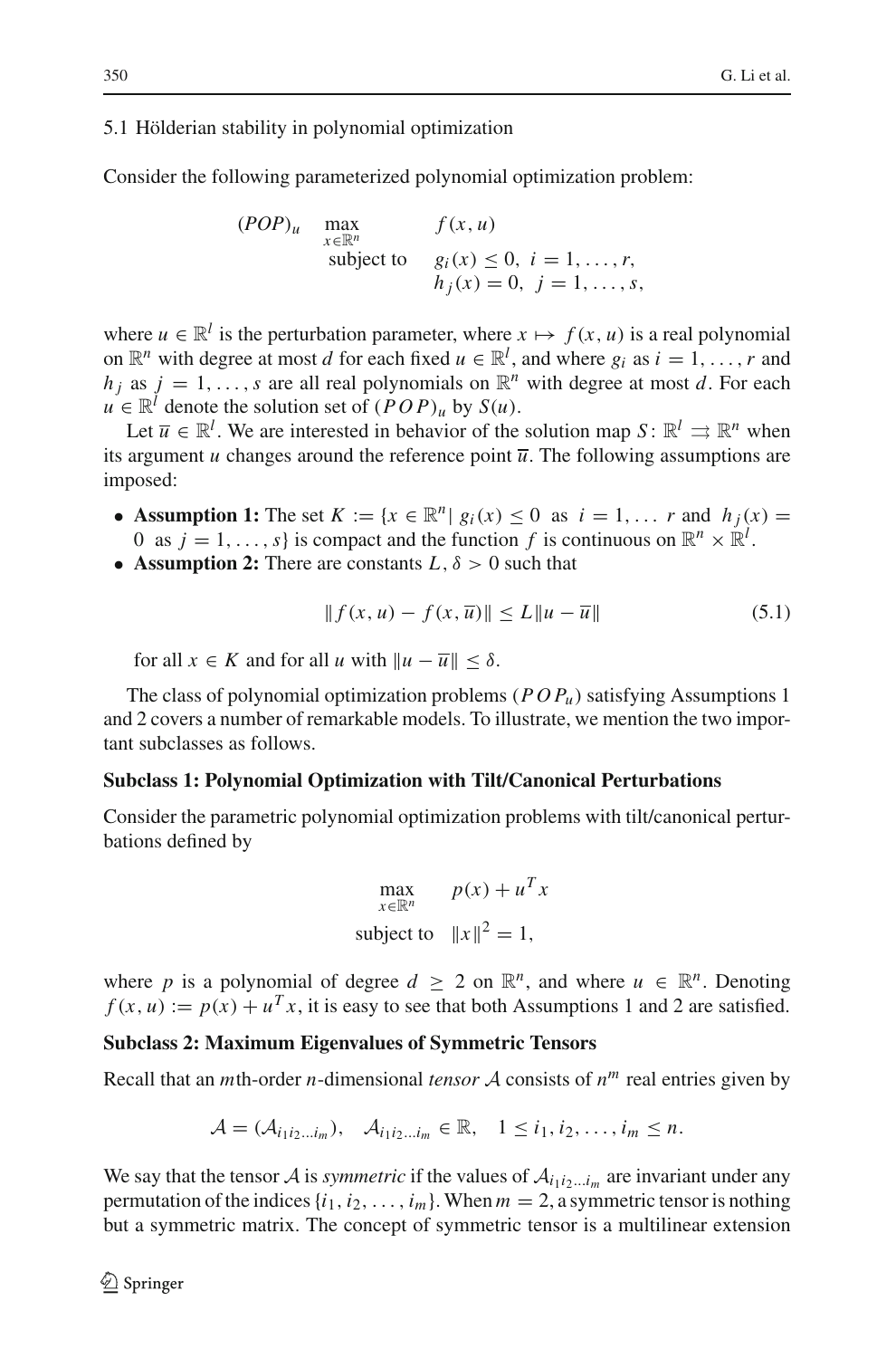of symmetric matrices and has recently found numerous applications in polynomial optimization, automatic control, image science, etc.; see, e.g., [\[47](#page-29-14)[,51](#page-29-15)[,53](#page-29-16)].

Let *m* be an even number and let  $\mathcal{T} := \{ \mathcal{A} | \mathcal{A}$  is an *m*th-order *n*-dimensional symmetric tensor}, which is a vector space under the *addition* and *multiplication* defined as follows: for any  $t \in \mathbb{R}$  and any tensors  $\mathcal{A} = (\mathcal{A}_{i_1,\dots,i_m})_{1 \leq i_1,\dots,i_m \leq n}$  and  $B = (B_{i_1,...,i_m})_{1 \le i_1,...,i_m \le n}$  we have

$$
\mathcal{A} + \mathcal{B} := (\mathcal{A}_{i_1,\dots,i_m} + \mathcal{B}_{i_1,\dots,i_m})_{1 \leq i_1,\dots,i_m \leq n} \text{ and } t\mathcal{A} := (t\mathcal{A}_{i_1,\dots,i_m})_{1 \leq i_1,\dots,i_m \leq n}.
$$

Further, for each  $A, B \in \mathcal{T}$  define the *inner product* and *norm* by  $\langle A, B \rangle_{\mathcal{T}} :=$  $\sum_{i_1,\ldots,i_m=1}^n A_{i_1,\ldots,i_m} B_{i_1,\ldots,i_m}$  and  $||A||_T := (\langle A, A \rangle_T)^{\frac{1}{2}}$ , respectively. We say that  $\lambda \in \mathbb{R}$  is an *eigenvalue* of  $\hat{\mathcal{A}}$  and that  $x \in \mathbb{R}^n \setminus \{0\}$  is the *eigenvector* corresponding to  $\lambda$  if the pair  $(x, \lambda)$  satisfies

$$
\sum_{i_2,\dots,i_m=1}^n \mathcal{A}_{i \, i_2 \dots i_m} x_{i_2} \dots x_{i_m} = \lambda x_i^{m-1} \quad \text{for all} \quad i = 1,\dots,n,
$$

where  $x^{\otimes m}$  is the *m*th-order *n*-dimensional symmetric *rank one* tensor induced by *x*, i.e.,

 $(x^{\otimes m})_{i_1...i_m} = x_{i_1} \dots x_{i_m}$  for all  $i_1, \dots, i_m \in \{1, \dots, n\}.$ 

Observe that a symmetric tensor always has finitely many eigenvalues [\[31](#page-28-16)], and we may consider the *maximum eigenvalue* of *A* defined by  $\lambda_1(A) := \max{\lambda \in \mathbb{R} \mid \lambda \text{ is an}}$ eigenvalue of *A*}. Note also that a symmetric tensor uniquely determines a real *m*th degree homogeneous polynomial function by

$$
\langle \mathcal{A}, x^{\otimes m} \rangle_{\mathcal{T}} := \sum_{i_1, \dots, i_m=1}^n \mathcal{A}_{i_1 i_2 \dots i_m} x_{i_1} \dots x_{i_m}
$$

for all  $x = (x_1, \ldots, x_n) \in \mathbb{R}^n$ . It can be verified (see, e.g., [\[31](#page-28-16),[51\]](#page-29-15)) that the maximum eigenvalue  $\lambda_1(\mathcal{A})$  is the optimal value of the following *polynomial optimization problem*:

$$
(P)_{\mathcal{A}} \qquad \max_{x \in \mathbb{R}^n} \qquad \langle \mathcal{A}, x^{\otimes m} \rangle_{\mathcal{T}}
$$
  
subject to 
$$
\sum_{i=1}^n x_i^m = 1.
$$

Letting now  $f(x, A) := \langle A, x^{\otimes m} \rangle_T$  with  $(x, A) \in \mathbb{R}^n \times T$ , it is not hard to check that both Assumptions 1 and 2 are satisfied.

To derive next our major sensitivity result for polynomial optimization problems, we denote by

$$
\phi(u) := \max_{x \in K} f(x, u), \quad u \in \mathbb{R}^l,
$$
\n
$$
(5.2)
$$

<span id="page-18-0"></span>the optimal value function in  $(POP<sub>u</sub>)$ .

 $\mathcal{D}$  Springer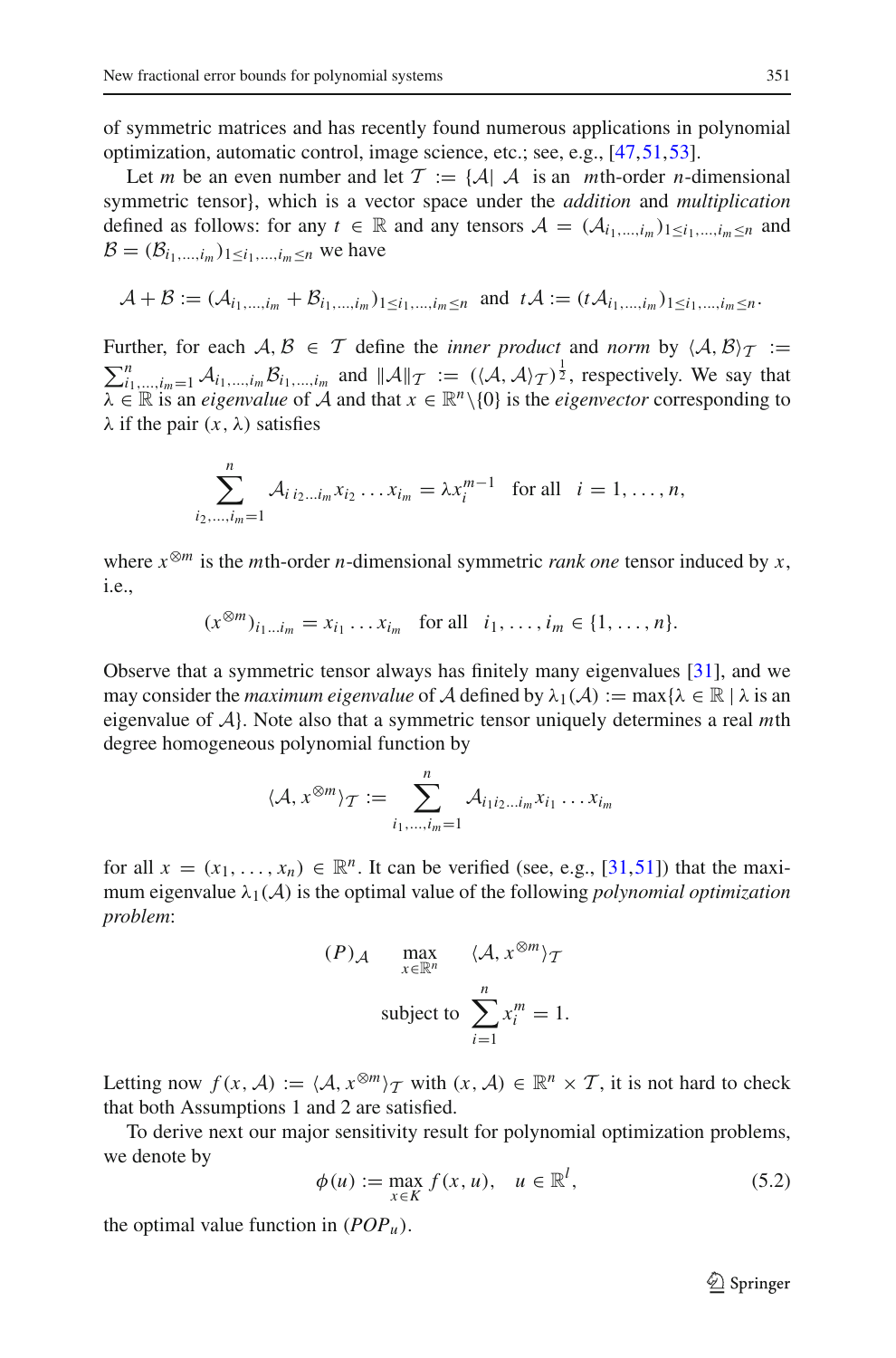**Lemma 5.1** (Optimal value functions in polynomial optimization) *Under the validity of Assumptions* 1 *and* 2*, the optimal value function* [\(5.2\)](#page-18-0) *in* (*POPu*) *is continuous on*  $\mathbb{R}^l$ .

*Proof* Let  $u_k$  be a sequence in  $\mathbb{R}^l$  such that  $u_k \to \bar{u}$ . To show that  $\lim_{k \to \infty} \phi(u_k) =$  $\phi(\bar{u})$ , choose  $x_k \in \bar{K}$  so that  $\phi(u_k) = \max_{x \in K} f(x, u_k) = f(x_k, u_k)$ . Since K is compact, we may assume that there exists  $\bar{x} \in K$  such that  $x_k \to \bar{x}$ . It follows from the continuity of f that  $\lim_{k\to\infty} \phi(u_k) = \lim_{k\to\infty} f(x_k, u_k) = f(\bar{x}, \bar{u})$ . Picking an arbitrary vector  $x \in K$ , we get that  $\phi(u_k) = f(x_k, u_k) \ge f(x, u_k)$ . This implies in turn that

$$
f(\bar{x}, \bar{u}) = \lim_{k \to \infty} f(x_k, u_k) \ge \lim_{k \to \infty} f(x, u_k) = f(x, \bar{u}) \text{ for all } x \in K.
$$

Thus  $f(\bar{x}, \bar{u}) = \phi(\bar{u})$ , which completes the proof of the lemma.

<span id="page-19-1"></span>Now we are ready to establish the quantitative Hölderian stability of polynomial optimization.

**Theorem 5.2** (Hölder continuity of solution maps in polynomial optimization) *Under the validity of Assumptions* 1 *and* 2, *for any fixed*  $\overline{u} \in \mathbb{R}^l$  *the solution map*  $S: \mathbb{R}^l \rightrightarrows \mathbb{R}^n$  $in (POP<sub>u</sub>)$  satisfies the following Hölderian stability property at  $\bar{u}$ : there are constants  $c, \delta > 0$  *such that we have* 

$$
S(u) \subset S(\overline{u}) + c \|u - \overline{u}\|^{\tau} \overline{\mathbb{B}}(0, 1) \text{ whenever } \|u - \overline{u}\| \le \delta \tag{5.3}
$$

<span id="page-19-0"></span>*with the explicit exponent*

$$
\tau = \max \left\{ \frac{1}{R(n+r+s+1, d+1)}, \frac{2}{R(n+r, 2d)} \right\}
$$

*Proof* Note that for any fixed  $u \in \mathbb{R}^l$  the solution set to  $(POP_u)$  is represented as

$$
S(u) := \{ x \in \mathbb{R}^n | g_i(x) \le 0 \text{ as } i = 1, ..., r, h_j(x) = 0 \text{ as } j = 1, ..., s, \text{ and } \phi(u) - f(x, u) = 0 \}.
$$

It is easy to see that  $g_i$ ,  $h_j$ , and  $\phi(u) - f(\cdot, u)$  are all polynomials on  $\mathbb{R}^n$  with degree at most *d*. Define

$$
\Phi_u(x) := \left(\sum_{i=1}^r [g_i(x)]_+\right) + \left(\sum_{j=1}^s |h_j(x)|\right) + |\phi(u) - f(x, u)|
$$

and observe that  $S(u) = \{x \in \mathbb{R}^n | \Phi_u(x) = 0\}$ . Let  $\bar{u}$  be an arbitrary point in  $\mathbb{R}^l$ . Since *K* is compact (Assumption 1), it follows from Corollary [3.8](#page-10-2) that there is a constant  $c_0 > 0$  such that

$$
d(x, S(\overline{u})) \le c_0 \Phi_{\overline{u}}(x)^{\tau} \text{ for all } x \in K.
$$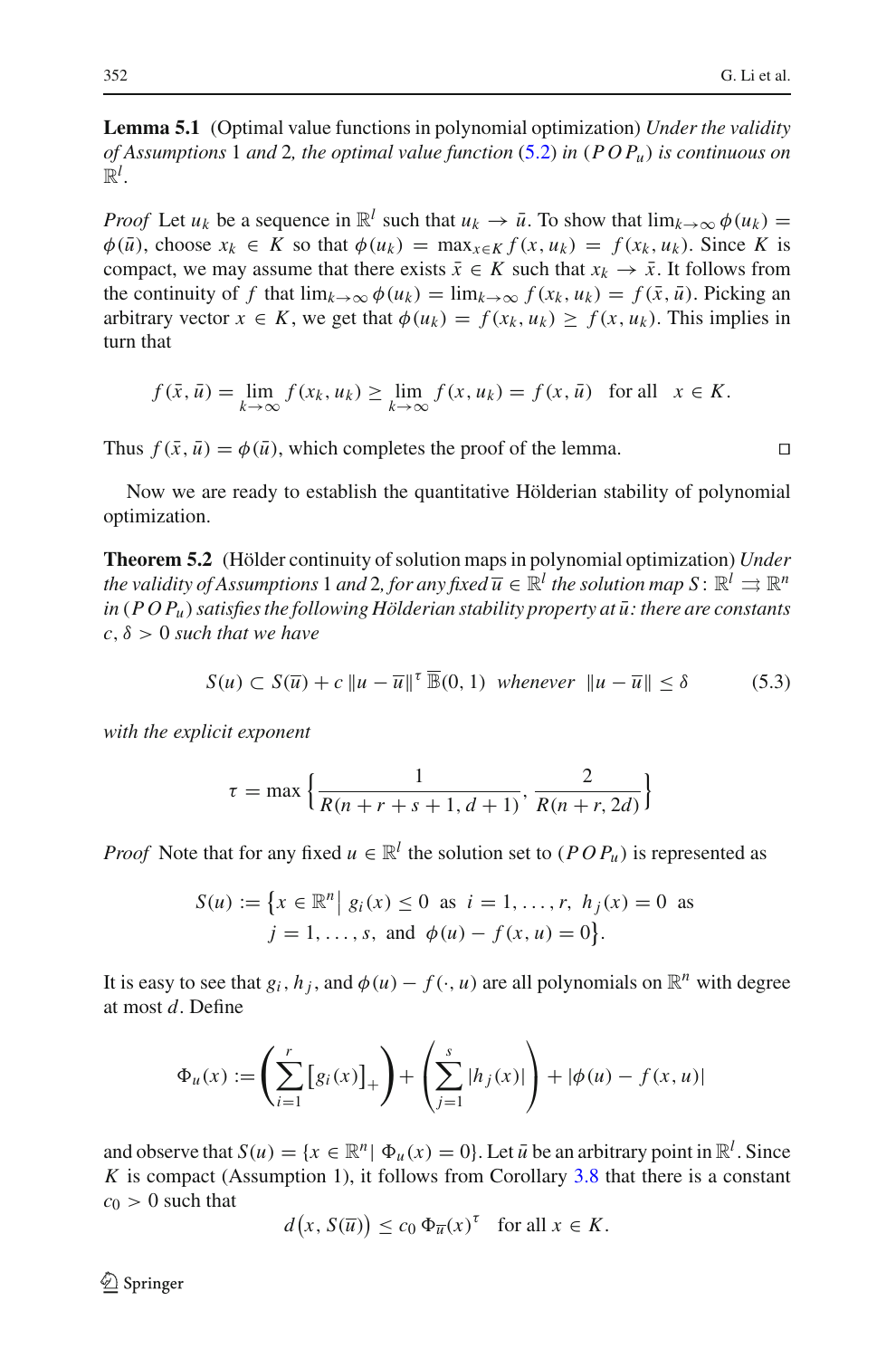Next we employ Assumption 2 and find numbers  $L > 0$  and  $\delta > 0$  such that the estimate [\(5.1\)](#page-17-0) holds for all  $x \in K$  and  $u \in \mathbb{R}^l$  with  $||u - \overline{u}|| < \delta$ . Denote  $c := (2\beta^{-1}L)^{\tau}$  with  $\beta := c_0^{-\frac{1}{\tau}} > 0$ . For any  $y \in S(u)$  we select now  $z \in S(u)$ satisfying  $\|y - z\| = d(y, S(\overline{u}))$ . To finish the proof, it suffices to show that

$$
||y - z|| \le c ||u - \overline{u}||^{\tau}.
$$
 (5.4)

<span id="page-20-1"></span>To see this, note that  $|\phi(\overline{u}) - f(y, \overline{u})| = \Phi_{\overline{u}}(y) \ge \beta d(y, S(\overline{u}))^{\frac{1}{\tau}} = \beta ||y - z||^{\frac{1}{\tau}}$ . Since  $z \in S(\overline{u})$ , we have that  $f(z, \overline{u}) = \phi(\overline{u}) \ge f(y, \overline{u})$ , and hence

$$
||y - z||^{\frac{1}{\tau}} \le \beta^{-1} |\phi(\overline{u}) - f(y, \overline{u})| = \beta^{-1} (f(z, \overline{u}) - f(y, \overline{u})).
$$
 (5.5)

<span id="page-20-0"></span>Furthermore, it follows from  $y \in S(u)$  that  $f(z, u) \leq f(y, u)$ , and therefore [\(5.1\)](#page-17-0) gives us the relationships

$$
f(z,\overline{u}) - f(y,\overline{u}) = (f(z,u) - f(y,u)) + (f(z,\overline{u}) - f(z,u)) + (f(y,u) - f(y,\overline{u}))
$$
  
\n
$$
\leq (f(z,\overline{u}) - f(z,u)) + (f(y,u) - f(y,\overline{u}))
$$
  
\n
$$
\leq 2L||u - \overline{u}|| \text{ as } y, z \in K
$$

implying together with [\(5.5\)](#page-20-0) that  $||y - z||^{\frac{1}{\tau}} \leq \beta^{-1} (f(z, \overline{u}) - f(y, \overline{u})) \leq 2\beta^{-1} L ||u \overline{u}$ . Thus

$$
d(y, S(\overline{u})) = ||y - z|| \le c ||u - \overline{u}||^{\tau},
$$

<span id="page-20-3"></span>which justifies  $(5.4)$  and completes the proof of the theorem.

*Remark 5.3 (Comparison with Lipschitzian stability)* If  $\tau = 1$  in [\(5.3\)](#page-19-0), then we get the *upper Lipschitz property* of *S at*  $\bar{u}$  in the sense of Robinson [\[55](#page-29-18)], which more restrictive than the Hölderian/fractional one established in Theorem [5.2](#page-19-1) for general problems of polynomial optimization. We refer the reader to the books [\[41](#page-29-2)[,56](#page-29-3)] and the bibliographies therein for such a Lipschitzian stability, its*robust* (*around* the reference point) version, and their further Lipschitzian type extensions.

As a consequence of the Hölderian stability in Theorem [5.2](#page-19-1) we now show that the *maximum eigenvalue* function over the *m*th-order *n*-dimensional symmetric tensor space T is at least *pth-order semismooth* with the fractional quantity  $\rho$  calculated by

$$
\rho := \max\left\{\frac{1}{R(n+2, m+1)}, \frac{2}{R(n, 2m)}\right\},\tag{5.6}
$$

<span id="page-20-2"></span>where *R* is taken from [\(2.3\)](#page-5-3). This answers the following *open question* raised in [\[31\]](#page-28-16), where the authors showed that the maximum eigenvalue of an *m*th-order *n*-dimensional symmetric tensor is always  $\rho$ th-order semismooth for *some*  $\rho > 0$  and posed the question about the possibility to give an estimate for the constant  $\rho$ . Note that the *order* of semismoothness plays an important role in establishing convergence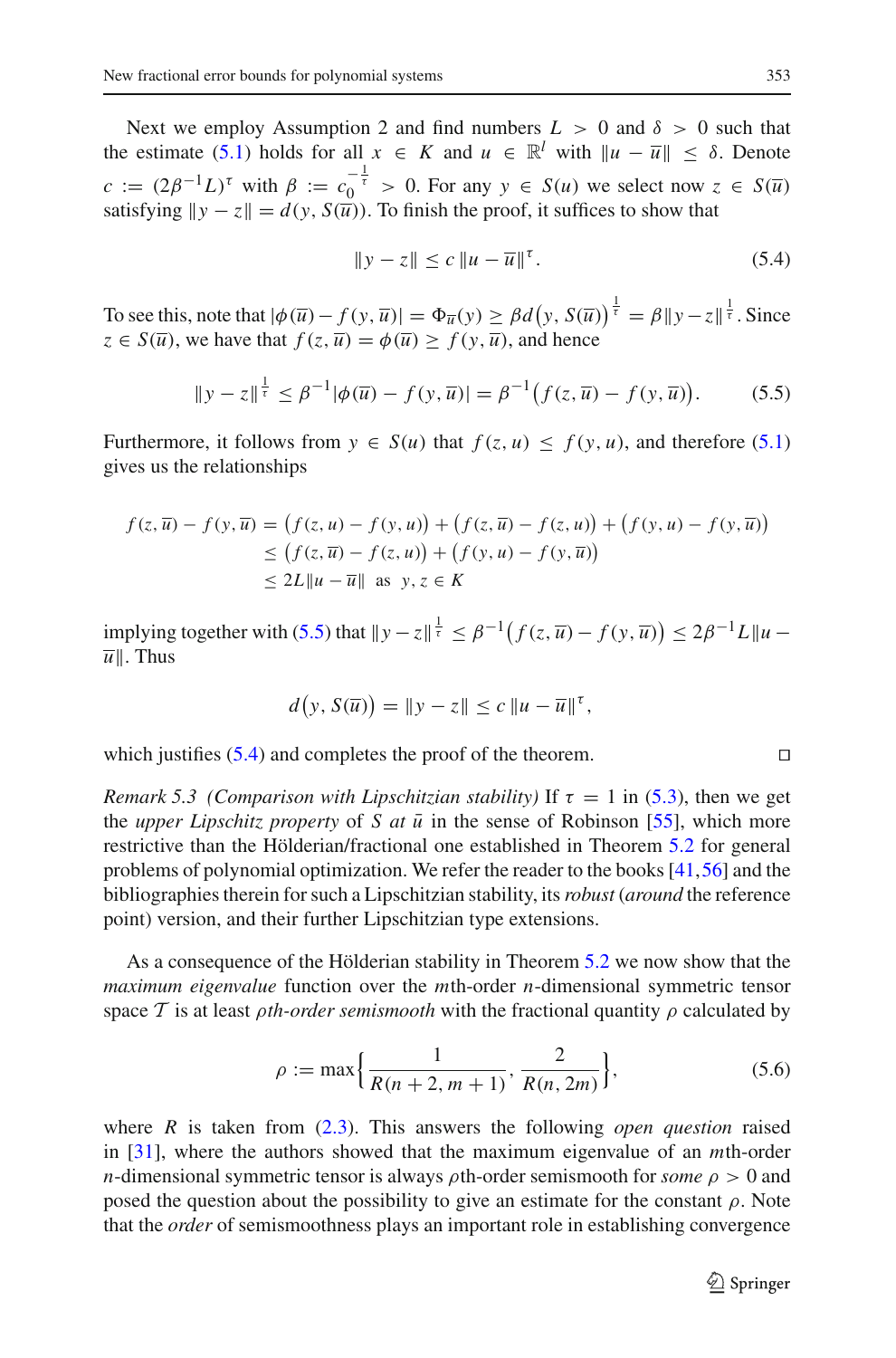1+ρ

rates of nonsmooth Newton methods in solving nonsmooth equations; see [\[4](#page-27-5),[31,](#page-28-16)[52\]](#page-29-19) for more details.

To proceed, recall the definition of semismoothness, which goes back to [\[39](#page-29-20)] for scalar functions; see [\[52\]](#page-29-19) for its extension to the vector case and important applications to the generalized Newton method. We also present the  $\rho$ th-order version of semismoothness on tensor spaces, which is used in what follows.

<span id="page-21-0"></span>**Definition 5.4** (*Semismoothness*) Let  $f: \mathcal{T} \to \mathbb{R}$  be locally Lipschitzian around and directionally differentiable at the point in question. Then it is SEMISMOOTH at  $A \in \mathcal{T}$  if

$$
f(\mathcal{A} + \Delta \mathcal{A}) - f(\mathcal{A}) - \langle V(\Delta \mathcal{A}), \Delta \mathcal{A} \rangle_T = o(\|\Delta \mathcal{A}\|_T)
$$
  
for all  $V(\Delta \mathcal{A}) \in \text{co }\partial f(\mathcal{A} + \Delta \mathcal{A})$ .

Furthermore,  $f: \mathcal{T} \to \mathbb{R}$  is  $\rho$ th-ORDER SEMISMOOTH at  $\mathcal{A} \in \mathcal{T}$  with some  $\rho \in (0, 1]$ if

$$
f(\mathcal{A} + \Delta \mathcal{A}) - f(\mathcal{A}) - \langle V(\Delta \mathcal{A}), \Delta \mathcal{A} \rangle_T = O(||\Delta \mathcal{A}||_T^{1+\rho})
$$
  
for all,  $V(\Delta \mathcal{A}) \in \text{co }\partial f(\mathcal{A} + \Delta \mathcal{A})$ .

When  $\rho = 1$ , *f* is called STRONGLY SEMISMOOTH at *A*. We also say that *f* SEMI-SMOOTH (resp.  $\rho$ th-ORDER SEMISMOOTH) ON  $\mathcal T$  if it is semismooth (resp.  $\rho$ th-order semismooth) at every  $A \in \mathcal{T}$ .

It easily follows from Definition [5.4](#page-21-0) that the classes of semismooth and  $\rho$ th-order semismooth functions is closed with respect to summation. The next result taken from [\[57](#page-29-21), Theorem 3.7] provides a convenient tool for dealing with  $\rho$ th-order semismoothness.

<span id="page-21-1"></span>**Lemma 5.5** (Equivalent description of  $\rho$ th-order semismoothness) *Let*  $f: \mathcal{T} \to \mathbb{R}$ *be locally Lipschitzian and directionally differentiable on a neighborhood of A. Then f is ρth-order semismooth at*  $A$  *with*  $\rho \in (0, 1]$  *if and only if for any point*  $A + \Delta A$ *of differentiability of f we have*

$$
f(\mathcal{A} + \Delta \mathcal{A}) - f(\mathcal{A}) - \nabla f(\mathcal{A} + \Delta \mathcal{A})\Delta \mathcal{A} = O(||\Delta \mathcal{A}||^{1+\rho}).
$$

<span id="page-21-2"></span>Now we are ready to derive the aforementioned result on the  $\rho$ th-order semismoothness of the maximum eigenvalue function  $\lambda_1$  with the explicit calculation of  $\rho$ .

**Theorem 5.6** (ρth-order semismoothness of maximum eigenvalue functions) *Let A be an m*th*-order n-dimensional symmetric tensor with an even number m. Then the maximum eigenvalue function*  $\lambda_1$  *is at least pth-order semismooth at*  $\mathcal{A}$ *, where the exponent* ρ *is explicitly calculated in* [\(5.6\)](#page-20-2)*.*

*Proof* Recall that  $\lambda_1(\mathcal{A})$  is the optimal value of the problem  $(P_T)_{\mathcal{A}}$  defined above, i.e.,

$$
\lambda_1(A) = \max\Big\{ \langle A, x^{\otimes m} \rangle_T \Big| \sum_{i=1}^n x_i^m = 1 \Big\},\
$$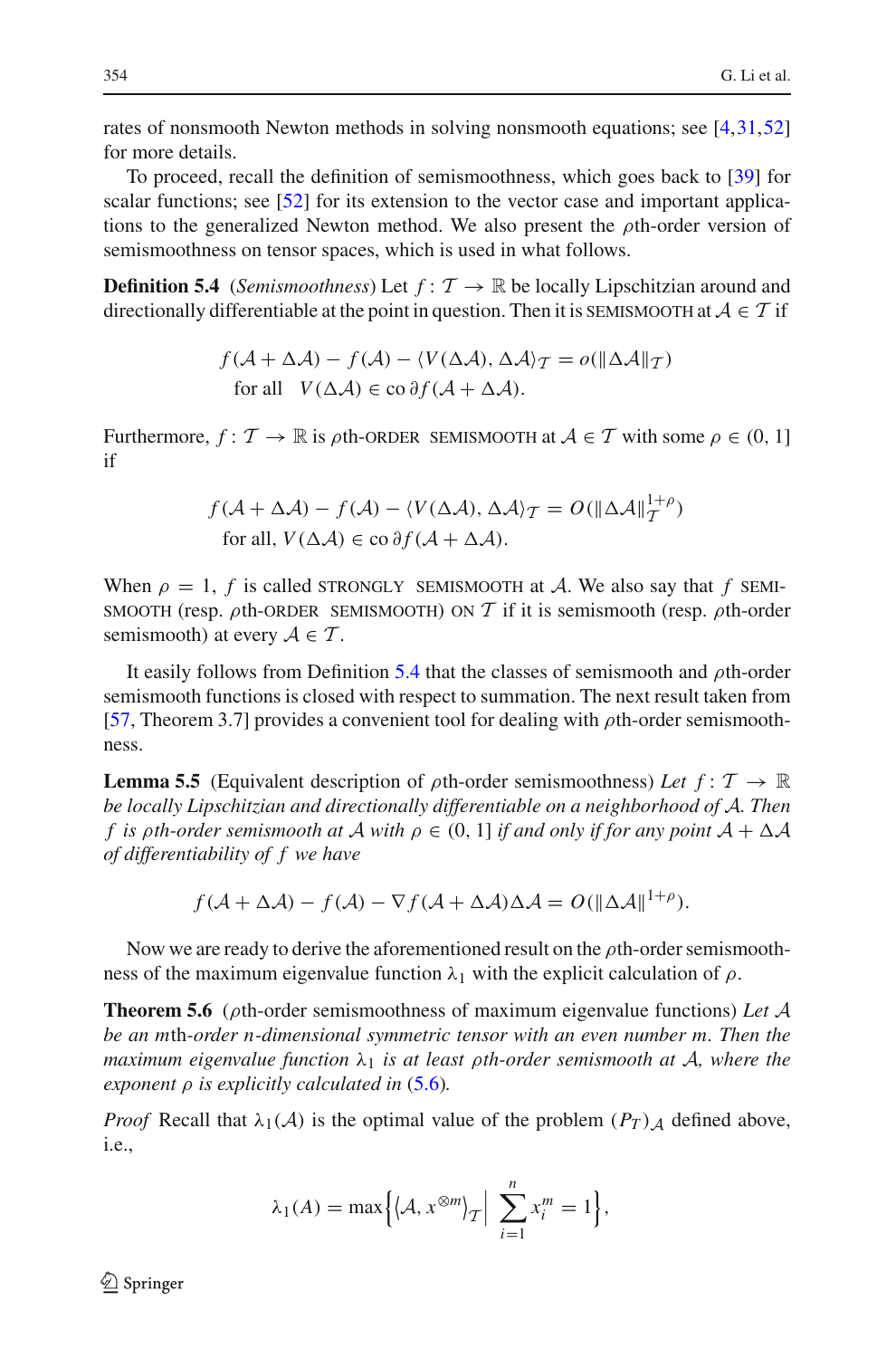where  $x^{\otimes m}$  is the rank one tensor induced by *x*. Observe that the function  $\lambda_1$  is Lipschitz continuous, convex, and thus directionally differentiable at the points in question. Denote by  $E_1(\mathcal{A})$  the solution set of  $(P_T)_{\mathcal{A}}$ , i.e.,  $E_1(\mathcal{A}) = {\mathcal{A} : (\mathcal{A}, x^{\otimes m})_T = \lambda \cdot (A) \sum_{m=1}^{n} x^m - 1!$  By Danskin's Theorem [0] we get  $\lambda_1(\mathcal{A})$ ,  $\sum_{i=1}^n x_i^m = 1$ . By Danskin's Theorem [\[9\]](#page-28-25) we get

$$
\partial \lambda_1(\mathcal{A}) = \text{co}\big\{x^{\otimes m} \big| \ x \in E_1(\mathcal{A})\big\}.
$$
 (5.7)

<span id="page-22-1"></span><span id="page-22-0"></span>It follows from Theorem [5.2](#page-19-1) the existence of constants  $c, \delta > 0$  such that

$$
E_1(\mathcal{B}) \subset E_1(\mathcal{A}) + c \|\mathcal{B} - \mathcal{A}\|_{\mathcal{T}}^{\rho} \overline{\mathbb{B}}(0, 1)
$$
 (5.8)

for all  $\mathcal{B} \in \mathcal{T}$  with  $\|\mathcal{B} - \mathcal{A}\|_{\mathcal{T}} < \delta$ . Consider further an *m*th-order *n*-dimensional symmetric tensor  $\Delta A$  such that  $0 < ||\Delta A||_{\mathcal{T}} < \epsilon$  and that  $\lambda_1$  is differentiable at  $A + \Delta A$ ; the existence of such a tensor follows from the classical Rademacher theorem due to the Lipschitz continuity of  $\lambda_1$ ; see, e.g., [\[56](#page-29-3)]. This implies that  $\partial \lambda_1(A + \Delta A)$ is a singleton. Then we get from  $(5.7)$  that

$$
\partial \lambda_1(\mathcal{A} + \Delta \mathcal{A}) = \{ \nabla \lambda_1(\mathcal{A} + \Delta \mathcal{A}) \} = \{ (w_{\Delta \mathcal{A}})^{\otimes m} \} \text{ for some } w_{\Delta \mathcal{A}} \in E_1(\mathcal{A} + \Delta \mathcal{A}).
$$

To complete the proof of the theorem by employing Lemma [5.5,](#page-21-1) it remains to show that

$$
\lambda_1(\mathcal{A} + \Delta \mathcal{A}) - \lambda_1(\mathcal{A}) - \langle (w_{\Delta \mathcal{A}})^{\otimes m}, \Delta \mathcal{A} \rangle_T = O(||\Delta \mathcal{A}||_T^{1+\rho}).
$$
 (5.9)

<span id="page-22-4"></span>Since the mapping  $x \mapsto x^{\otimes m}$  from  $\mathbb{R}^n$  to  $\mathcal T$  is local Lipschitz, there is  $L > 0$  with

$$
\|x^{\otimes m} - y^{\otimes m}\|_{\mathcal{T}} \le L\|x - y\| \quad \text{for all} \quad x, y \in \left\{x \in \mathbb{R}^n \Big| \sum_{i=1}^n x_i^m = 1\right\}.
$$
 (5.10)

<span id="page-22-2"></span>Select  $v \in E_1(\mathcal{A})$  so that  $||w_{\Delta \mathcal{A}} - v|| = d(w_{\Delta \mathcal{A}}, E_1(\mathcal{A}))$ . Then inclusion [\(5.8\)](#page-22-1) implies that  $||w_{\Delta A} - v|| \le c ||\Delta A||_T^{\rho}$ . It follows from [\(5.7\)](#page-22-0) that  $v^{\otimes m} \in \partial \lambda_1(A)$ , which gives us by  $(2.2)$  the estimate

$$
\lambda_1(\mathcal{A} + \Delta \mathcal{A}) - \lambda_1(\mathcal{A}) \ge \langle v^{\otimes m}, \Delta \mathcal{A} \rangle_{\mathcal{T}}.
$$

<span id="page-22-3"></span>Then by using  $(5.10)$  we get the relationships

$$
\lambda_1(\mathcal{A} + \Delta \mathcal{A}) - \lambda_1(\mathcal{A}) - \langle (w_{\Delta \mathcal{A}})^m, \Delta \mathcal{A} \rangle_T \ge \langle v^{\otimes m}, \Delta \mathcal{A} \rangle_T - \langle (w_{\Delta \mathcal{A}})^m, \Delta \mathcal{A} \rangle_T
$$
  
\n
$$
\ge -\|v^{\otimes m} - (w_{\Delta \mathcal{A}})^{\otimes m}\|_T \|\Delta \mathcal{A}\|_T
$$
  
\n
$$
\ge -L\|v - w_{\Delta \mathcal{A}}\| \|\Delta \mathcal{A}\|_T
$$
  
\n
$$
\ge -Lc\|\Delta \mathcal{A}\|_T^{1+\rho}.
$$
 (5.11)

On the other hand, it follows from  $\nabla \lambda_1(\mathcal{A} + \Delta \mathcal{A}) = \{(w_{\Lambda A})^m\}$  and the convexity of  $\lambda_1$  that

$$
\langle (w_{\Delta A})^m, -\Delta A \rangle_{\mathcal{T}} = \langle (w_{\Delta A})^m, \mathcal{A} - (\mathcal{A} + \Delta \mathcal{A}) \rangle_{\mathcal{T}} \le \lambda_1(\mathcal{A}) - \lambda_1(\mathcal{A} + \Delta \mathcal{A}),
$$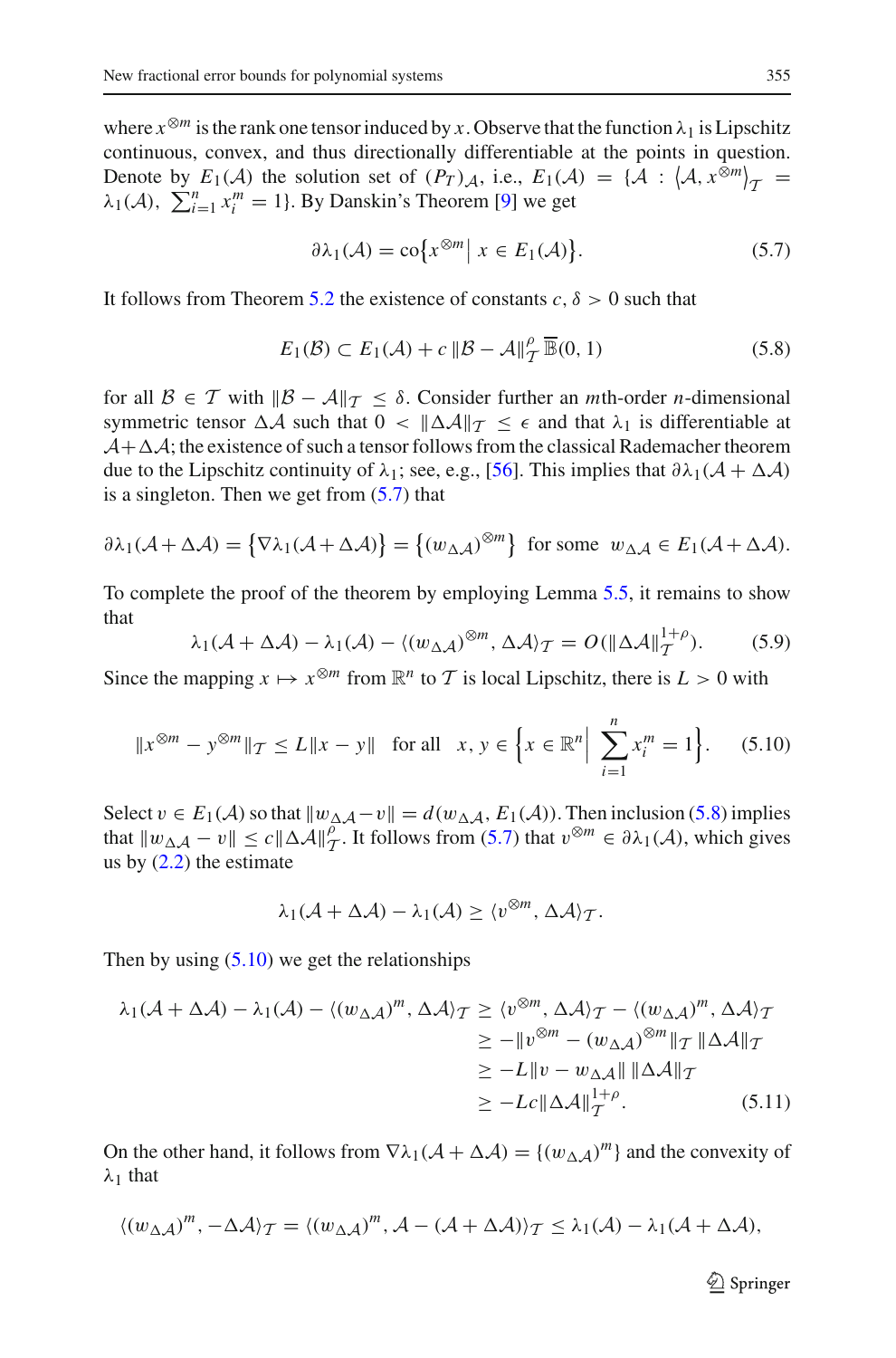which implies that  $\lambda_1(A + \Delta A) - \lambda_1(A) - \langle (w_{\Delta A})^m, \Delta A \rangle_T \le 0$ . Combining this with (5.11), we arrive at (5.9) and complete the proof of the theorem. with  $(5.11)$ , we arrive at  $(5.9)$  and complete the proof of the theorem.

<span id="page-23-2"></span>*Remark 5.7* (matrix case) In the special case of  $m = 2$ , a symmetric tensor A is nothing but an  $(n \times n)$  symmetric matrix. It follows from [\[57\]](#page-29-21) that in this case the maximum eigenvalue function is strongly semismooth at  $A$ , i.e., it is  $\rho$ th-order semismooth with  $\rho = 1$ . However, our general result in Theorem [5.6](#page-21-2) shows that *A* is merely *ρ*th-order semismooth with  $\rho = \max \left\{ \frac{1}{R(n+2,3)}, \frac{2}{R(n,4)} \right\}$ . Thus, although our order estimate works for general tensors, it may not be tight in particular settings. This calls for further improvements of the order semismoothness result obtained in the general tensor case.

### 5.2 Hölderian stability of complementarity systems with polynomial data

This subsection is devoted to the study of Hölderian stability with explicit exponent for the class of parameterized *nonlinear complementarity problems* described by

$$
(NCP)
$$
  $x^T F(x, u) = 0, x \ge 0$ , and  $F(x, u) \ge 0$ ,

where  $x \in \mathbb{R}^n$  and  $u \in \mathbb{R}^p$ . In what follows we assume that each component of the mapping  $F(x, u) = (F_1(x, u), \dots, F_n(x, u))$  is a *polynomial* on  $\mathbb{R}^{n+p}$  with degree *d*. It has been well recognized that nonlinear complementarity systems under consideration constitute an important class of optimization-related problems with numerous practical applications to, e.g., economics and engineering; see [\[14](#page-28-26)[,37](#page-29-11)].

For each  $u \in \mathbb{R}^p$  we define the solution set  $S(u)$  to (NCP) by

$$
S(u) := \{ x \in \mathbb{R}^n \mid x^T F(x, u) = 0, \ x \ge 0, \text{ and } F(x, u) \ge 0 \}
$$
 (5.12)

<span id="page-23-0"></span>and say that the set-valued mapping  $S: \mathbb{R}^p \rightrightarrows \mathbb{R}^n$  is *Hölder calm* with exponent  $\tau > 0$ at  $(\overline{u}, \overline{x}) \in \text{gph } S$  if there are positive numbers  $c, \epsilon$ , and  $\delta$  such that

$$
S(u) \cap \mathbb{B}(\overline{x}, \epsilon) \subset S(\overline{u}) + c \|u - \overline{u}\|^{r} \overline{\mathbb{B}}(0, 1) \text{ whenever } \|u - \overline{u}\| \le \delta. \qquad (5.13)
$$

<span id="page-23-1"></span>Note that for  $\tau = 1$  this property reduces to the (Lipschitz) calmness of multifunctions (a graphical localization of Robinson's upper Lipschitz property in [\(5.3\)](#page-19-0) with  $\tau = 1$ ) and has been widely studied in the literature; see, e.g., [\[56\]](#page-29-3) and the references therein.

**Theorem 5.8** (Hölder calmness of solution maps for NCP) *Let*  $S: \mathbb{R}^p \implies \mathbb{R}^n$  *be the solution map* [\(5.12\)](#page-23-0) *for* (*NCP*)*, and let*  $(\bar{u}, \bar{x}) \in gph S$ *. Then S is Hölder calm at*  $(\bar{u}, \bar{x})$  *with the explicit exponent*  $\tau = \max\left\{\frac{1}{R(3n+1,d+1)}, \frac{2}{R(3n,2d)}\right\}.$ 

*Proof* Since  $S(\bar{u})$  is the solution set for a polynomial system, we apply to it the local bound estimate from Corollary [3.8](#page-10-2) with  $r = 2n$  and  $s = 1$  finding in this way constants  $c_0, \epsilon > 0$  such that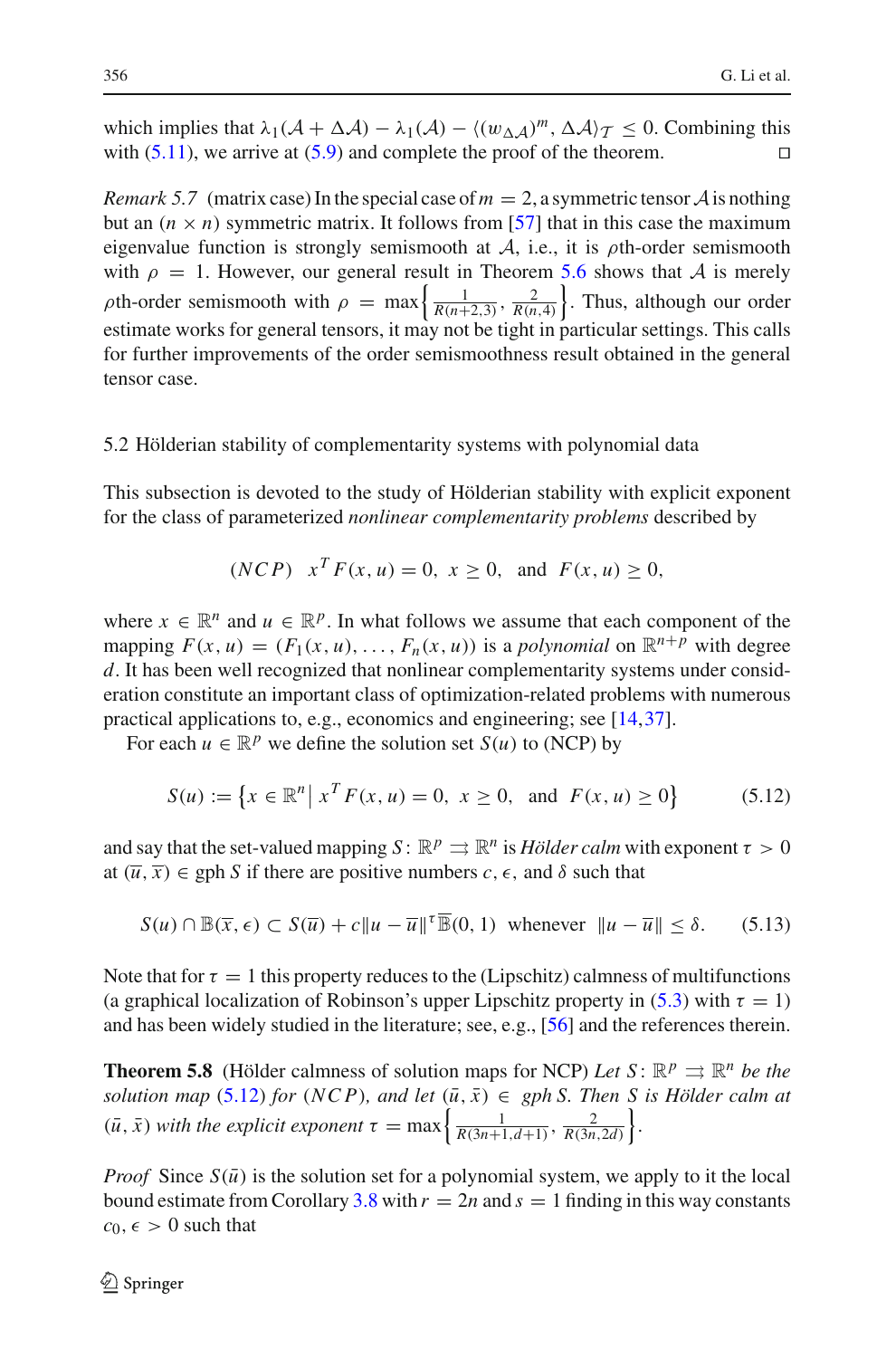<span id="page-24-0"></span>
$$
d(x, S(\overline{u})) \le c_0 \left( \sum_{i=1}^n \left[ -x_i \right]_+ + \sum_{i=1}^n \left[ -F_i(x, \overline{u}) \right]_+ + \left| \sum_{i=1}^n x_i F_i(x, \overline{u}) \right| \right)^{\tau}
$$
(5.14)

whenever  $||x - \overline{x}|| < \epsilon$ . Considering the function

$$
h(x, u) := \sum_{i=1}^{n} \left[ -x_i \right]_{+} + \sum_{i=1}^{n} \left[ -F_i(x, u) \right]_{+} + \left| \sum_{i=1}^{n} x_i F_i(x, u) \right|,
$$

we see that *h* is locally Lipschit around  $(\bar{x}, \bar{u})$  with nonnegative values and that the representation  $S(u) = \{x \in \mathbb{R}^n | h(x, u) = 0\}$  holds. Fix  $\delta > 0$  and denote by  $L > 0$ some Lipschitz constant of the function *h* on the set  $\overline{\mathbb{B}}(\overline{x}, \epsilon) \times \overline{\mathbb{B}}(\overline{u}, \delta)$ , i.e.,

$$
|h(x, u) - h(x', u')| \le L(||x - x'|| + ||u - u'||)
$$
  
for all  $(x, u), (x', u') \in \overline{\mathbb{B}(\overline{x}, \epsilon)} \times \overline{\mathbb{B}(\overline{u}, \delta)}.$  (5.15)

<span id="page-24-1"></span>Taking further any  $y = (y_1, \ldots, y_n) \in S(u) \cap \overline{\mathbb{B}}(\overline{x}, \epsilon)$  and using [\(5.14\)](#page-24-0), we get the relationships

$$
d(y, S(\overline{u})) \le c_0 \left( \sum_{i=1}^n [-y_i]_+ + \sum_{i=1}^n \left[ -F_i(y, \overline{u}) \right]_+ + \left| \sum_{i=1}^n x_i F_i(a, \overline{u}) \right| \right)^{\tau}
$$
  
=  $c_0 h(y, \overline{u})^{\tau}$   
 $\le c_0 \left( h(y, u) + L \|u - \overline{u}\| \right)^{\tau}$   
=  $c_0 L^{\tau} \|u - \overline{u}\|^{\tau},$ 

where the second inequality follows by  $(5.15)$  while the last equality is due to  $y \in S(u)$ and so  $h(y, u) = 0$ . Thus justifies the Hölder calmness [\(5.13\)](#page-23-1) of map [\(5.12\)](#page-23-0) and completes the proof of the theorem completes the proof of the theorem.

In the same way as the classical local Lipschitzian behavior of set-valued mappings *around* the reference point is a *robust* version of Robinson's upper Lipschitz property (see Remark [5.3\)](#page-20-3), the robust counterpart of calmness in [\(5.13\)](#page-23-1) with  $\tau = 1$  is known as the *Lipschitz-like* (also as pseudo-Lipschitz or Aubin) property of *S* around  $(\bar{u}, \bar{x})$ , which corresponds to the case of  $\tau = 1$  in the relationship

$$
S(u_1) \cap \mathbb{B}(\overline{x}, \epsilon) \subset S(u_2) + c \|u_1 - u_2\|^{\tau} \overline{\mathbb{B}}(0, 1)
$$
  
whenever  $||u_i - \overline{u}|| \le \delta$  as  $i = 1, 2$  (5.16)

<span id="page-24-2"></span>with some positive constants  $\epsilon$ ,  $\delta$ , and *c*. The Lipschitz-like property of general multifunctions has been extensively studied and applied in variational analysis and optimization; see, e.g., the books [\[41,](#page-29-2)[56\]](#page-29-3) and their commentaries. We particularly refer the reader to the recent paper  $[17]$  and the bibliography therein, where constructive characterizations of the Lipschitz-like property are obtained in terms of the initial data for solution maps to parameterized variational systems, including the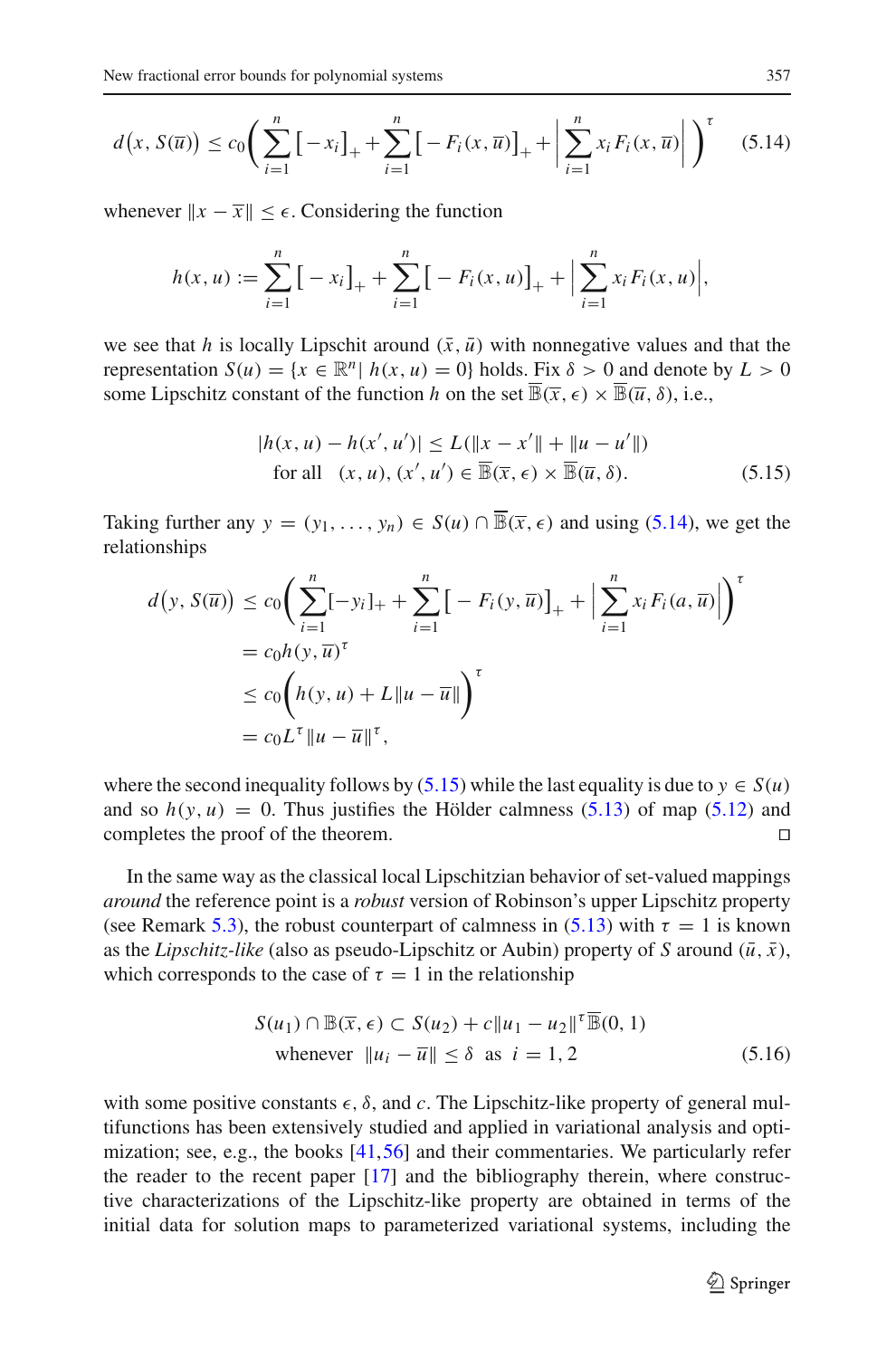complementarity ones from [\(5.12\)](#page-23-0), on the basis of the coderivative/Mordukhovich criterion from [\[40\]](#page-29-22) and [\[56,](#page-29-3) Theorem 9.40]. Now we derive, for the first time in the literature, a verifiable condition ensuring the *robust Hölderian stability*  $(5.16)$  with *any exponent*  $\tau > 0$  for polynomial complementarity systems as in (NCP).

To proceed, define via the initial data of (NCP) the function

$$
f(x, u) := \max \Big\{ \max_{1 \le i \le n} \big\{ -x_i \big\}, \max_{1 \le i \le n} \big\{ -F_i(x, u) \big\}, \Big| \sum_{i=1}^n x_i F_i(x, u) \Big| \Big\} \tag{5.17}
$$

<span id="page-25-0"></span>and consider the two index subsets given by

$$
I_0(x, u) := \{i \in \{1, ..., n\} | -x_i = f(x, u)\} \text{ and}
$$
  

$$
I_<(x, u) := \{i \in \{1, ..., n\} | -F_i(x, u) = f(x, u)\}.
$$

By  $e_i$  we denote an element of  $\mathbb{R}^n$  whose *i*th coordinate is 1 and all the other coordinates are 0.

**Theorem 5.9** (Robust Hölderian stability of solution maps for NCP) *Let*  $(\bar{u}, \bar{x}) \in$ *gph S for the solution map* [\(5.12\)](#page-23-0)*, and let*  $\tau > 0$ *. Suppose that there exist positive numbers c,*  $\delta$ *, and*  $\epsilon$  *such that for all*  $x \in \mathbb{R}^n$  *and*  $u \in \mathbb{R}^p$  *with*  $||x - \overline{x}|| < \epsilon$ *,*  $||u − \overline{u}|| ≤ δ$ , *and*  $f(x, u) > 0$  *we have* 

$$
\inf \left\{ \Big\| \sum_{i \in I_{<}(x,u)} \alpha_i + \sum_{i \in I_{<}(x,u)} \beta_i \nabla_x F_i(x,u) + \gamma \Big( \sum_{i=1}^n x_i \nabla_x F_i(x,u) + \sum_{i=1}^n F_i(x,u) e_i \Big) \Big\| \right\}
$$
\n
$$
\Big| \sum_{i \in I_0(x,u)} \alpha_i + \sum_{i \in I_{<}(x,u)} \beta_i + |\gamma| = 1, \ \alpha_i \ge 0, \ \beta_i \ge 0, \ \gamma \in \mathbb{R} \Big\} \ge c |f(x,u)|^{1-\tau}.
$$

*Then the solution map* [\(5.12\)](#page-23-0) *has the robust Hölder stability property* [\(5.16\)](#page-24-2) *with exponent* τ.

*Proof* Let  $f_i(x, u) := -x_i$  and  $f_{i+n}(x, u) := -F_i(x, u)$  for  $i = 1, ..., n$ ,  $f_{2n+1}(x, u) := \sum_{i=1}^{n} x_i F_i(x, u)$ , and  $f_{2n+2}(x, u) := -\sum_{i=1}^{n} x_i F_i(x, u)$ . Then each *f<sub>i</sub>* is a real polynomial on  $\mathbb{R}^{n+p}$  with degree at most  $d+1$ . It follows from the definitions that the function  $f$  from  $(5.17)$  is represented as

$$
f(x, u) = \max_{1 \le i \le 2n+2} f_i(x, u).
$$

For any fixed  $u \in \mathbb{R}^p$  with  $\|u - \overline{u}\| \le \delta$ , write for convenience  $f_i^u(x) := f_i(x, u)$ as  $i = 1, \ldots, 2n + 2$  and  $f^{u}(x) := f(x, u)$  whenever  $x \in \mathbb{R}^{n}$ . Then  $f^{u}(x) =$  $\max_{1 \le i \le 2n+2} f_i^u(x)$ . Considering further the index set  $I(x) := \{i \mid f_i^u(x) = f^u(x)\}\,$ we deduce from the assumption made and Lemma [2.2](#page-4-0) that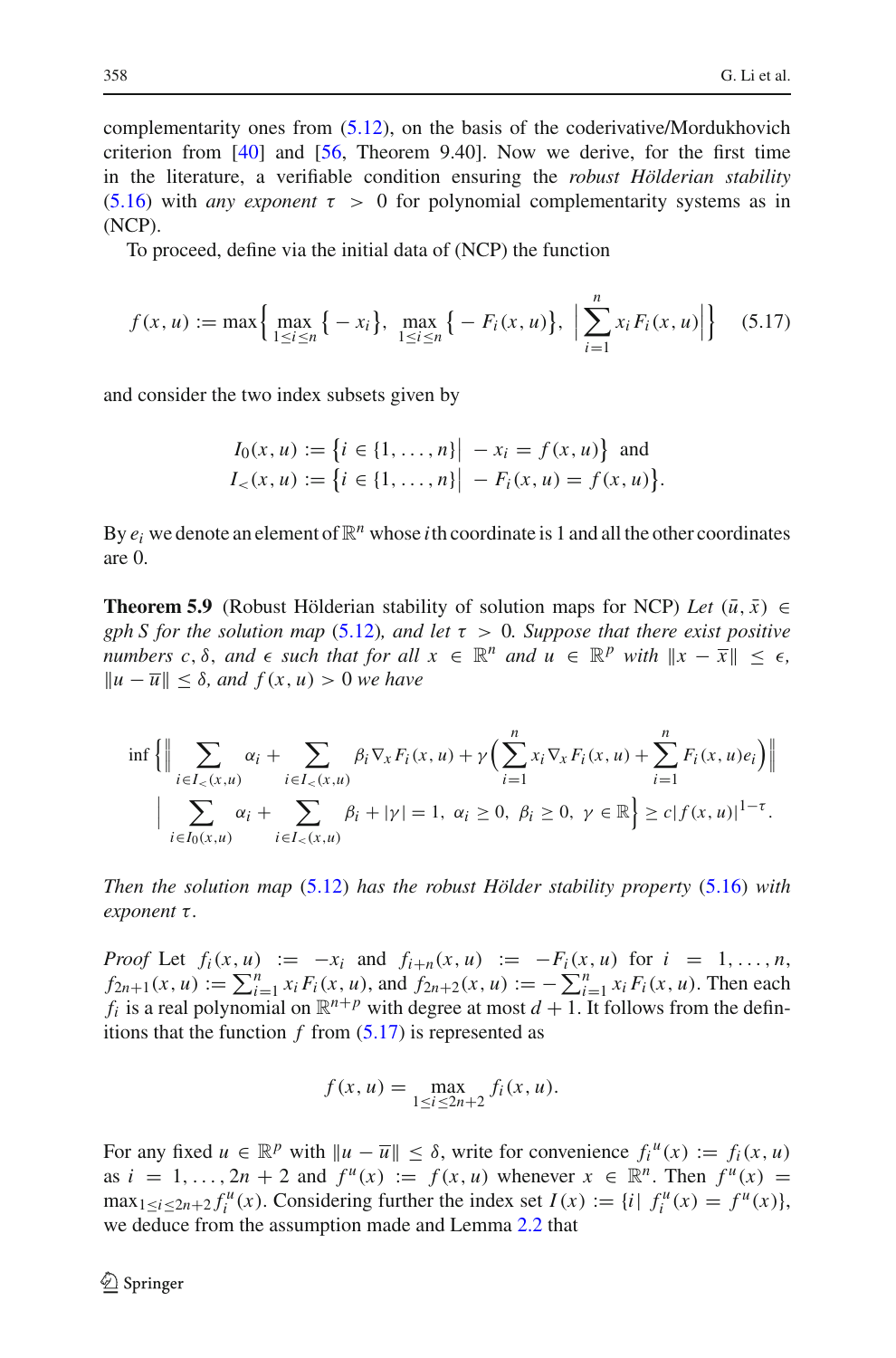$$
m_{f^{u}}(x) = \inf \left\{ \left\| \sum_{i \in I(x)} \lambda_{i} \nabla f_{i}^{u}(x) \right\| \right| \sum_{i \in I(x)} \lambda_{i} = 1, \lambda_{i} \ge 0 \right\}
$$
  
\n
$$
\ge \inf \left\{ \left\| - \sum_{i \in I_{<}(x,u)} \alpha_{i} - \sum_{i \in I_{<}(x,u)} \beta_{i} \nabla_{x} F_{i}(x,u) + (\gamma_{1} - \gamma_{2}) \Big( \sum_{i=1}^{n} x_{i} \nabla_{x} F_{i}(x,u) + \sum_{i=1}^{n} F_{i}(x,u) e_{i} \Big) \right\|
$$
  
\n
$$
\left| \sum_{i \in I_{0}(x,u)} \alpha_{i} + \sum_{i \in I_{<}(x,u)} \beta_{i} + \gamma_{1} + \gamma_{2} = 1, \alpha_{i} \ge 0, \beta_{i} \ge 0, \gamma_{i} \ge 0 \right\}
$$
  
\n
$$
= \inf \left\{ \left\| \sum_{i \in I_{<}(x,u)} \alpha_{i} \sum_{i \in I_{<}(x,u)} \beta_{i} \nabla_{x} F_{i}(x,u) + \gamma \Big( \sum_{i=1}^{n} x_{i} \nabla_{x} F_{i}(x,u) + \sum_{i=1}^{n} F_{i}(x,u) e_{i} \Big) \right\| \right\}
$$
  
\n
$$
\left| \sum_{i \in I_{0}(x,u)} \alpha_{i} + \sum_{i \in I_{<}(x,u)} \beta_{i} + |\gamma_{i}| = 1, \alpha_{i} \ge 0, \beta_{i} \ge 0, \gamma \in \mathbb{R} \right\}
$$
  
\n
$$
\ge c |f(x,u)|^{1-\tau} = c |f^{u}(x)|^{1-\tau} \text{ whenever } ||x - \overline{x}|| \le \epsilon \text{ and } f(x,u) > 0,
$$

where the third equality follows from the fact that  $f(x, u) > 0$  and hence  $\gamma_1 \gamma_2 = 0$ . Employing now Lemma [3.4](#page-8-0) ensures that for each *u* with  $||u - \overline{u}|| \le \delta$  and for all *x* with  $||x - \overline{x}|| \le \epsilon/2$  we have

<span id="page-26-0"></span>
$$
d(x, S(u)) = d(x, \{x \mid f^{u}(x) \le 0\})
$$
  
\n
$$
\leq \frac{1}{c} [f(x, u)]_{+}^{T}
$$
  
\n
$$
\leq \frac{1}{c} \left( \sum_{i=1}^{n} [-x_{i}]_{+} + \sum_{i=1}^{n} [-F_{i}(x, u)]_{+} + \left| \sum_{i=1}^{n} x_{i} F_{i}(x, u) \right| \right)^{\tau}.
$$
 (5.18)

Consider the function  $h(x, u) := \sum_{i=1}^{n} [-x_i]_+ + \sum_{i=1}^{n} [-F_i(x, u)]_+ + \sum_{i=1}^{n} x_i F_i$  $(x, u)$  and note that it is nonnegative and Lipschitz continuous on  $\overline{\mathbb{B}}(\overline{x}, \frac{\epsilon}{2}) \times \overline{\mathbb{B}}(\overline{u}, \delta)$ with some constant *L*, i.e.,

$$
|h(x, u) - h(x', u')| \le L(||x - x'|| + ||u - u'||)
$$
  
for all  $(x, u), (x', u') \in \overline{\mathbb{B}}(\overline{x}, \frac{\epsilon}{2}) \times \overline{\mathbb{B}}(\overline{u}, \delta).$  (5.19)

<span id="page-26-1"></span>Observing that  $S(u) = \{x \in \mathbb{R}^n | h(x, u) = 0\}$  and picking any  $u_1, u_2 \in \mathbb{R}^p$  with  $||u_i - \overline{u}|| \leq \delta$  as well as any *y* ∈ *S*(*u*<sub>1</sub>) ∩  $\overline{B}(\overline{x}, \frac{\epsilon}{2})$ , we deduce from [\(5.18\)](#page-26-0) that

$$
d(y, S(u_2)) \leq \frac{1}{c} \left( \sum_{i=1}^n \left[ -y_i \right]_+ + \sum_{i=1}^n \left[ -F_i(y, u_2) \right]_+ + \left| \sum_{i=1}^n x_i F_i(y, u_2) \right| \right)^{\tau}
$$
  
=  $\frac{1}{c} h(y, u_2)^{\tau}$   
 $\leq \frac{1}{c} \left( h(y, u_1) + L \| u_2 - u_1 \| \right)^{\tau}$   
=  $\frac{1}{c} L^{\tau} \| u_2 - u_1 \|^{\tau},$ 

<sup>2</sup> Springer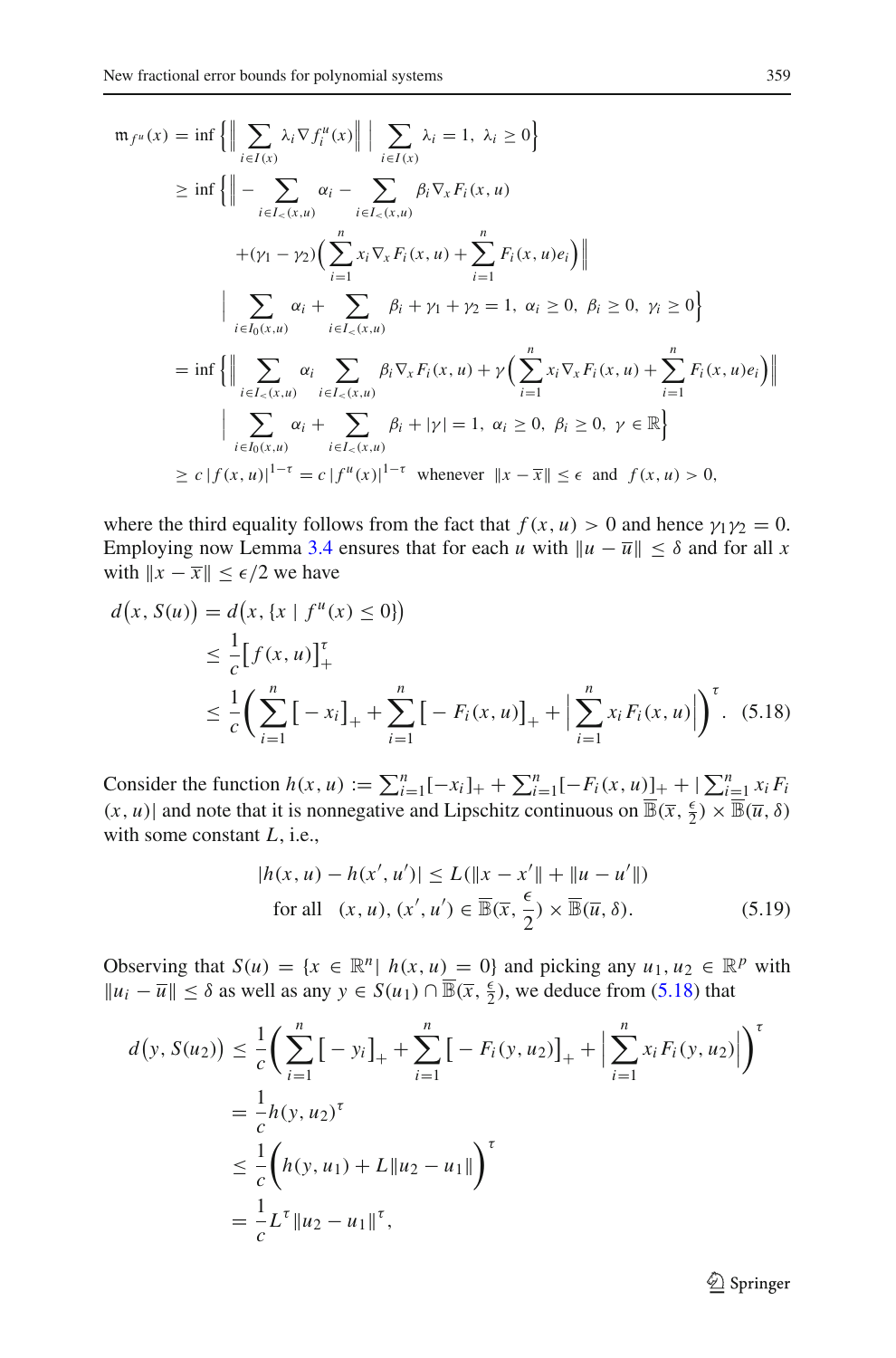where the second inequality holds by  $(5.19)$  while the last equality is a consequence of *y* ∈ *S*(*u*<sub>1</sub>) and hence *h*(*y*, *u*<sub>1</sub>) = 0. This justifies the claimed Hölder continuity of the solution man (5.12) the solution map  $(5.12)$ .

### <span id="page-27-3"></span>**6 Concluding remarks**

In this paper we employ advanced techniques of variational analysis and generalized differentiation to extended, in particular, the local and global error bounds in [\[8](#page-28-15)] from a single polynomial to general *polynomial systems* with *explicitly calculated exponents*. Besides being of their own interest, these results are important for convergence rates of numerical algorithms. The obtained error bounds are applied to *Hölderian stability* of solution maps for *polynomial optimization problems* and their tensor *eigenvalue* specifications as well as for parameterized *nonlinear complementarity systems* with polynomial data. In this way we resolve, in particular, some *open questions* posted in the literature.

Nevertheless, many significant issues in these directions still needs further investigation. Some of them are indicated in the text; see, e.g., Remark [5.7.](#page-23-2) It would be also important to identify remarkable classes of polynomial systems for which the general local and global error bounds can be sharpened. On the other hand, it is appealing to extend the proposed techniques and the results obtained on Hölderian stability to polynomial optimization problems with perturbations not only in the cost function but also in the constraint functions as well.

Furthermore, in contrast to Lipschitzian stability, its higher-order Hölderian counterpart seems to be largely uninvestigated in variational analysis and optimization; in particular, for polynomial systems considered in the paper. Among the most important and challenging issues of further research related to the context of our Sect. [5](#page-16-0) we mention the desired developments of *Hölderian tilt* and *full stability* of optimal solutions to extend the original Lipschitzian frameworks proposed in [\[50](#page-29-23)] and [\[24](#page-28-28)], respectively; see [\[42](#page-29-24)[,43](#page-29-25)] and the references therein for recent Lipschitzian type results in these directions.

**Acknowledgments** The authors are gratefully indebted to the referees and the handling Associate Editor for their helpful remarks, which allowed us to significantly improved the original presentation.

#### <span id="page-27-0"></span>**References**

- 1. Arutyunov, A.V., Izmailov, A.F.: Directional stability theorem and directional metric regularity. Math. Oper. Res. **31**, 526–543 (2006)
- <span id="page-27-4"></span>2. Bauschke, H., Borwein, J.M., Li, W.: Strong conical hull intersection property, bounded linear regularity, Jameson's property (G), and error bounds in convex optimization. Math. Program. **86**, 135–160 (1999)
- <span id="page-27-2"></span>3. Bolte, J., Daniilidis, A., Lewis, A.S.: The Łojasiewicz inequality for nonsmooth subanalytic functions with applications to subgradient dynamical systems. SIAM J. Optim. **17**, 1205–1223 (2007)
- <span id="page-27-5"></span><span id="page-27-1"></span>4. Bolte, J., Daniilidis, A., Lewis, A.S.: Tame functions are semismooth. Math. Program. **117**, 5–19 (2009)
- 5. Borwein, J.M., Li, G., Yao, L.: Analysis of the convergence rate for the cyclic projection algorithm applied to basic semi-algebraic convex sets. SIAM J. Optim. **24**, 498–527 (2014)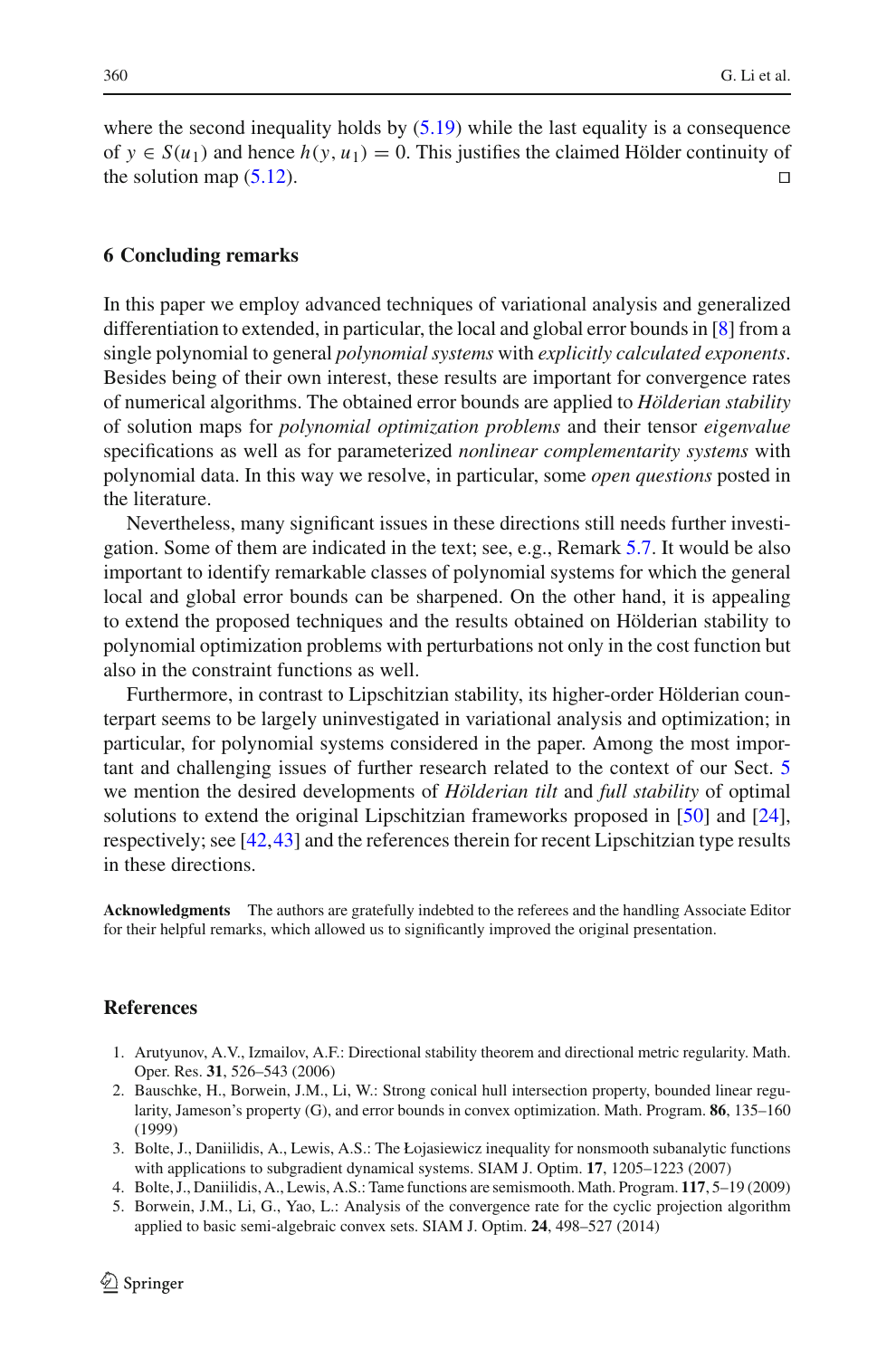- 
- <span id="page-28-18"></span>6. Burke, J.V., Deng, S.: Weak sharp minima revisited. II: application to linear regularity and error bounds. Math. Program. **104**, 235–261 (2005)
- <span id="page-28-19"></span>7. Burke, J.V., Deng, S.: Weak sharp minima revisited, III: Error bounds for differentiable convex inclusions. Math. Program. **116**, 37–56 (2009)
- <span id="page-28-15"></span>8. D'Acunto, D., Kurdyka, K.: Explicit bounds for the Łojasiewicz exponent in the gradient inequality for polynomials. Ann. Polon. Math. **87**, 51–61 (2005)
- 9. Danskin, J.: The theory of max-min, with applications. SIAM J. Appl. Math. **14**, 641–664 (1966)
- <span id="page-28-25"></span><span id="page-28-5"></span>10. Deng, S.: Pertubation analysis of a condition number for convex inequality systems and global error bounds for analytic systems. Math. Program. **83**, 263–276 (1998)
- <span id="page-28-23"></span>11. Dinh, S.T., Hà, H.V., Thao, N.T.: Łojasiewicz inequality for polynomial functions on non compact domains. Int. J. Math. **23**, 125–153 (2012)
- <span id="page-28-1"></span>12. Dinh, S.T., Hà, H.V., Pham, T.S., Thao, N.T.: Global Łojasiewicz-type inequality for non-degenerate polynomial maps. J. Math. Anal. Appl. **410**, 541–560 (2014)
- <span id="page-28-12"></span>13. Fabian,M.J., Henrion, R., Kruger, A.Y., Outrata, J.V.: Error bounds: necessary and sufficient conditions. Set-Valued Var. Anal. **18**, 121–149 (2010)
- <span id="page-28-26"></span>14. Ferris, M.C., Pang, J.S.: Engineering and economic applications of complementarity problems. SIAM Rev. **39**, 669–713 (1997)
- <span id="page-28-21"></span>15. Gwoździewicz, J.: The Łojasiewicz exponent of an analytic function at an isolated zero. Comment. Math. Helv. **74**, 364–375 (1999)
- <span id="page-28-2"></span>16. Hà, H.V.: Global Hölderian error bound for non-degenerate polynomials. SIAM J. Optim. **23**, 917–933 (2013)
- <span id="page-28-27"></span>17. Henrion, R., Mordukhovich, B.S., Nam, N.M.: Second-order analysis of polyhedral systems in finite and infinite dimensions with applications to robust stability of variational inequalities. SIAM J. Optim. **20**, 2199–2227 (2010)
- <span id="page-28-4"></span>18. Hoffman, A.J.: On approximare solution to systems of linear inequalities. J. Nat. Bur. Stand. **49**, 253–265 (1952)
- <span id="page-28-6"></span>19. Klatte, D.: Hoffman's error bound for systems of convex inequalities. In: Mathematical Programming with Data Perturbations, Lecture Notes in Pure and Applied Mathematics, vol. 195, pp. 185–199. Marcel Dekker, New York (1998)
- <span id="page-28-7"></span>20. Klatte, D., Li, W.: Asymptotic constraint qualifications and global error bounds for convex inequalities. Math. Program. **84**, 137–160 (1999)
- <span id="page-28-22"></span>21. Kollár, J.: An effective Lojasiewicz inequality for real polynomials. Periodica Mathematica Hungarica **38**, 213–221 (1999)
- <span id="page-28-8"></span>22. Kruger, A.Y., Ngai, H.V., Théra, M.: Stability of error bounds for convex constraint systems in Banach spaces. SIAM J. Optim. **20**, 3280–3296 (2010)
- <span id="page-28-20"></span>23. Kurdyka, K., Spodzieja, S.: Separation of real algebraic sets and the Łojasiewicz exponent. Proc. Am. Math. Soc. **142**, 3089–3102 (2014)
- <span id="page-28-28"></span>24. Levy, A.B., Poliquin, R.A., Rockafellar, R.T.: Full stability of locally optimal solutions. SIAM J. Optim. **10**, 580–604 (2000)
- <span id="page-28-0"></span>25. Lewis, A.S., Pang, J.S.: Error bounds for convex inequality systems. In: Crouzeix, J.P., Martinez-Legaz, J.E., Volle, M. (eds.) Generalized Convexity and Generalized Monotonicity: Recent Results, pp. 75–110. Kluwer, Dordrecht (1998)
- <span id="page-28-11"></span>26. Li, C., Mordukhovich, B.S., Wang, J., Yao, J.C.: Weak sharp minima on Riemannian manifolds. SIAM J. Optim. **21**, 1523–1560 (2011)
- <span id="page-28-9"></span>27. Li, G.: On the asymptotic well behaved functions and global error bound for convex polynomials. SIAM J. Optim. **20**, 1923–1943 (2010)
- <span id="page-28-17"></span>28. Li, G.: Global error bounds for piecewise convex polynomials. Math. Program. **137**, 37–64 (2013)
- <span id="page-28-3"></span>29. Li, G., Mordukhovich, B.S.: Hölder metric subregularity with applications to proximal point method. SIAM J. Optim. **22**, 1655–1684 (2012)
- <span id="page-28-10"></span>30. Li, G., Ng, K.F.: Error bounds of generalized D-gap functions for nonsmooth and nonmonotone variational inequality problems. SIAM J. Optim. **20**, 667–690 (2009)
- <span id="page-28-16"></span>31. Li, G., Qi, L., Yu, G.: Semismoothness of the maximum eigenvalue function of a symmetric tensor and its application. Linear Algebra Appl. **438**, 813–833 (2013)
- <span id="page-28-14"></span>32. Li, W.: Error bounds for piecewise convex quadratic programs and applications. SIAM J. Control Optim. **33**, 1510–1529 (1995)
- <span id="page-28-13"></span>33. Łojasiewicz, M.S.: Sur la probléme de la division. Studia Math. **18**, 87–136 (1959)
- <span id="page-28-24"></span>34. Łojasiewicz, M.S.: Ensembles semi-analytiques. Publ. Math. I.H.E.S, Bures-sur-Yvette (1965)